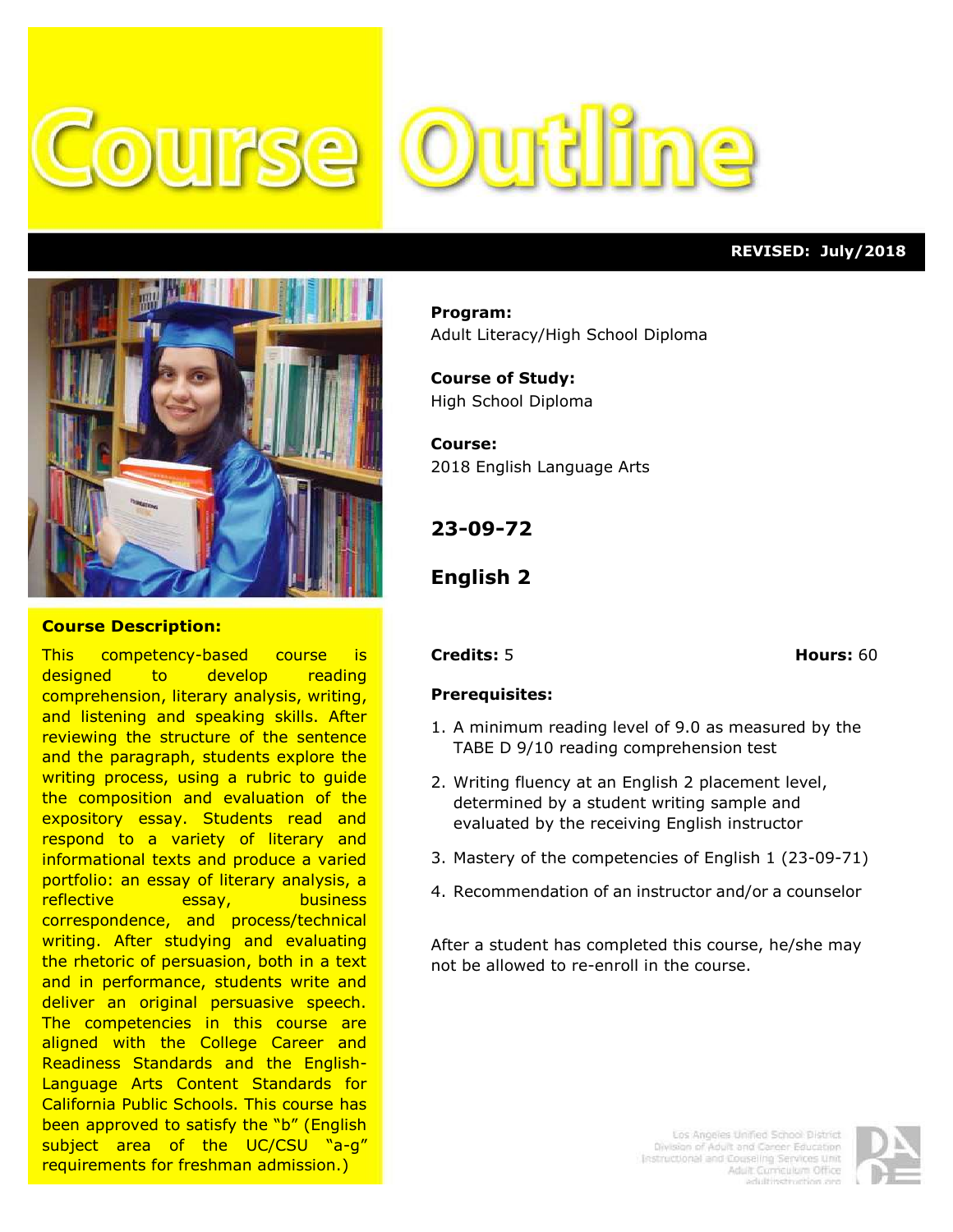## *A MESSAGE to COMPETENCY-BASED COURSE OUTLINE USERS*

This competency-based course outline is for use by students, teachers, counselors and school administrators, advisory committees, and all others having interest in the course.

Before enrolling, students can read the course competencies listed to help them (students) decide whether or not the course will meet their needs. After enrolling, a copy of the competencies can help a student track his/her progress through the course.

Teachers can use competency-based areas and statements to gain an overview of the course. The competencies can be used to develop lesson plans and teaching strategies. The Instructional Materials and Other Resources page provides teachers with instructional support in the form of textbook titles, media and technology options, as well as the names of advisory personnel. Many course outlines provide sample lesson plans written by experienced teachers of the course.

Counselors can use the course outline to explain course purpose, goals and content to students. Sharing competency lists with students will make the students aware of the minimal skills and knowledge they need to demonstrate after taking the course. This process can identify potential candidates for a course.

Principals can scan the competency-areas and statements to decide if the content of a course should be offered at their school in order to meet the needs of the community which it serves.

Competencies can be used to generate relevant questions and items for tests. The writing of individualized instructional contracts also needs to reflect the competency-based course outline components.

Clearly defined competency-based areas, statements, and minimal competencies are the points upon which curriculum, instruction, and assessment focus.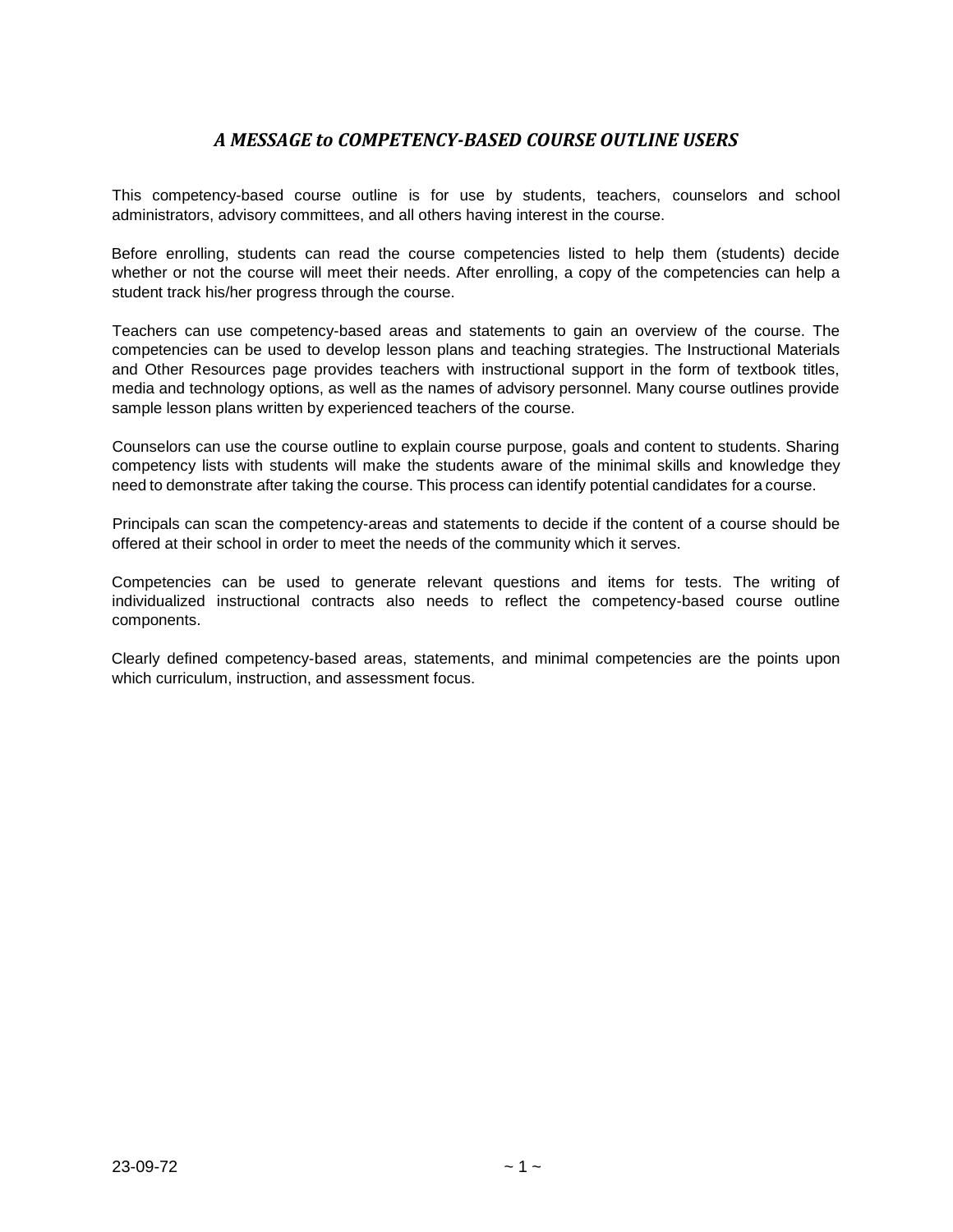## *THE DEVELOPMENT of a COMPETENCY-BASED COURSE OUTLINE*

Every approved CBE course outline is written by Los Angeles Unified School teachers who teach the course. All teacher/writers have been in-serviced and certified by the Adult Curriculum Office to learn about competency-based education and the outlineformat.

New courses and course revisions are initiated by school and/or central office subject area departments. The schools and the subject area departments share the responsibility for approving the subject content, hours, credits, etc. Teacher/writers submit their first draft to the appropriate central office subject area supervisor, specialist, consultant or adviser.

Course outline draft copies are next submitted to the curriculum office. There information required by the District and the State is verified. The outlines are edited and entered into the course outline computer data base. One formatted copy of an outline, with every page stamped "Draft Copy Only", is either approved by the curriculum office or returned for clarification or improvement.

Once signed off by the curriculum office an outline is routed back to the department that submitted it. When approved there, it is routed to the office of the Director of Instructional Services and finally to the Division's Assistant Superintendent for approval. The curriculum office then requests the required approvals by the LAUSD Board of Education.

The curriculum office sends master file copies of every approved CBE outline to principals of all Community Adult Schools and Employment Preparation Centers. These masters are used to reproduce copies for counselors and teachers. Students, community members, and other interested parties may also request copies. The curriculum office maintains a limited inventory of all outlines for additional distribution.

Changing needs are reflected in the constant development and revision of course outlines. It is an ongoing process designed to support the various demands of students, teachers, and the communities we serve.

TOM CALDERON Adult Curriculum Office Instructional and Counseling Services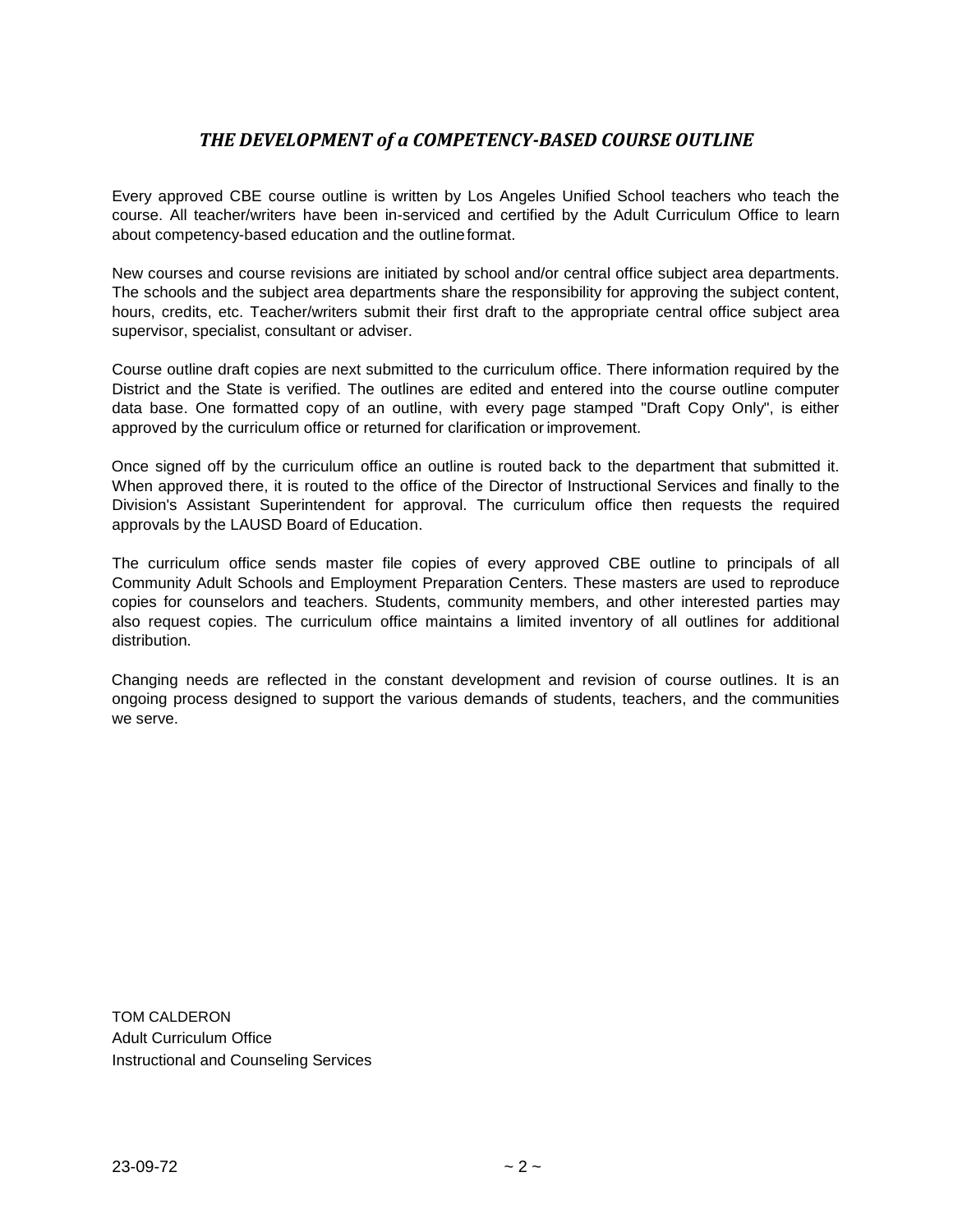## *CBE COMPETENCY BASED EDUCATION*

#### **Course Outline Competency-Based Component Definitions**

**Course descriptions** state the major emphasis and content of the course.

**Competency areas** are units of instruction based on related competencies.

**Competency statements** are competency area goals that together define the framework and purpose of the course.

**Competencies** fall on a continuum between goals and performance objectives and denote outcome of instruction.

#### **Competency-Based Philosophy Overview**

Competency-based instruction tells a student before instruction what skills or knowledge he/she will demonstrate after instruction.

A competency is stated as a minimum. This is the least a student has to demonstrate or know to be judged as competent. Stating competencies as minimums does not mean minimum instruction. Activities and opportunities should be provided for students to achieve maximum potential.

Competency-based education provides instruction that enables each student to attain individual goals as measured against pre-stated standards.

CBE instruction provides immediate and continual repetition and remediation. A student repeats tasks until achieving competence.

In competency-based education the curriculum, instruction, and assessment share common characteristics based on clearly stated competencies.

Curriculum, instruction and assessment in CBE are: explicit, known, agreed upon, integrated, performance-oriented, and adaptive.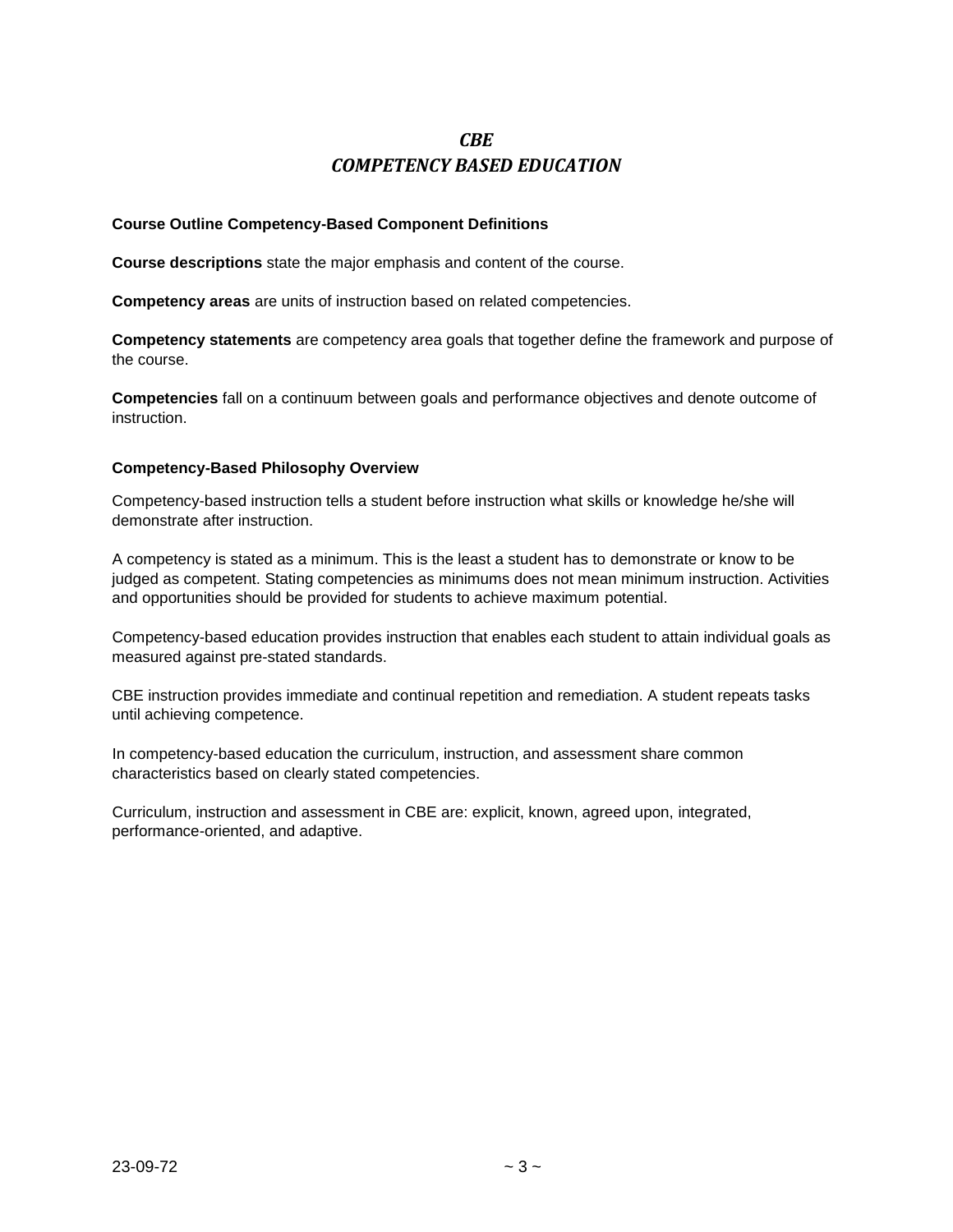## *COURSE OUTLINE COMPETENCY-BASED COMPONENTS*

A course outline reflects the essential intent and content of the course described. Acceptable course outlines have six components. (Education Code Section 52506). Course outlines for all apportionment classes, including those in jails, state hospitals, and convalescent hospitals contain the six required elements:

(EC 52504; 5CCR 10508 [b]; Adult Education Handbook for California (1977), Section 100)

#### **Course Outline Components**

#### GOALS AND PURPOSES

*The educational goals or purposes of every course are clearly stated and the class periods are devoted to instruction. The course should be broad enough in scope and should have sufficient educational worth to justify the expenditure of public funds.*

The goals and purpose of a course are stated in the COURSE DESCRIPTION. Course descriptions state the major emphasis and content of a course, and are written to be understandable by a prospective student.

#### PERFORMANCE OBJECTIVES OR COMPETENCIES

*Objectives should be delineated and described in terms of measurable results for the student and include the possible ways in which the objectives contribute to the student's acquisition of skiffs and competencies.*

Performance Objectives are sequentially listed in the COMPETENCY-BASED COMPONENTS section of the course outline. Competency Areas are units of instruction based on related competencies. Competency Statements are competency area goals that together define the framework and purpose of a course. Competencies fall on a continuum between goals and performance objectives and denote the outcome of instruction.

Competency-based instruction tells students before instruction what skills or knowledge they will demonstrate after instruction. Competency-based education provides instruction which enables each student to attain individual goals as measured against pre-stated standards.

Competency-based instruction provides immediate and continual repetition. In competencybased education the curriculum, instruction, and assessment share common characteristics based on clearly stated competencies. Curriculum, instruction, and assessment in competency- based education are: explicit, known, agreed upon, integrated, performance oriented, and adaptive.

pp. 28-34

**Location**

Cover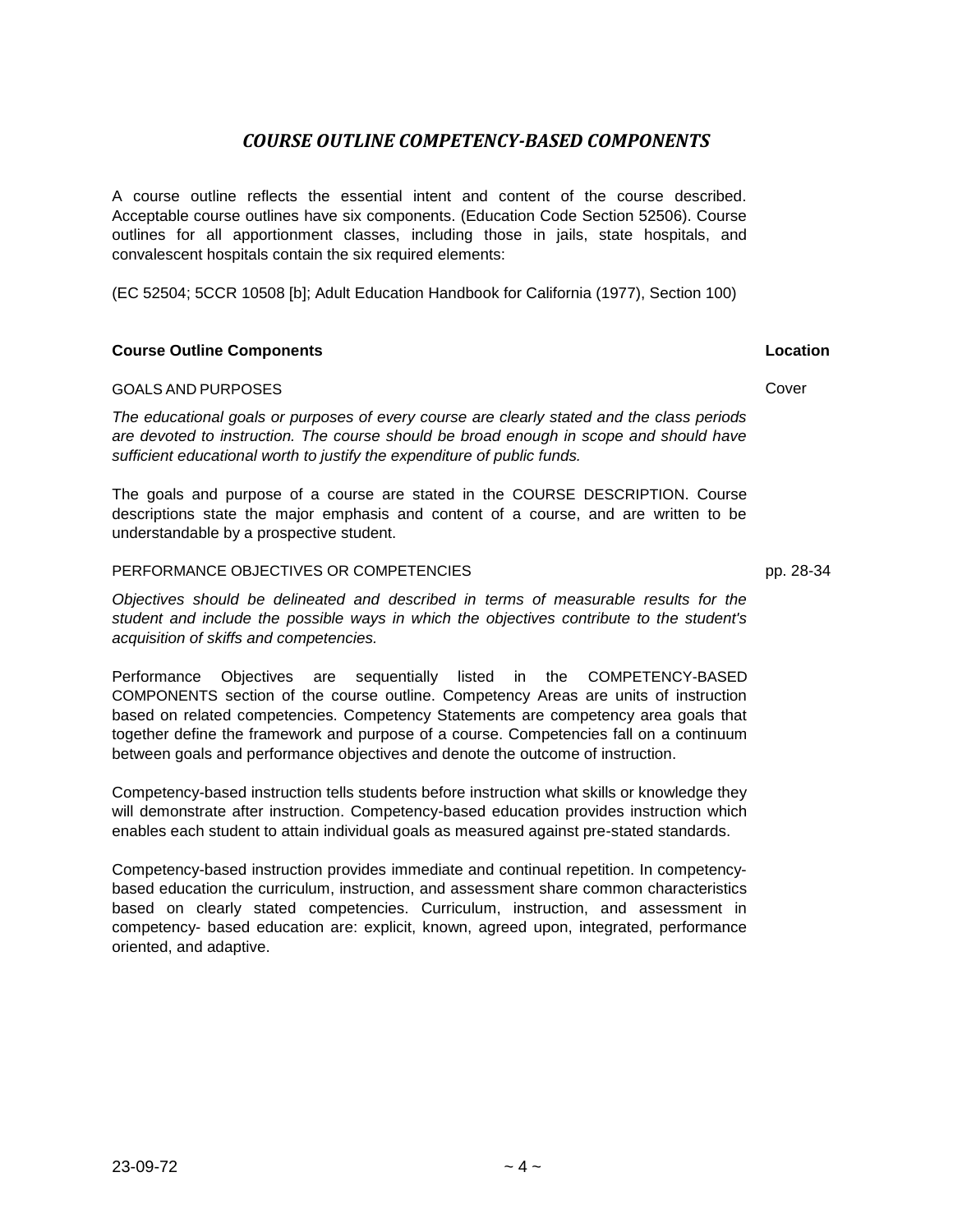## *COURSE OUTLINE COMPETENCY-BASED COMPONENTS (continued)*

#### **Course Outline Components**

#### INSTRUCTIONALSTRATEGIES

*Instructional techniques or methods could include laboratory techniques, lecture method, small- group discussion, grouping plans, and other strategies used in the classroom.*

Instructional strategies for this course are listed in the TEACHING STRATEGIES AND EVALUATION section of the course outline. Instructional strategies and activities for a course should be selected so that the overall teaching approach takes into account the instructional standards of a particular program, i.e., English as a Second Language, Programs for Older Adults, and Programs for Adults with Disabilities.

#### UNITS OFSTUDY, WITH APPROXIMATE HOURS ALLOTTED FOR EACH UNIT

*The approximate time devoted to each instructional unit within the course, as well as the total hours for the course, is indicated. The time in class is consistent with the needs of the student, and the length of the class should be that it ensures the student will learn at an optimum level.*

Units of study, with approximate hours allotted for each unit, are listed in the COMPETENCY AREA STATEMENTS of the course outline. The total hours of the course, including workbased learning hours (community classroom and cooperative vocational education) is listed on the cover of every CBE course outline. Each Competency Area listed within a CBE outline is assigned hours of instruction per unit.

#### COLLEGE AND CAREER READINESS STANDARDS FOR ENGLISH LANGUAGE ARTS pp. 7-19

ENGLISH-LANGUAGE ARTS CONTENT STANDARDS FOR CALIFORNIA PUBLIC SCHOOLS pp. 20-27

#### EVALUATION PROCEDURES

*The evaluation describes measurable evaluation criteria clearly within the reach of the student. The evaluation indicates anticipated improvement in performances as well as anticipated skills and competencies to be achieved.*

Evaluation procedures are detailed in the TEACHING STRATEGIES AND EVALUATION section of the course outline. Instructors monitor students' progress on a continuing basis, assessing students on attainment of objectives identified in the course outline through a variety of formal and informal tests (applied performance procedures, observations, simulations), paper and pencil exams, and standardized tests.

#### REPETITION POLICY THAT PREVENTS PERPETUATION OF STUDENT ENROLLMENT Cover

*After a student has completed all the objectives of the course, he or she should not be allowed to re-enroll in the course. There is, therefore, a need for a statement about the conditions for possible repetition of a course to prevent perpetuation of students in a particular program or an indefinite period of time.*

**Location**

pp. 28-34

p. 41

p. 41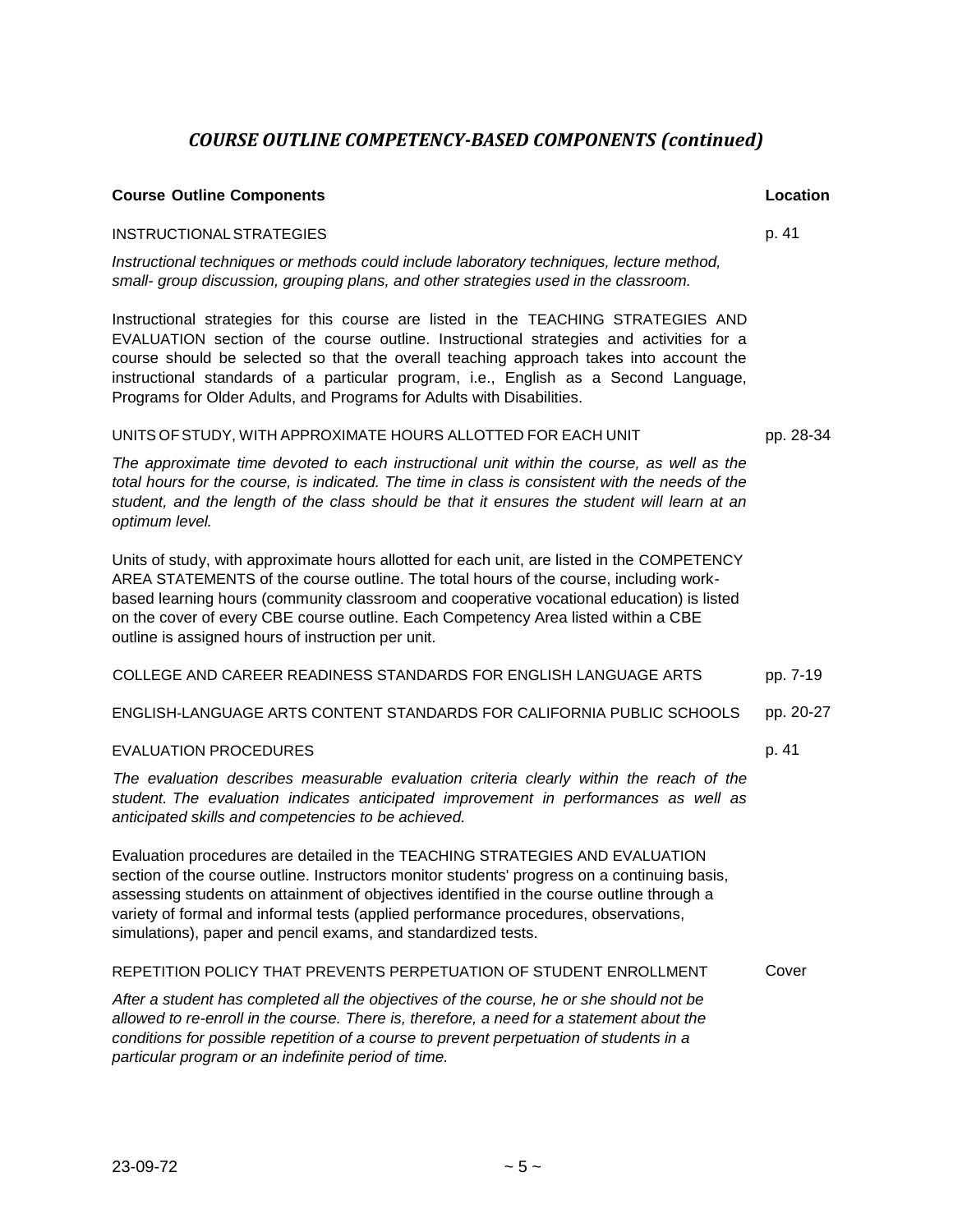## *ACKNOWLEDGMENTS*

The contributions of MARK KAVANAGH and BARBARA POLANSKY for writing this course outline are gratefully acknowledged. Thanks to TOM CALDERON for editing and preparing this course outline as competency-based.

> MARSHA EASTERDAY Supervisor Adult Secondary Education

> > ED MORRIS Director Instructional Support

APPROVED:

SANTIAGO JACKSON Assistant Superintendent Division of Adult and Career Education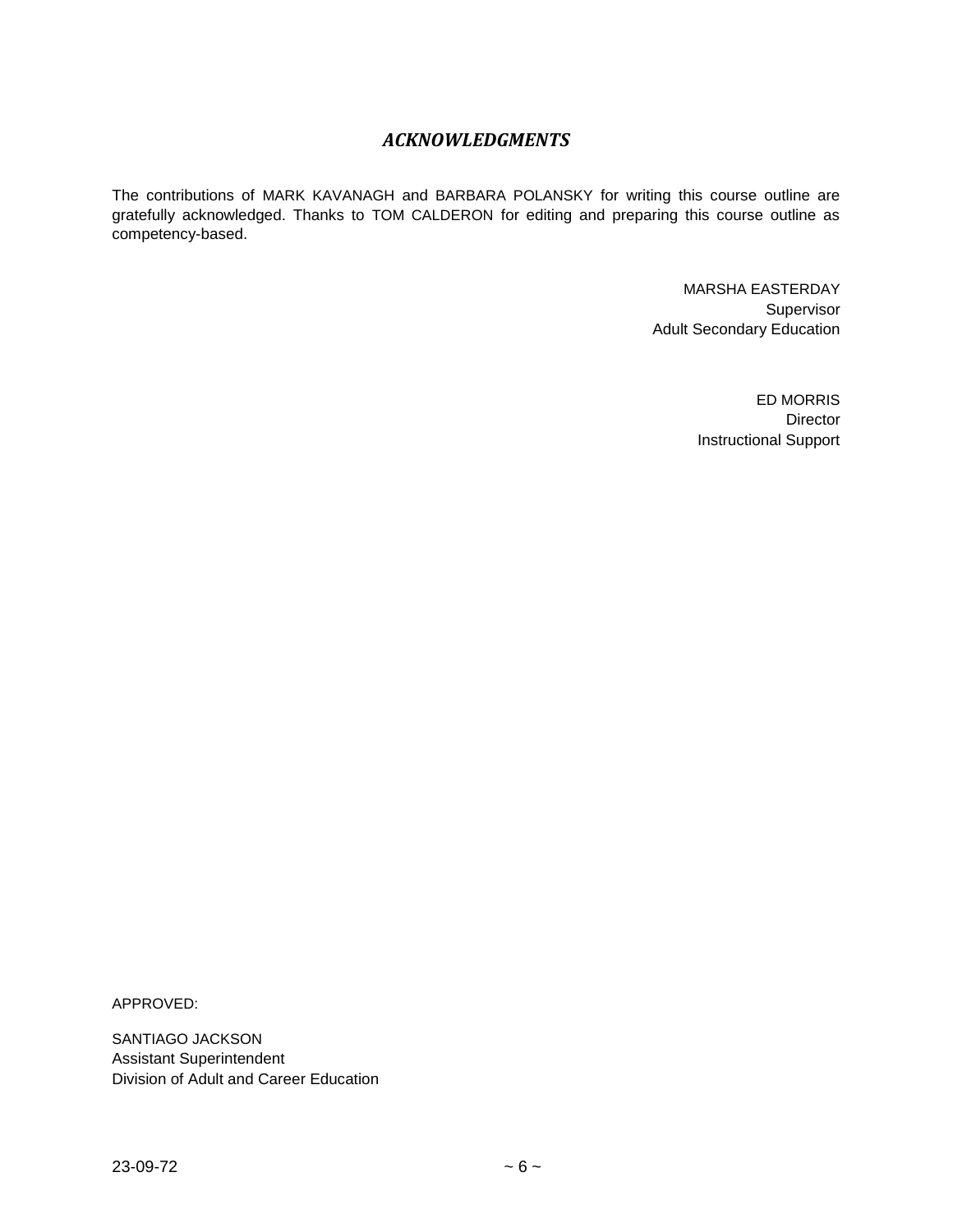#### **READING STANDARDS**

*To become college and career ready, students need to grapple with works of exceptional craft and thought whose range extends across genres, cultures, and centuries. By engaging with increasingly complex readings, students gain the ability to evaluate intricate arguments and the capacity to surmount the challenges posed by complex texts. Standards 1 and 10 play a special role since they operate whenever students are reading: Standard 1 outlines the command of evidence required to support any analysis of text (e.g., analyzing structure, ideas, or the meaning of word as defined by Standards 2-9); Standard 10 defines the range and complexity of what students need to read.* 

#### **Reading Strand**

Key: The citation at the end of each standard in the following chart identifies the CCSS strand, grade, and number (or standard number and letter, where applicable).

For example, RI.4.3 stands for Reading, Informational Text, Grade 4, Standard 3.

| RI: Reading Informational Text | RH: Reading Historical/Social Studies Text |
|--------------------------------|--------------------------------------------|
| <b>RL:</b> Reading Literature  | RST: Reading Scientific and Technical Text |

**CCR Anchor 1:** Read closely to determine what the text says explicitly and to make logical inferences from it; cite specific textual evidence when writing or speaking to support conclusions drawn from the text. (Apply this standard to texts of appropriate complexity as outlined by Standard  $10.1<sup>4</sup>$ 

Cite strong and thorough textual evidence to support analysis of what the text says explicitly as well as inferences drawn from the text. (RI/RL.9-10.1)

- *Application:* cite specific textual evidence to support analysis of primary and secondary sources, attending to such features as the date and origin of the information. (RH.9-10.1)
- *Application*: cite specific textual evidence to support analysis of science and technical texts, attending to the precise details of explanations or descriptions. (RST.9-10.1)

**CCR Anchor 2:** Determine central ideas or themes of a text and analyze their development; summarize the key supporting details and ideas. *(Apply this standard to texts of appropriate complexity as outlined by Standard 10.)*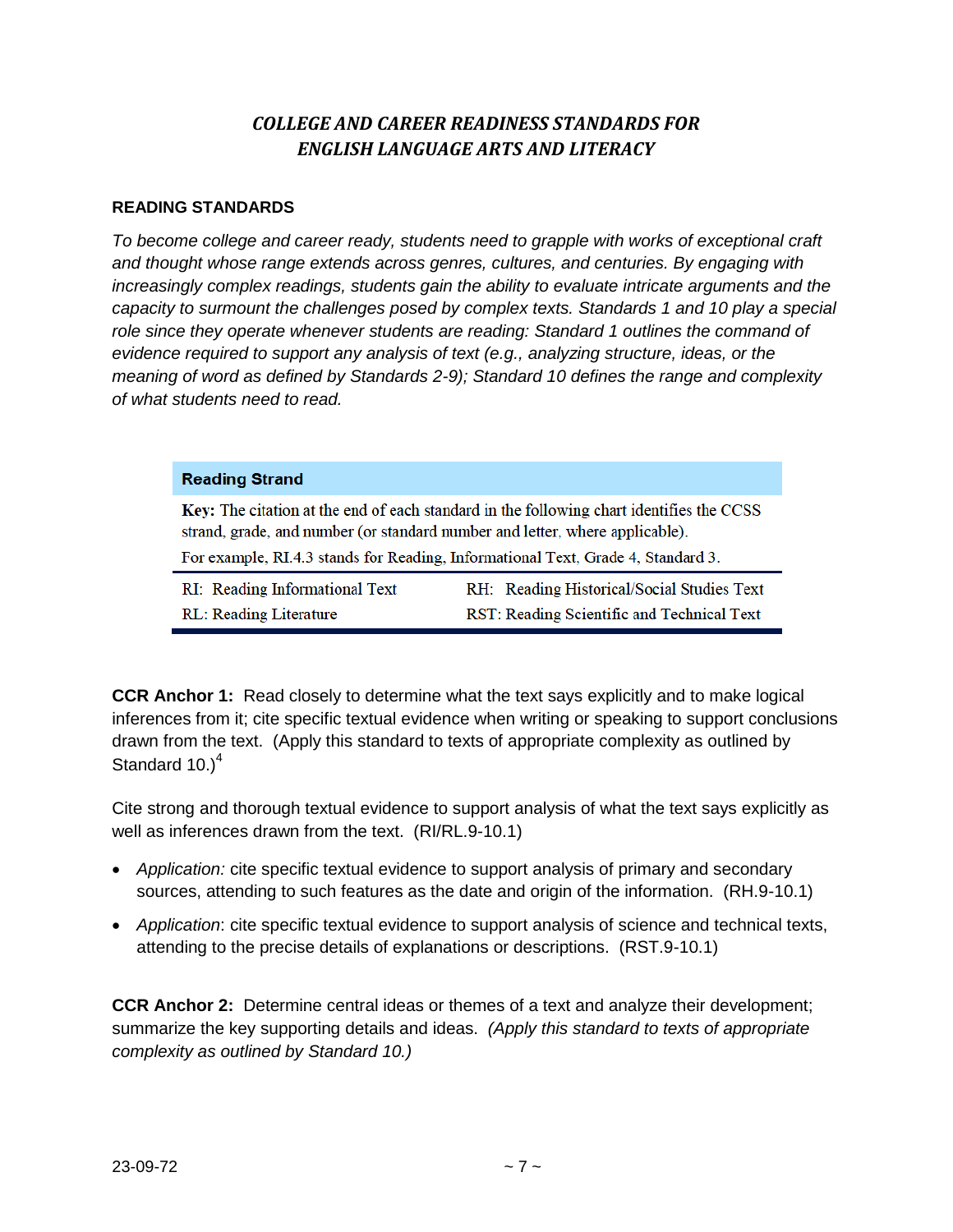## **READING STANDARDS**

**CCR Anchor 2:** Determine a theme or central idea of a text and analyze in detail its development over the course of the text, including how it emerges and is shaped and refined by specific details; provide an objective summary of the text. (RI/RL.9-10.2)

Determine the central ideas or conclusions of a text; summarize complex concepts, processes, or information presented in a text by paraphrasing them in simpler but still accurate terms. (RST.11-12.2)

**CCR Anchor 3:** Analyze how and why individuals, events, and ideas develop and interact over the course of a text. *(Apply this standard to texts of appropriate complexity as outlined by Standard 10.)*

Analyze a complex set of ideas or sequence of events and explain how specific individuals, ideas, or events interact and develop over the course of the text. (RI.11-12.3)

Analyze in detail a series of events described in a text; determine whether earlier events caused later ones or simply preceded them. (RH.9-10.3)

Follow precisely a complex multistep procedure when carrying out experiments, taking measurements, or performing technical tasks, attending to special cases or exceptions defined in the text. (RST.9-10.3)

**CCR Anchor 4:** Interpret words and phrases as they are used in a text, including determining technical, connotative, and figurative meanings, and analyze how specific word choices shape meaning or tone. *(Apply this standard to texts of appropriate complexity as outlined by Standard 10.)*

Determine the meaning of words and phrases as they are used in a text, including figurative, connotative, and technical meanings; analyze the cumulative impact of specific word choices on meaning and tone (e.g., how the language of a court opinion differs from that of a newspaper). (RI/RL.9-10.4)

 *Application:* determine the meaning of symbols, key terms, and other domain-specific words and phrases as they are used in a specific scientific or technical context. (RST.9-10.4)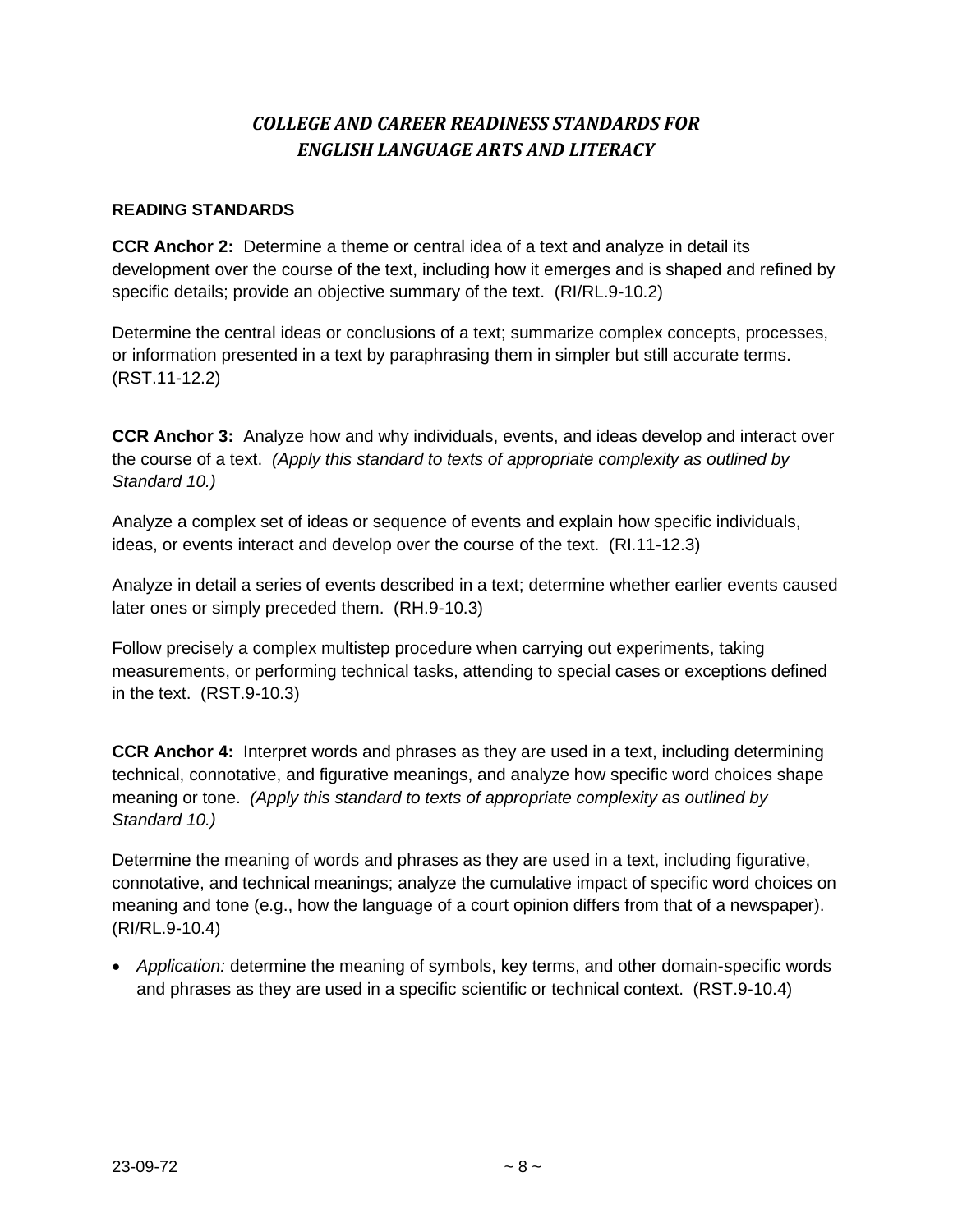#### **READING STANDARDS**

**CCR Anchor 5:** Analyze the structure of texts, including how specific sentences, paragraphs, and larger portions of the text (e.g., a section, chapter, scene, or stanza) relate to each other and the whole. *(Apply this standard to texts of appropriate complexity as outlined by Standard 10.)*

Analyze in detail how an author's ideas or claims are developed and refined by particular sentences, paragraphs, or larger portions of a text (e.g., a section or chapter). (RI.9-10.5)

Analyze and evaluate the effectiveness of the structure an author uses in his or her exposition or argument, including whether the structure makes points clear, convincing, and engaging. (RI.11-12.5)

**CCR Anchor 6:** Assess how point of view or purpose shapes the content and style of a text. *(Apply this standard to texts of appropriate complexity as outlined by Standard 10.)*

Determine an author's point of view or purpose in a text and analyze how an author uses rhetoric to advance that point of view or purpose. (RI.9-10.6)

 *Application*: analyze a particular point of view or cultural experience reflected in a work of literature from outside the United States, drawing on a wide reading of world literature. (RL.9-10.6)

Analyze a case in which grasping point of view requires distinguishing what is directly stated in a text from what is really meant (e.g., satire, sarcasm, irony, or understatement). (RL.11-12.6)

Compare the point of view of two or more authors for how they treat the same or similar topics, including which details they include and emphasize in their respective accounts. (RH.9-10.6)

**CCR Anchor 7:** Integrate and evaluate content presented in diverse media and formats, including visually and quantitatively, as well as in words. *(Apply this standard to texts of appropriate complexity as outline by Standard 10.)*

Integrate quantitative or technical analysis (e.g., charts, research data) with qualitative analysis in print or digital text. (RH.9-10.7)

Translate quantitative or technical information expressed in words in a text into visual form (e.g., a table or chart) and translate information expressed visually or mathematically (e.g., in an equation) into words. (RST.9-10.7)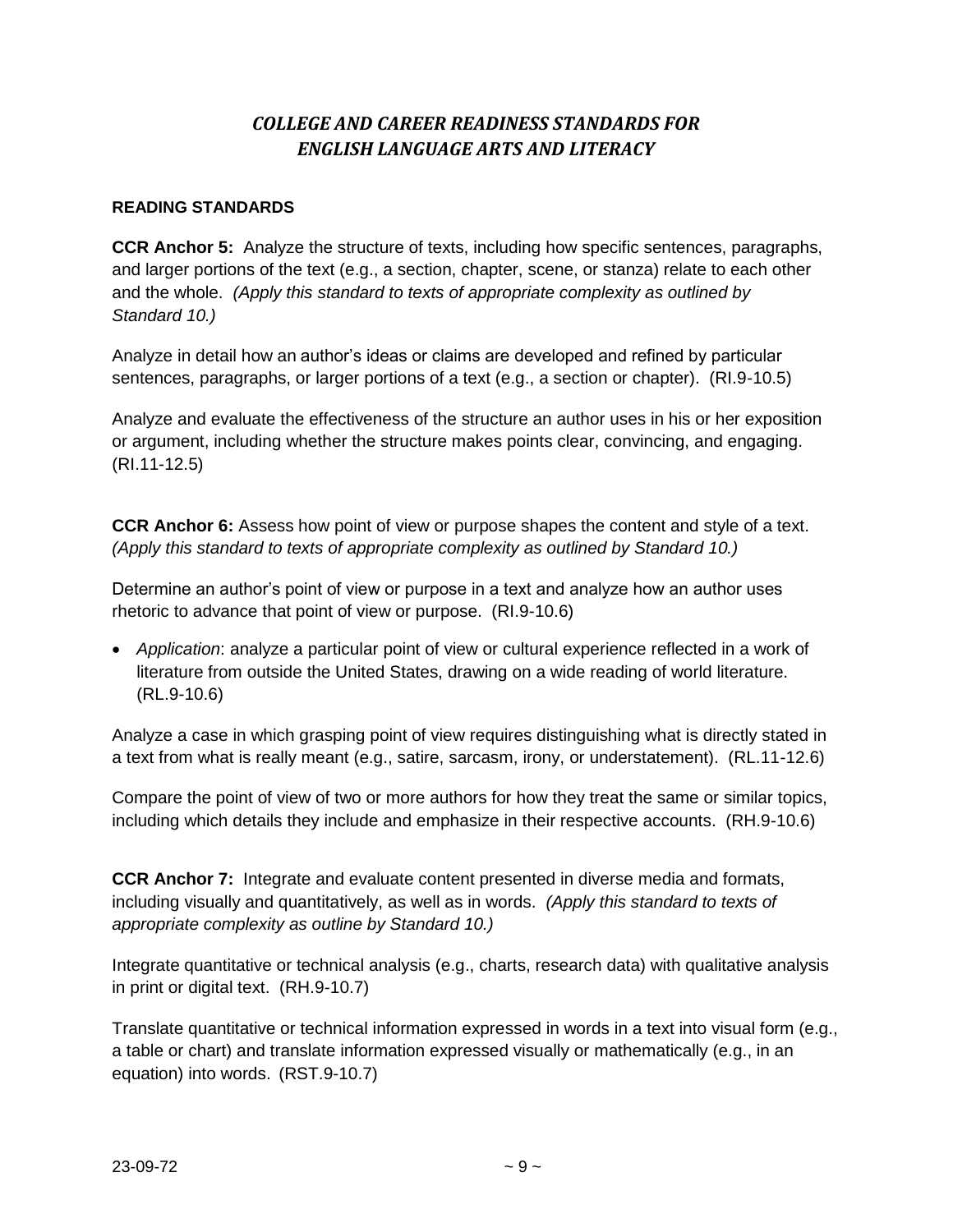#### **READING STANDARDS**

**CCR Anchor 7:** Integrate and evaluate multiple sources of information presented in different media or formats (e.g., visually, quantitatively) as well as in words in order to address a question or solve a problem. (RI.11-12.7)

**CCR Anchor 8:** Delineate and evaluate the argument and specific claims in a text, including the validity of the reasoning as well as the relevance and sufficiency of the evidence. *(Apply this standard to texts of appropriate complexity as outlined by Standard 10.)*

Delineate and evaluate the argument and specific claims in a text, assessing whether the reasoning is valid and the evidence is relevant and sufficient; identify false statements and fallacious reasoning. (RI.9-10.8)

**CCR Anchor 9:** Analyze how two or more texts address similar themes or topics in order to build knowledge or to compare the approaches the authors take. *(Apply this standard to texts of appropriate complexity as outlined by Standard 10.)*

Analyze seminal U.S. documents of historical and literary significance (e.g., Washington's Farewell Address, the Gettysburg Address, Roosevelt's Four Freedoms speech, King's "Letter from Birmingham Jail"), including how they address related themes and concepts. (RI.9-10.9)

Analyze seventeenth-, eighteenth-, and nineteenth-century foundational U.S. documents of historical and literary significance (including The Declaration of Independence, the Preamble to the Constitution, the Bill of Rights, and Lincoln's Second Inaugural Address) for their themes, purposes, and rhetorical features. (RI.11-12.9)

Compare and contrast findings presented in a text to those from other sources (including their own experiments), noting when the findings support or contradict previous explanations or accounts. (RST.9-10.9)

 *Application:* compare and contrast treatments of the same topic in several primary and secondary sources. (RH.9-10.9)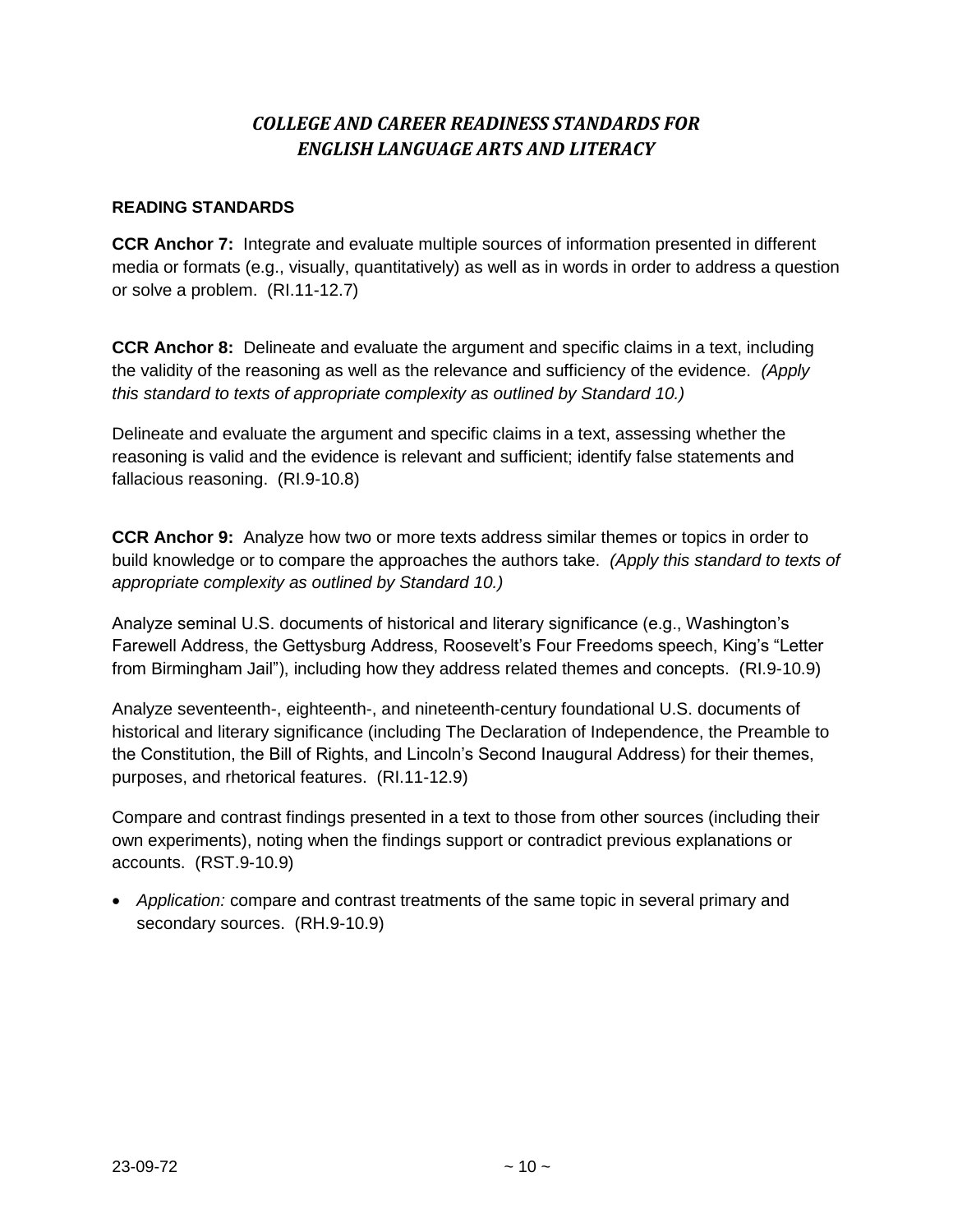#### **READING STANDARDS**

**CCR Anchor 10:** Read and comprehend complex literary and informational texts independently and proficiently.

Associated Quantitative Measures of Text Complexity to E Levels of Learning

| <b>Common Core Band</b> | <b>ATOS</b>     | Degrees of Reading<br>Power | Flesch-Kincaid | The Lexile<br>Framework <sup>*</sup> | <b>Reading Maturity</b> | SourceRater     |
|-------------------------|-----------------|-----------------------------|----------------|--------------------------------------|-------------------------|-----------------|
| $9th - 10th(E)$         | $9.67 - 12.01$  | $62 - 72$                   | $8.32 - 12.12$ | $1050 - 1335$                        | $8.41 - 10.81$          | $9.02 - 13.93$  |
| $11th$ – CCR $(E)$      | $11.20 - 14.10$ | $67 - 74$                   | $10.34 - 14.2$ | $1185 - 1385$                        | $9.57 - 12.00$          | $12.30 - 14.50$ |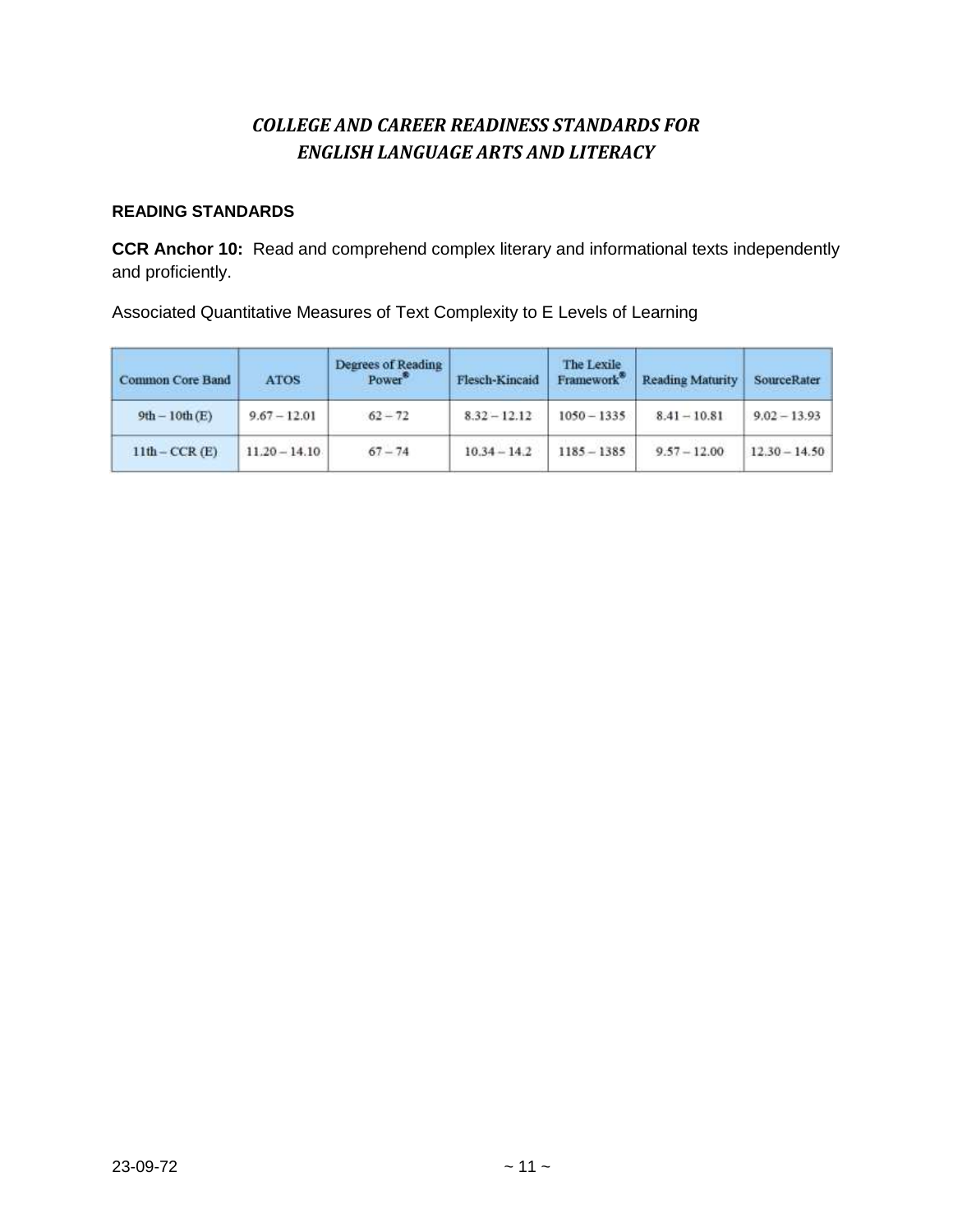#### **WRITING STANDARDS**

*To be college and career ready writers, students must take task, purpose, and audience into careful consideration, choosing words, information, structures, and formats deliberately. The Writing Standards cultivate the development of three mutually reinforcing writing capacities: crafting arguments, writing to inform and explain, and fashioning narratives about real or imagined experiences. The overwhelming focus of writing throughout the levels is on arguments and informative/explanatory texts. Writing Standard 9 is a standout because it stresses the importance of the writing-reading connection by requiring students to draw upon and use evidence from literary and informational texts as they write arguments or inform/explain. Because of the centrality of writing to most forms of inquiry, research standards are prominently included in this strand as well.*

#### **Writing Strand**

Key: The citation at the end of each standard in the following chart identifies the CCSS strand, grade, and number (or standard number and letter, where applicable).

For example, W.5.1a stands for Writing, Grade 5, Standard 1a.

W: Writing

WHST: Writing for History/Social Studies, Scientific and Technical Subjects

**CCR Anchor 1:** Write arguments to support claims in an analysis of substantive topics or texts, using valid reasoning and relevant and sufficient evidence.

Write arguments to support claims in an analysis of substantive topics or texts, using valid reasoning and relevant and sufficient evidence.

- a. Introduce precise claim(s), distinguish the claim(s) from alternate or opposing claims, and create an organization that establishes clear relationships among the claim(s), counterclaims, reasons, and evidence.
- b. Develop claim(s) and counterclaims fairly, supplying evidence for each while pointing out the strengths and limitations of both in a manner that anticipates the audience's knowledge level and concerns.
- c. Use words, phrases, and clauses to link the major sections of the text, create cohesion, and clarify the relationships between claim(s) and reasons, between reasons and evidence, and between claim(s) and counterclaims.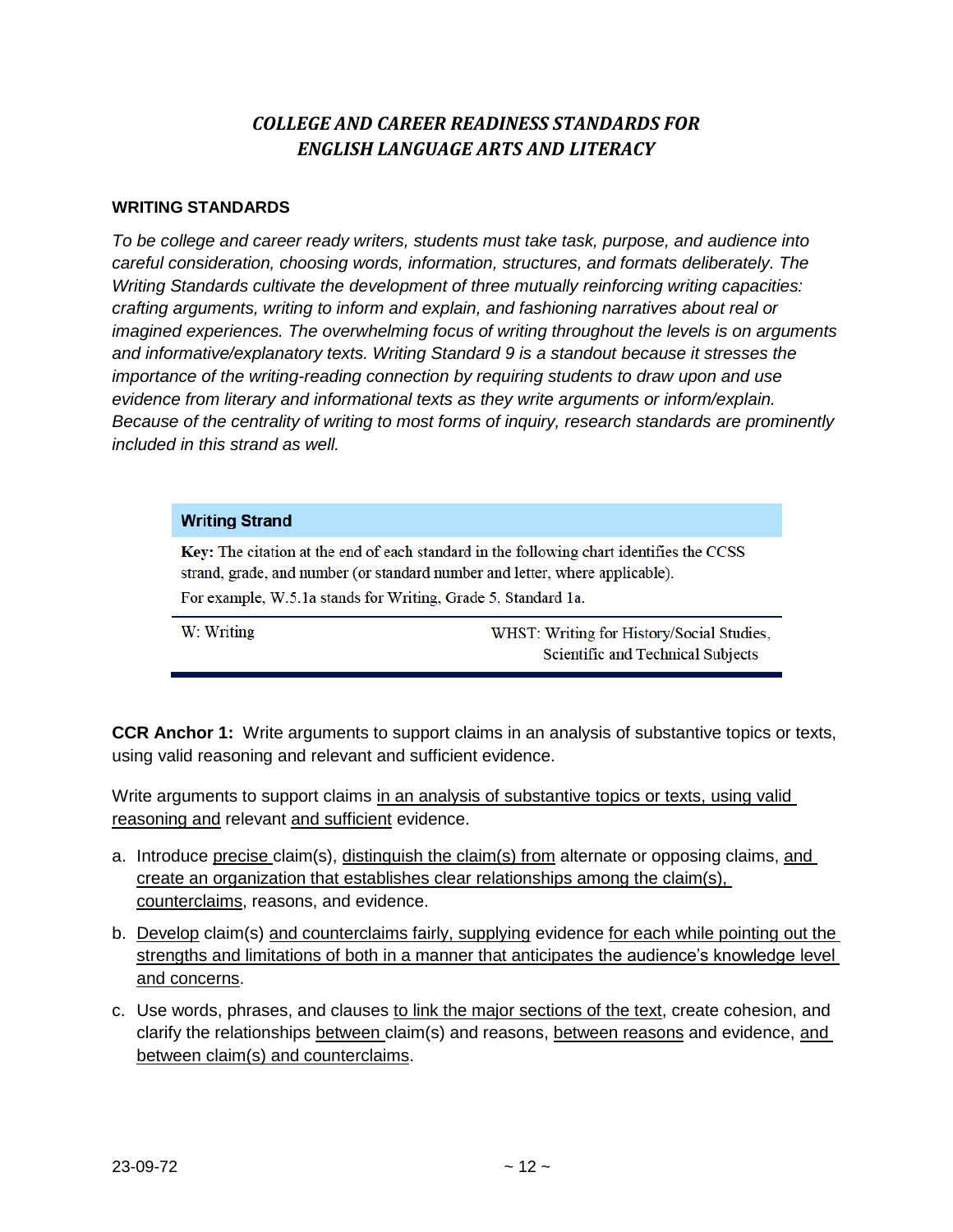#### **WRITING STANDARDS**

**CCR Anchor 1:** Write arguments to support claims in an analysis of substantive topics or texts, using valid reasoning and relevant and sufficient evidence.

Write arguments to support claims in an analysis of substantive topics or texts, using valid reasoning and relevant and sufficient evidence.

- d. Establish and maintain a formal style and objective tone while attending to the norms and conventions of the discipline in which they are writing.
- e. Provide a concluding statement or section that follows from and supports the argument presented. (W/WHST.9-10.1)

**CCR Anchor 2:** Write informative/explanatory texts to examine and convey complex ideas and information clearly and accurately through the effective selection, organization, and analysis of content.

Write informative/explanatory texts to examine and convey complex ideas, concepts, and information clearly and accurately through the effective selection, organization, and analysis of content. [This includes the narration of historical events, scientific procedures/experiments, or technical processes.]

- a. Introduce a topic and organize complex ideas, concepts, and information to make important connections and distinctions; include formatting (e.g., headings), graphics (e.g., figures, tables), and multimedia when useful to aiding comprehension.
- b. Develop the topic with well-chosen, relevant, and sufficient facts, extended definitions concrete details, quotations, or other information and examples appropriate to the audience's knowledge of the topic.
- c. Use appropriate and varied transitions to link the major sections of the text, create cohesion, and clarify the relationships among complex ideas and concepts.
- d. Use precise language and domain-specific vocabulary to manage the complexity of the topic.
- e. Establish and maintain a formal style and objective tone while attending to the norms and conventions of the discipline in which they are writing.
- f. Provide a concluding statement or section that follows from and supports the information or explanation presented (e.g., articulating implications or the significance of the topic). (W/WHST.9-10.2)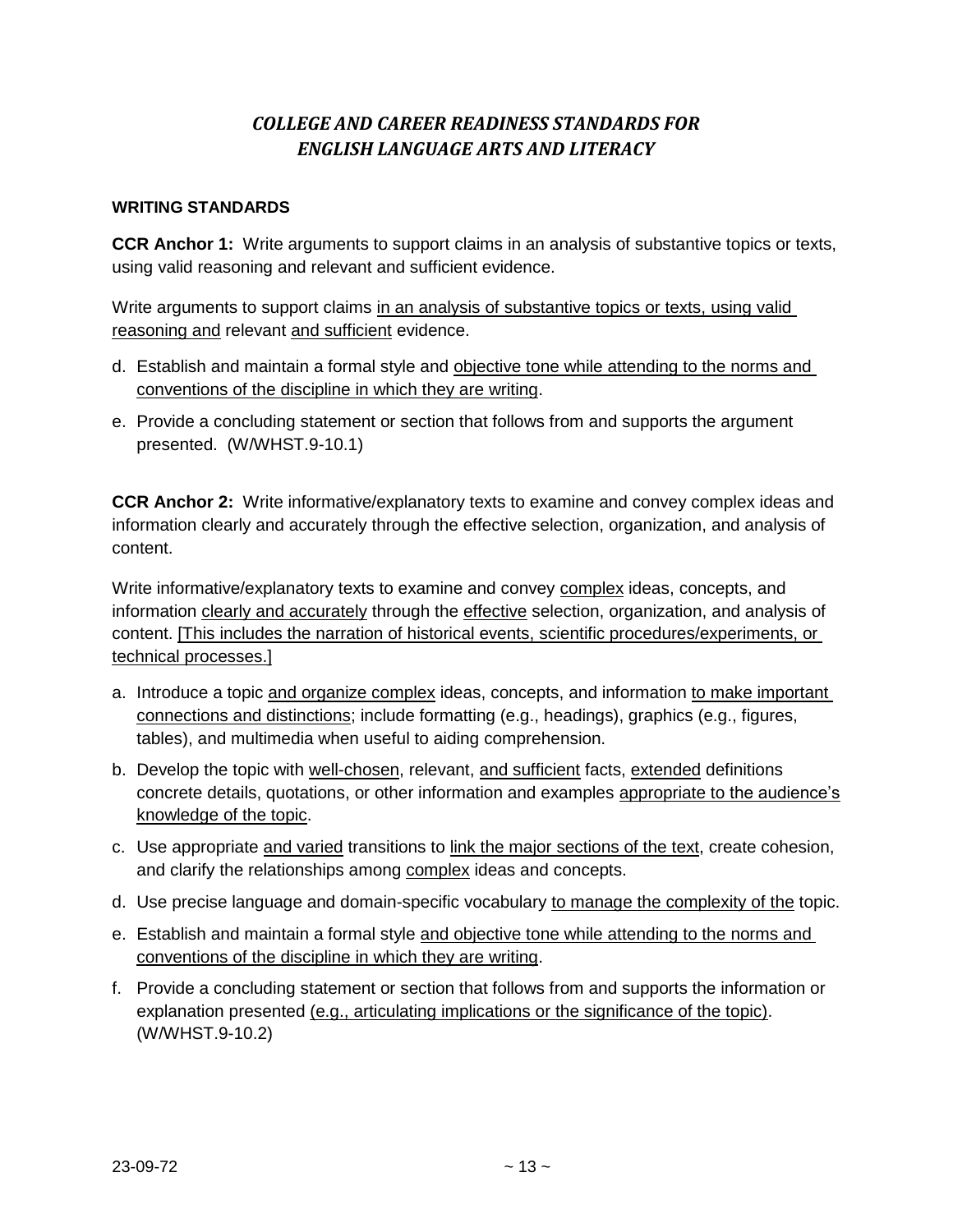#### **WRITING STANDARDS**

**CCR Anchor 3:** Write narratives to develop real or imagined experiences or events using effective technique, well-chosen details and well-structured event sequences.

Note: Students' narrative skills continue to grow in these levels as students work to incorporate narrative elements effectively into their arguments and informative/explanatory texts.

**CCR Anchor 4:** Produce clear and coherent writing in which the development, organization, and style are appropriate to task, purpose, and audience.

Produce clear and coherent writing in which the development, organization, and style are appropriate to task, purpose, and audience. (W/WHST.11-12.4)

**CCR Anchor 5:** Develop and strengthen writing as needed by planning, revising, editing, rewriting, or trying a new approach.

Develop and strengthen writing as needed by planning, revising, editing, rewriting, or trying a new approach, focusing on addressing what is most significant for a specific purpose and audience. (Editing for conventions should demonstrate command of Language standards 1–3 at this level.) (W.11-12.5)

**CCR Anchor 6:** Use technology, including the Internet, to produce and publish writing and to interact and collaborate with others.

Use technology, including the Internet, to produce, publish, and update individual or shared writing products, taking advantage of technology's capacity to link to other information and to display information flexibly and dynamically. (W.9-10.6)

**CCR Anchor 7:** Conduct short as well as more sustained research projects based on focused questions, demonstrating understanding of the subject under investigation.

Conduct short as well as more sustained research projects to answer a question (including a self-generated question) or solve a problem; narrow or broaden the inquiry when appropriate; synthesize multiple sources on the subject, demonstrating understanding of the subject under investigation. (W/WHST.11-12.7)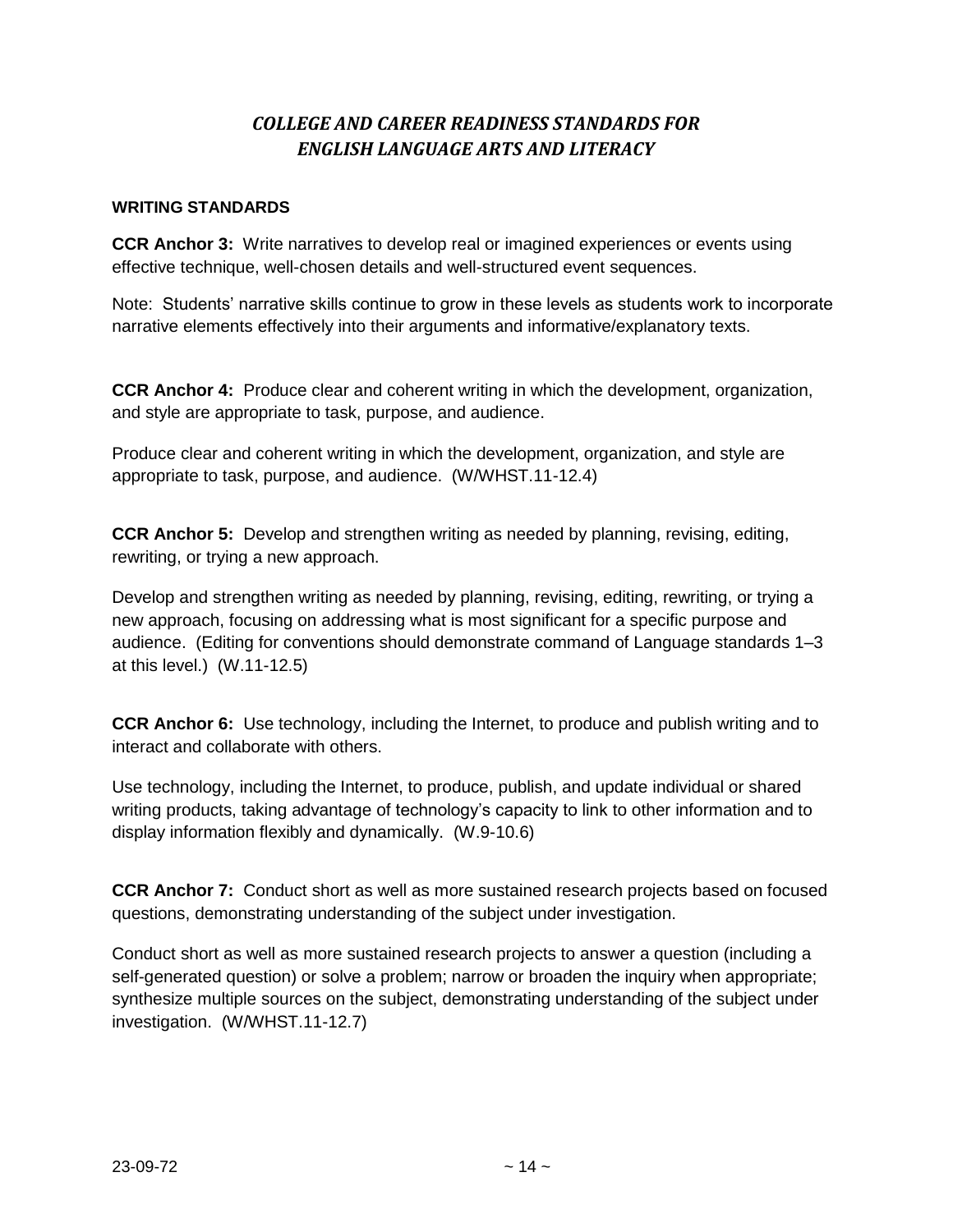#### **WRITING STANDARDS**

**CCR Anchor 8:** Gather relevant information from multiple print and digital sources, assess the credibility and accuracy of each source, and integrate the information while avoiding plagiarism.

Gather relevant information from multiple authoritative print and digital sources, using advanced searches effectively; assess the usefulness of each source in answering the research question; integrate information into the text selectively to maintain the flow of ideas, avoiding plagiarism and following a standard format for citation. (W/WHST.9-10.8)

**CCR Anchor 9:** Draw evidence from literary or informational texts to support analysis, reflection, and research. *(Apply this standard to texts of appropriate complexity as outlined by Standard 10.)* 

Draw evidence from literary or informational texts to support analysis, reflection, and research.

- a. Apply Reading standards from this level to literature (e.g., "Determine the Meaning of words and phrases as they are used in a text, including figurative, connotative, and technical meanings; analyze the cumulative impact of specific word choices on meaning and tone").
- b. Apply Reading standards from this level to literary nonfiction (e.g., "Integrate quantitative or technical analysis with qualitative analysis in print or digital text"). (W/WHST.11-12.9)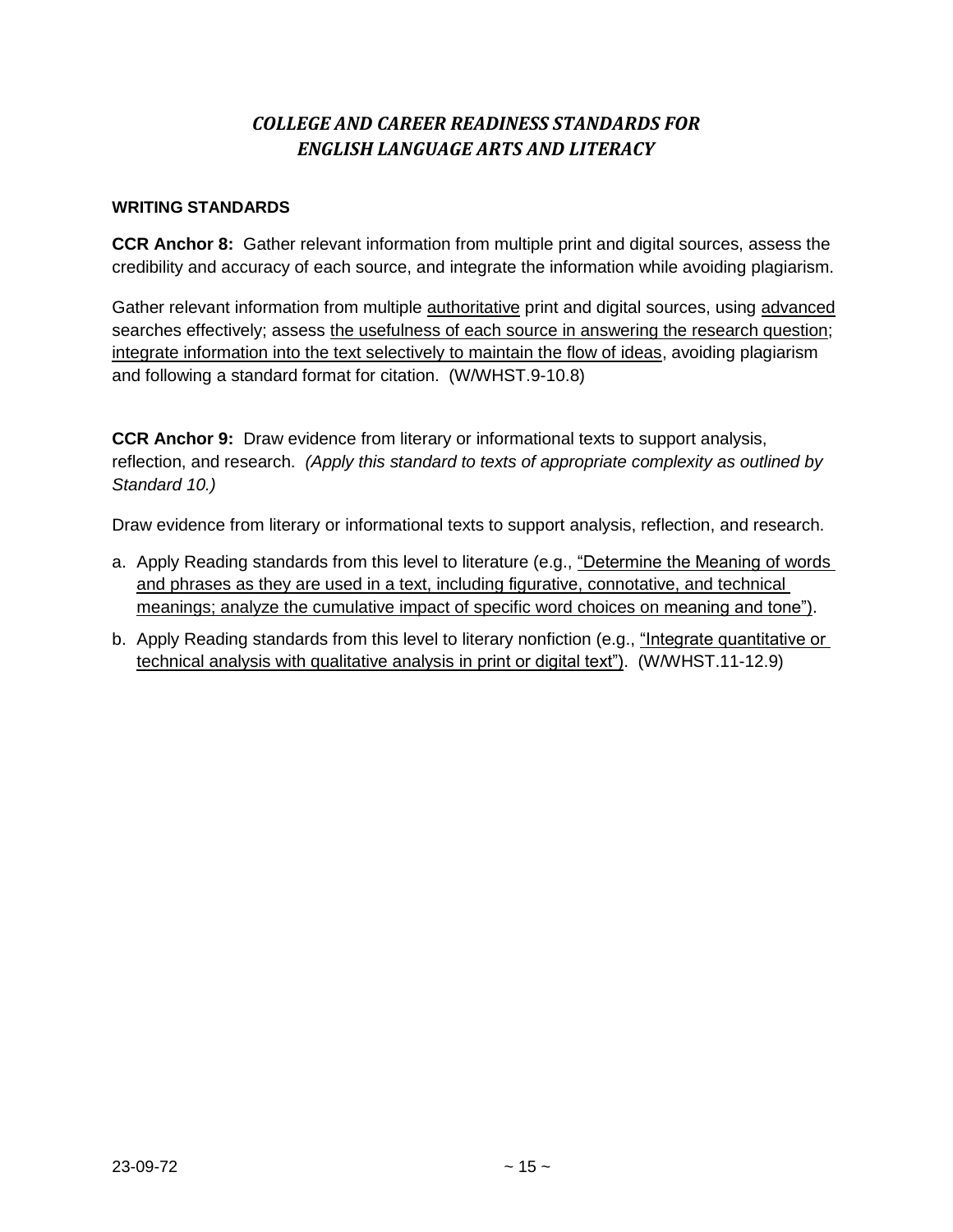#### **SPEAKING AND LISTENING STANDARDS**

*Including, but not limited to, skills necessary for formal presentations, the Speaking and Listening Standards require students to develop a range of broadly useful oral communication and interpersonal skills. The standards ask students to learn to work together, express and listen carefully to ideas, integrate information from oral, visual, quantitative, and media sources, evaluate what they hear, use media and visual displays strategically to help achieve communicative purposes, and adapt speech to context and task.<sup>7</sup>*

#### **Speaking and Listening Strand**

Key: The citation at the end of each standard in the following chart identifies the CCSS strand, grade, and number (or standard number and letter, where applicable).

For example, SL.K.2 stands for Speaking and Listening, Grade K, Standard 2.

SL: Speaking and Listening

**CCR Anchor 1:** Prepare for and participate effectively in a range of conversations and collaborations with diverse partners, building on others' ideas and expressing their own clearly and persuasively.

Initiate and participate effectively in a range of collaborative discussions (one-on-one, in groups, and teacher-led) with diverse partners, building on others' ideas and expressing their own clearly and persuasively.

- a. Come to discussions prepared, having read and researched material under study; explicitly draw on that preparation by referring to evidence from texts and other research on the topic or issue to stimulate a thoughtful, well-reasoned exchange of ideas.
- b. Work with peers to set rules for collegial discussions and decision-making (e.g., informal consensus, taking votes on key issues, presentation of alternate views), clear goals and deadlines, and individual roles as needed.
- c. Propel conversations by posing and responding to questions that relate the current discussion to broader themes or larger ideas; actively incorporate others into the discussion and clarify, verify, or challenge ideas and conclusions.
- d. Respond thoughtfully to diverse perspectives, summarize points of agreement and disagreement, and, when warranted, qualify or justify their own views and understanding and make new connections in light of the evidence and reasoning presented. (SL.9-10.1)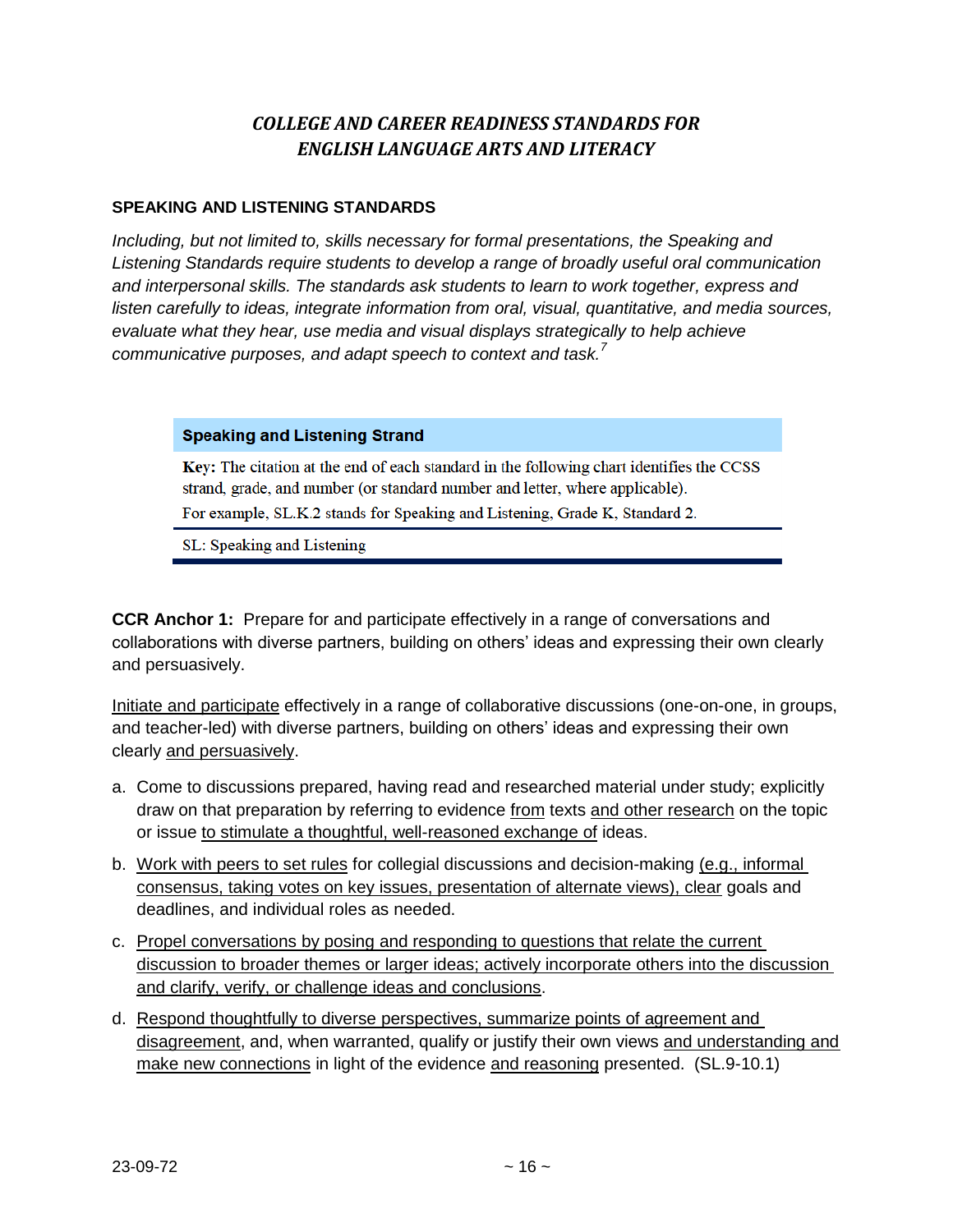#### **SPEAKING AND LISTENING STANDARDS**

**CCR Anchor 2:** Integrate and evaluate information presented in diverse media and formats, including visually, quantitatively, and orally.

Integrate multiple sources of information presented in diverse formats and media (e.g., visually, quantitatively, orally) in order to make informed decisions and solve problems, evaluating the credibility and accuracy of each source and noting any discrepancies among the data. (SL.11-12.2)

**CCR Anchor 3:** Evaluate a speaker's point of view, reasoning, and use of evidence and rhetoric.

Evaluate a speaker's point of view, reasoning, and use of evidence and rhetoric, assessing the stance, premises, links among ideas, word choice, points of emphasis, and tone used. (SL.11-12.3)

**CCR Anchor 4:** Present information, findings, and supporting evidence such that listeners can follow the line of reasoning and the organization, development, and style are appropriate to task, purpose, and audience.

Present information, findings, and supporting evidence clearly, concisely, and logically such that listeners can follow the line of reasoning and the organization, development, substance, and style are appropriate to purpose, audience, and task. (SL.9-10.4)

**CCR Anchor 5:** Make strategic use of digital media and visual displays of data to express information and enhance understanding of presentations.

Make strategic use of digital media (e.g., textual, graphical, audio, visual, and interactive elements) in presentations to enhance understanding of findings, reasoning, and evidence and to add interest. (SL.11-12.5)

**CCR Anchor 6:** Adapt speech to a variety of contexts and communicative tasks, demonstrating command of formal English when indicated or appropriate.

Adapt speech to a variety of contexts and tasks, demonstrating a command of formal English when indicated or appropriate. (See Language Standards 1 and 3 for specific expectations.) (SL.11-12.6)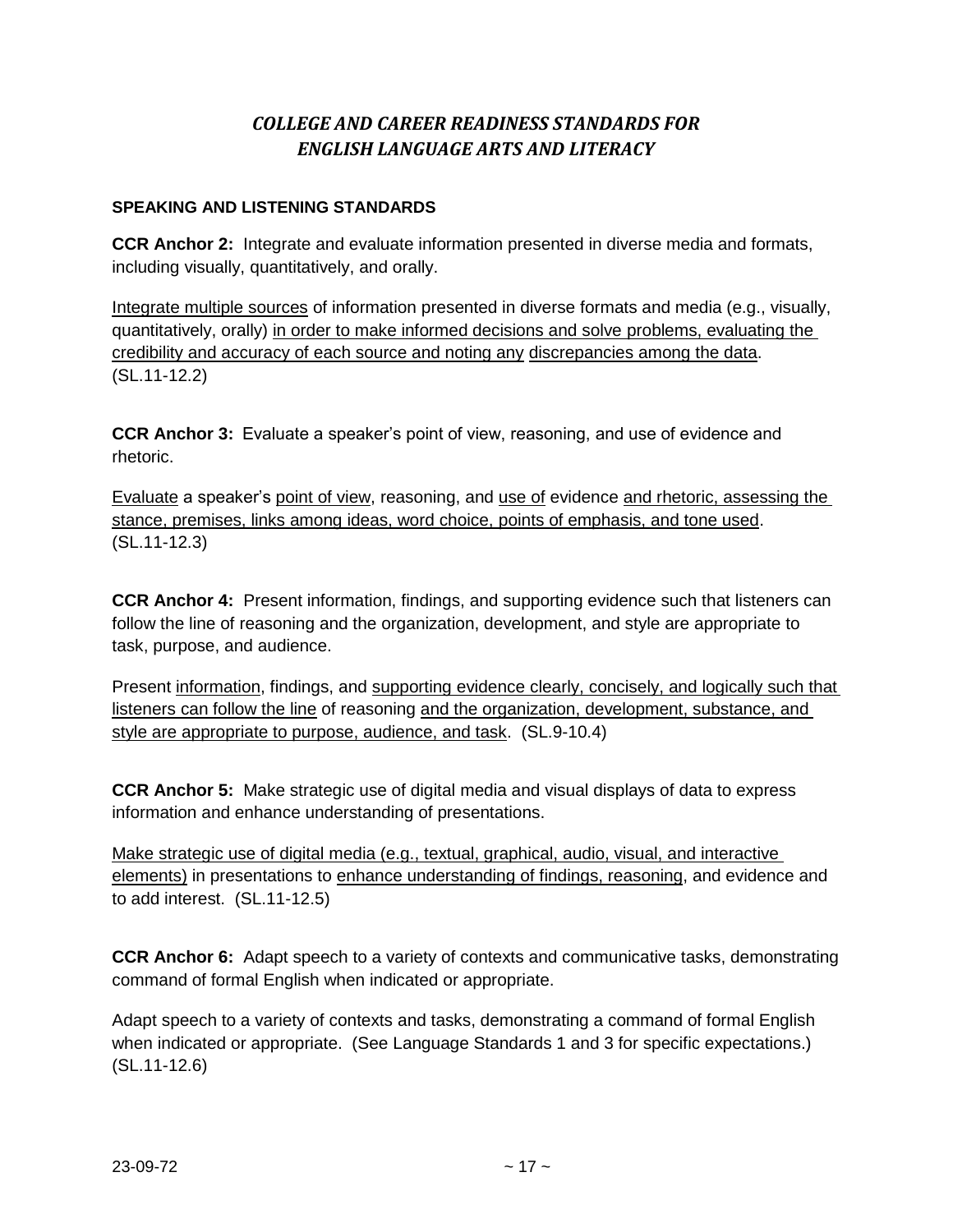#### **LANGUAGE STANDARDS**

*The Language Standards include the essential "rules" of standard written and spoken English, but they also approach language as a matter of craft and informed choice among alternatives. The vocabulary standards focus on understanding words and phrases and their nuances and relationships, and on acquiring new vocabulary, particularly general academic and domainspecific words and phrases. Students advancing through the levels are expected to meet each level's specific standards and retain or further develop skills and understanding mastered in preceding levels.<sup>9</sup>*

#### **Language Strand**

Key: The citation at the end of each standard in the following chart identifies the CCSS strand, grade, and number (or standard number and letter, where applicable).

For example, L.9-10.1 stands for Language, Grade 9-10, Standard 1.

L: Language

**CCR Anchor 1:** Demonstrate command of the conventions of standard English grammar and usage when writing or speaking.

Demonstrate command of the conventions of standard English grammar and usage when writing or speaking.

- a. Use parallel structure.
- b. Use various types of phrases (noun, verb, adjectival, adverbial, participial, prepositional, absolute) and clauses (independent, dependent; noun, relative, adverbial) to convey specific meanings and add variety and interest to writing or presentations. (L.9-10.1)

**CCR Anchor 2:** Demonstrate command of the conventions of standard English capitalization, punctuation, and spelling when writing.

- a. Use a semicolon (and perhaps a conjunctive adverb) to link two or more closely related independent clauses.
- b. Use a colon to introduce a list or quotation.
- c. Spell correctly. (L.9-10.2)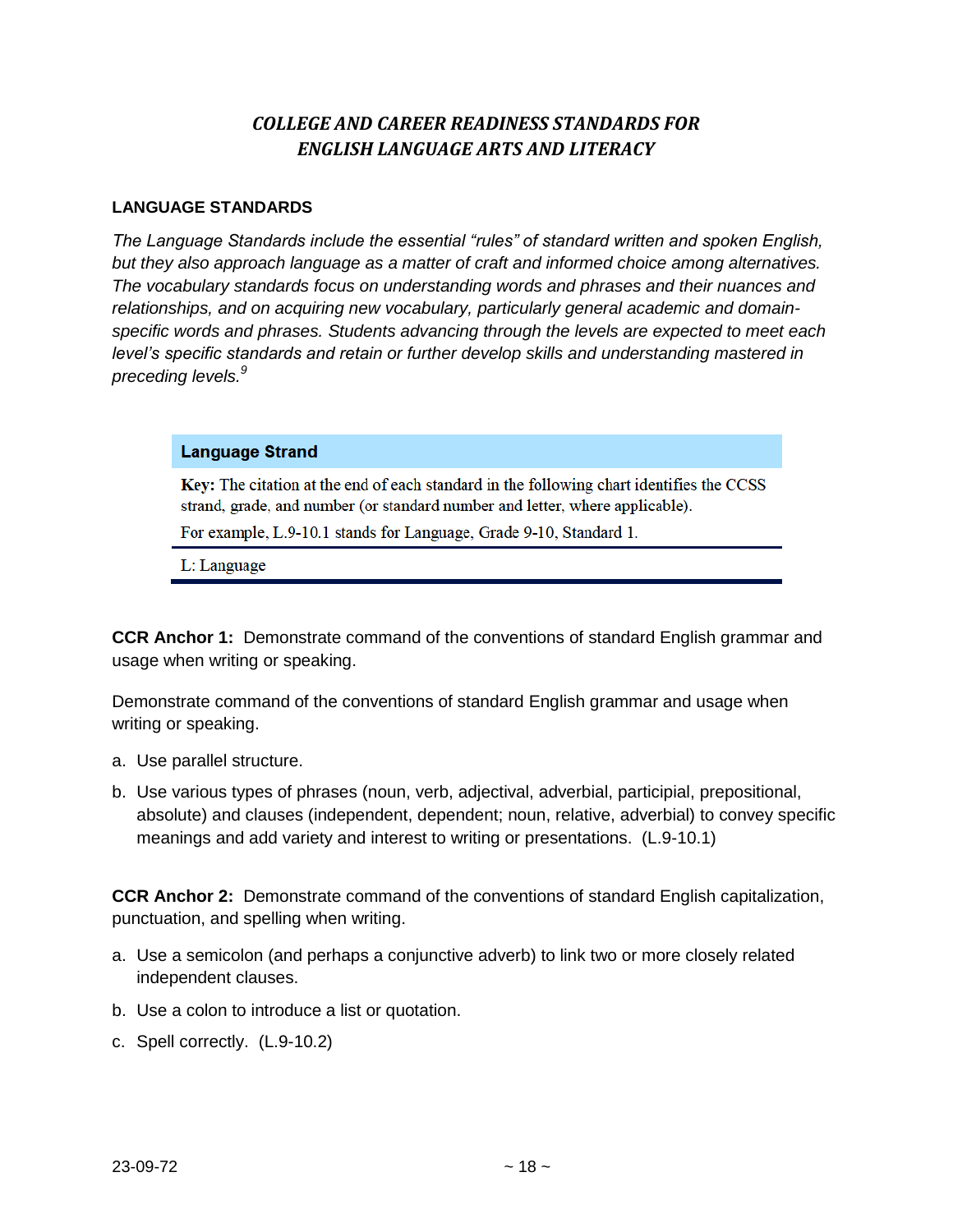#### **LANGUAGE STANDARDS**

**CCR Anchor 3:** Apply knowledge of language to understand how language functions in different contexts, to make effective choices for meaning or style, and to comprehend more fully when reading or listening.

**CCR Anchor 4:** Determine or clarify the meaning of unknown and multiple-meaning words and phrases by using context clues, analyzing meaningful word parts, and consulting general and specialized reference materials, as appropriate.

Determine or clarify the meaning of unknown and multiple-meaning words and phrases, choosing flexibly from a range of strategies.

- a. Use context (e.g., the overall meaning of a sentence, paragraph, or text; a word's position or function in a sentence) as a clue to the meaning of a word or phrase.
- b. Identify and correctly use patterns of word changes that indicate different meanings or parts of speech (e.g., conceive, conception, conceivable).
- c. Consult general and specialized reference materials (e.g., dictionaries, glossaries, thesauruses), both print and digital, to find the pronunciation of a word or determine or clarify its precise meaning, its part of speech, or its etymology or its standard usage.
- d. Verify the preliminary determination of the meaning of a word or phrase (e.g., by checking the inferred meaning in context or in a dictionary). (L.11-12.4)

**CCR Anchor 5:** Demonstrate understanding of figurative language, word relationships, and nuances in word meanings.

**CCR Anchor 6:** Acquire and use accurately a range of general academic and domain-specific words and phrases sufficient for reading, writing, speaking, and listening at the college and career readiness level; demonstrate independence in gathering vocabulary knowledge when encountering a word or phrase important to comprehension or expression.

Acquire and use accurately general academic and domain-specific words and phrases, sufficient for reading, writing, speaking, and listening at the college and career readiness level; demonstrate independence in gathering vocabulary knowledge when considering a word or phrase important to comprehension or expression. (L.11-12.6)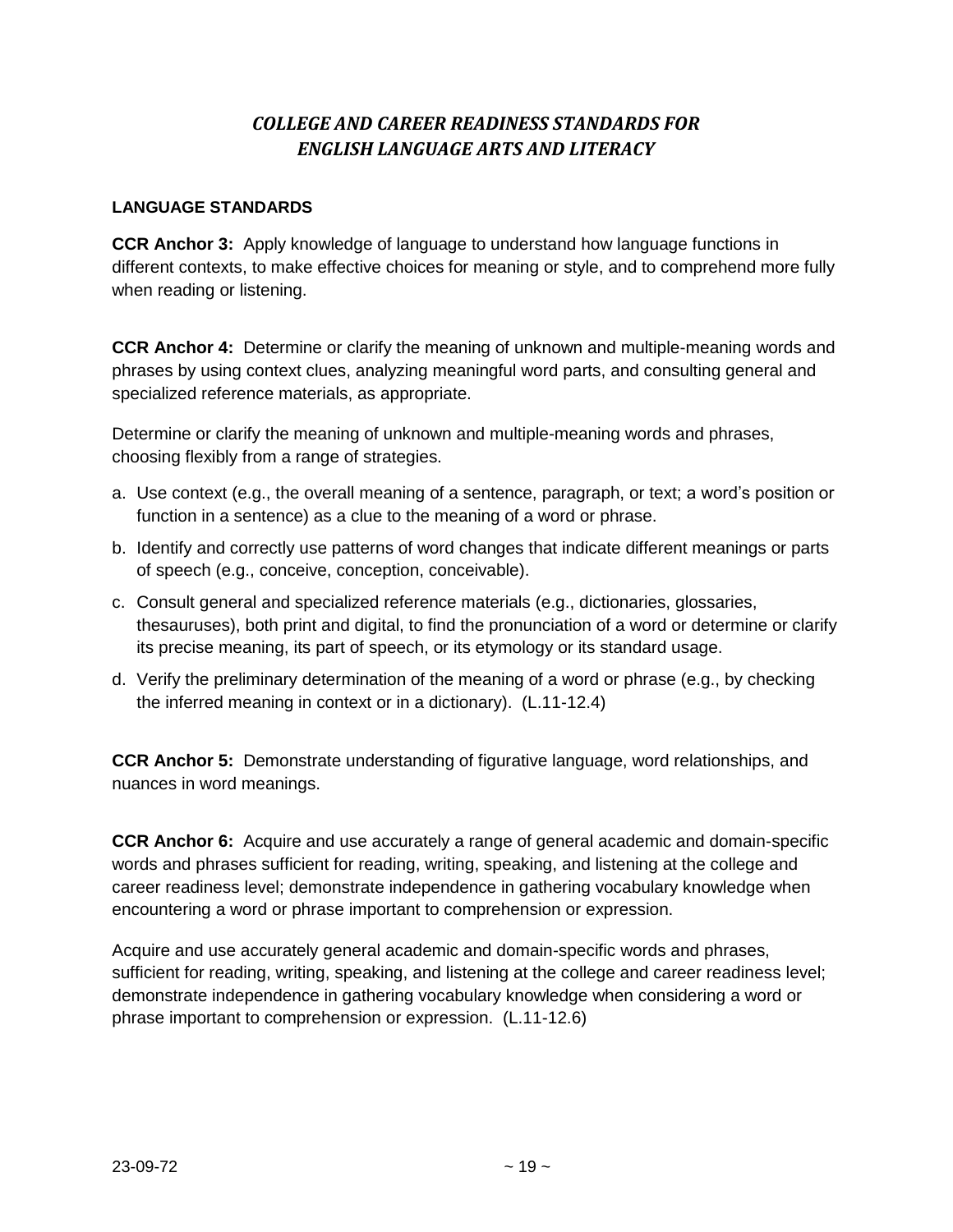## *CALIFORNIA CONTENT STANDARDS for LANGUAGE ARTS*

#### **READING**

#### **1.0 Word Analysis, Fluency, and Systematic VocabularyDevelopment**

Students apply their knowledge of word origins to determine the meaning of new words encountered in reading materials and use those words accurately.

#### *Vocabulary and Concept Development*

- **1.1** Identify and use the literal and figurative meanings of words and understand word derivations.
- **1.2** Distinguish between the denotative and connotative meanings of words and interpret the connotative power of words.
- **1.3** Identify Greek, Roman, and Norse mythology and use the knowledge to understand the origin and meaning of new words (e.g., the word *narcissistic* drawn from the myth of Narcissus and Echo).

#### **2.0 Reading Comprehension (Focus on Informational Materials**)

Students read and understand grade-level-appropriate material. They analyze the organizational patterns, arguments, and positions advanced. The selections in *Recommended Literature, Grades Nine Through Twelve* (1990) illustrate the quality and complexity of the materials to be read by students. In addition, by grade twelve, students read two million words annually on their own, including a wide variety of classic and contemporary literature, magazines, newspapers, and online information. In grades nine and ten, students make substantial progress toward this goal.

#### *Structural Features of Informational Materials*

- **2.0** Analyze the structure and format of functional workplace documents, including the graphics and headers, and explain how authors use the features to achieve their purposes.
- **2.1** Prepare a bibliography of reference materials for a report using a variety of consumer, workplace, and public documents.

#### *Comprehension and Analysis of Grade-Level-Appropriate Text*

- **2.2** Generate relevant questions about readings on issues that can be researched.
- **2.3** Synthesize the content from several sources or works by a single author dealing with a single issue; paraphrase the ideas and connect them to other sources and related topics to demonstrate comprehension.
- **2.4** Extend ideas presented in primary or secondary sources through original analysis, evaluation, and elaboration.
- **2.5** Demonstrate use of sophisticated learning tools by following technical directions (e.g., those found with graphic calculators and specialized software programs and in access guides to World Wide Web sites on the Internet).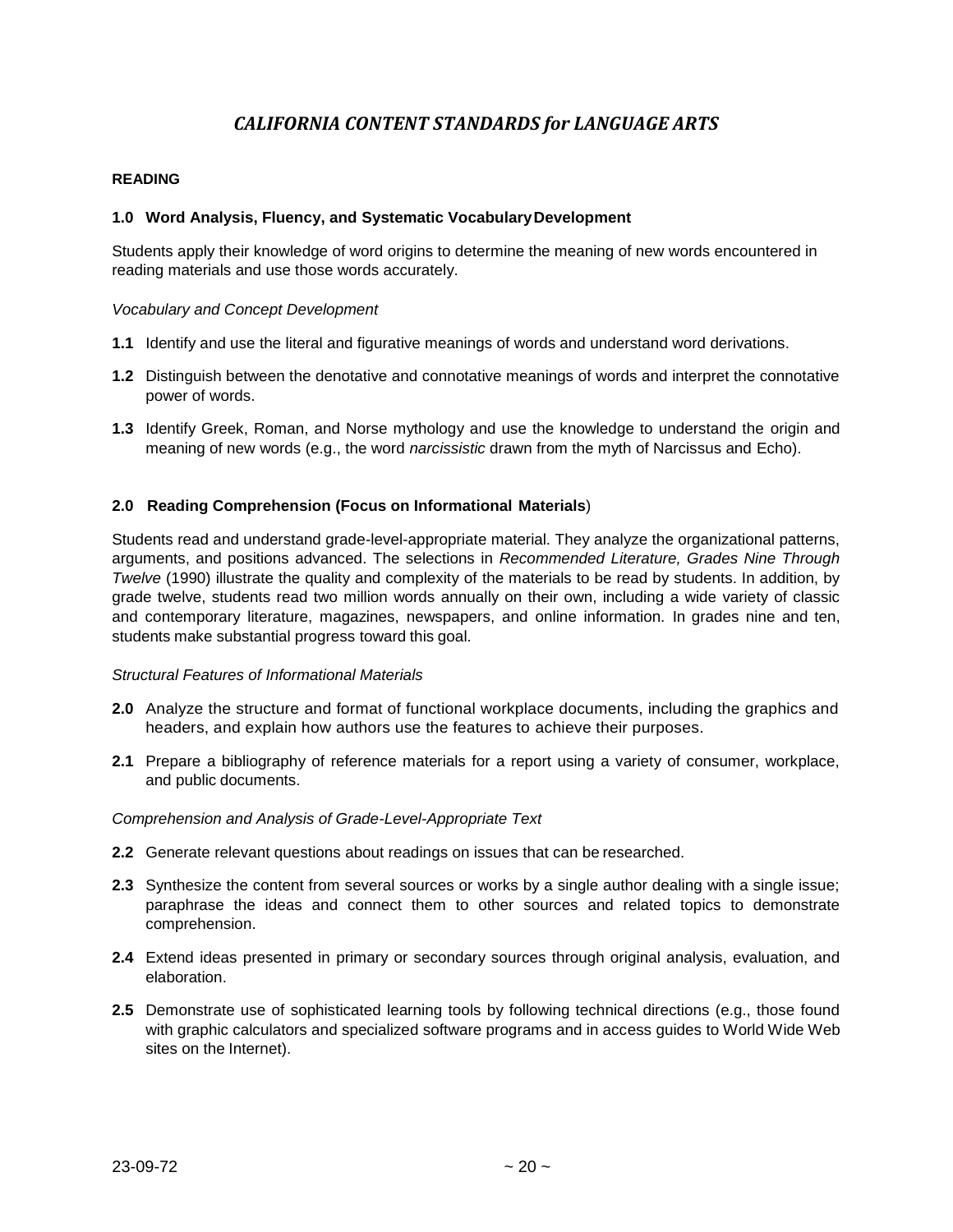#### *Expository Critique*

- **2.6** Critique the logic of functional documents by examining the sequence of information and procedures in anticipation of possible reader misunderstandings.
- **2.7** Evaluate the credibility of an author's argument or defense of a claim by critiquing the relationship between generalizations and evidence, the comprehensiveness of evidence, and the way in which the author's intent affects the structure and tone of the text (e.g., in professional journals, editorials, political speeches, and primary source material).

#### **3.0 Literary Response and Analysis**

Students read and respond to historically or culturally significant works of literature that reflect and enhance their studies of history and social science. They conduct in-depth analyses of recurrent patterns and themes. The selections in *Recommended Literature, Grades Nine Through Twelve* illustrate the quality and complexity of the materials to be read by students.

#### *Structural Features of Literature*

- **3.1** Articulate the relationship between the expressed purposes and the characteristics of different forms of dramatic literature (e.g., comedy, tragedy, drama, dramatic monologue).
- **3.2** Compare and contrast the presentation of a similar theme or topic across genres to explain how the selection of genre shapes the theme or topic.

#### *Narrative Analysis of Grade-Level-Appropriate Text*

- **3.3** Analyze interactions between main and subordinate characters in a literary text (e.g., internal and external conflicts, motivations, relationships, influences) and explain the way those interactions affect the plot.
- **3.4** Determine characters' traits by what the characters say about themselves in narration, dialogue, dramatic monologue, and soliloquy.
- **3.5** Compare works that express a universal theme and provide evidence to support the ideas expressed in each work.
- **3.6** Analyze and trace an author's development of time and sequence, including the use of complex literary devices (e.g., foreshadowing, flashbacks).
- **3.7** Recognize and understand the significance of various literary devices, including figurative language, imagery, allegory, and symbolism, and explain their appeal.
- **3.8** Interpret and evaluate the impact of ambiguities, subtleties, contradictions, ironies, and incongruities in a text.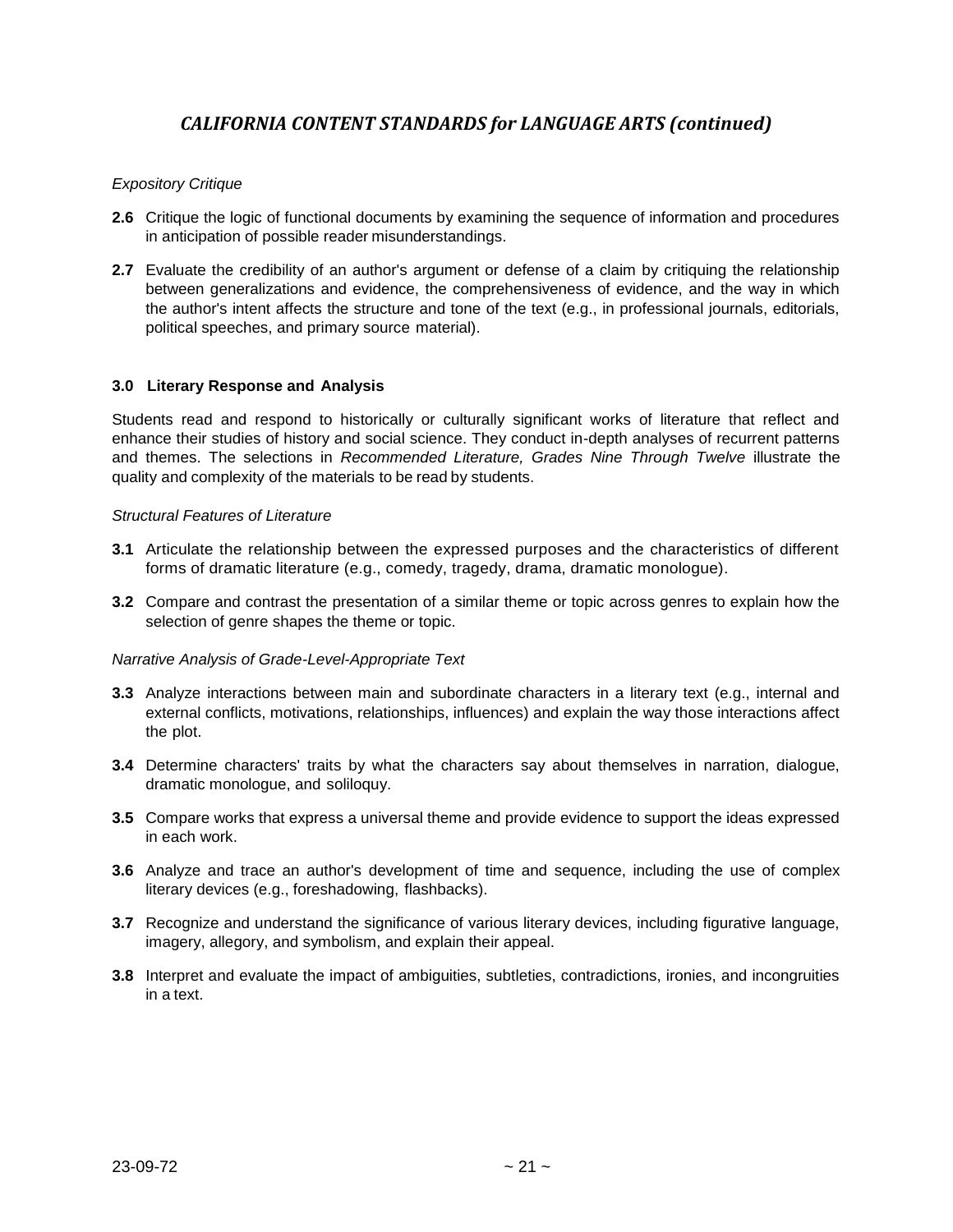- **3.9** Explain how voice, persona, and the choice of a narrator affect characterization and the tone, plot, and credibility of a text.
- **3.10** Identify and describe the function of dialogue, scene designs, soliloquies, asides, and character foils in dramatic literature.

#### *Literary Criticism*

- **3.11** Evaluate the aesthetic qualities of style, including the impact of diction and figurative language on tone, mood, and theme, using the terminology of literary criticism. (Aesthetic approach)
- **3.12** Analyze the way in which a work of literature is related to the themes and issues of its historical period. (Historical approach)

#### **WRITING**

#### **1.0 Writing Strategies**

Students write coherent and focused essays that convey a well-defined perspective and tightly reasoned argument. The writing demonstrates students' awareness of the audience and purpose. Students progress through the stages of the writing process as needed.

#### *Organization and Focus*

- **1.1** Establish a controlling impression or coherent thesis that conveys a clear and distinctive perspective on the subject and maintain a consistent tone and focus throughout the piece of writing.
- **1.2** Use precise language, action verbs, sensory details, appropriate modifiers, and the active rather than the passive voice.

#### *Research and Technology*

- **1.3** Use clear research questions and suitable research methods (e.g., library, electronic media, personal interview) to elicit and present evidence from primary and secondary sources.
- **1.4** Develop the main ideas within the body of the composition through supporting evidence (e.g., scenarios, commonly held beliefs, hypotheses, and definitions).
- **1.5** Synthesize information from multiple sources and identify complexities and discrepancies in the information and the different perspectives found in each medium (e.g., almanacs, microfiche, news sources, in-depth field studies, speeches, journals, technical documents).
- **1.6** Integrate quotations and citations into a written text while maintaining the flow of ideas.
- **1.7** Use appropriate conventions for documentation in the text, notes, and bibliographies by adhering to those in style manuals (e.g., *Modern Language Association Handbook, The Chicago Manual of Style).*
- **1.8** Design and publish documents by using advanced publishing software and graphic programs.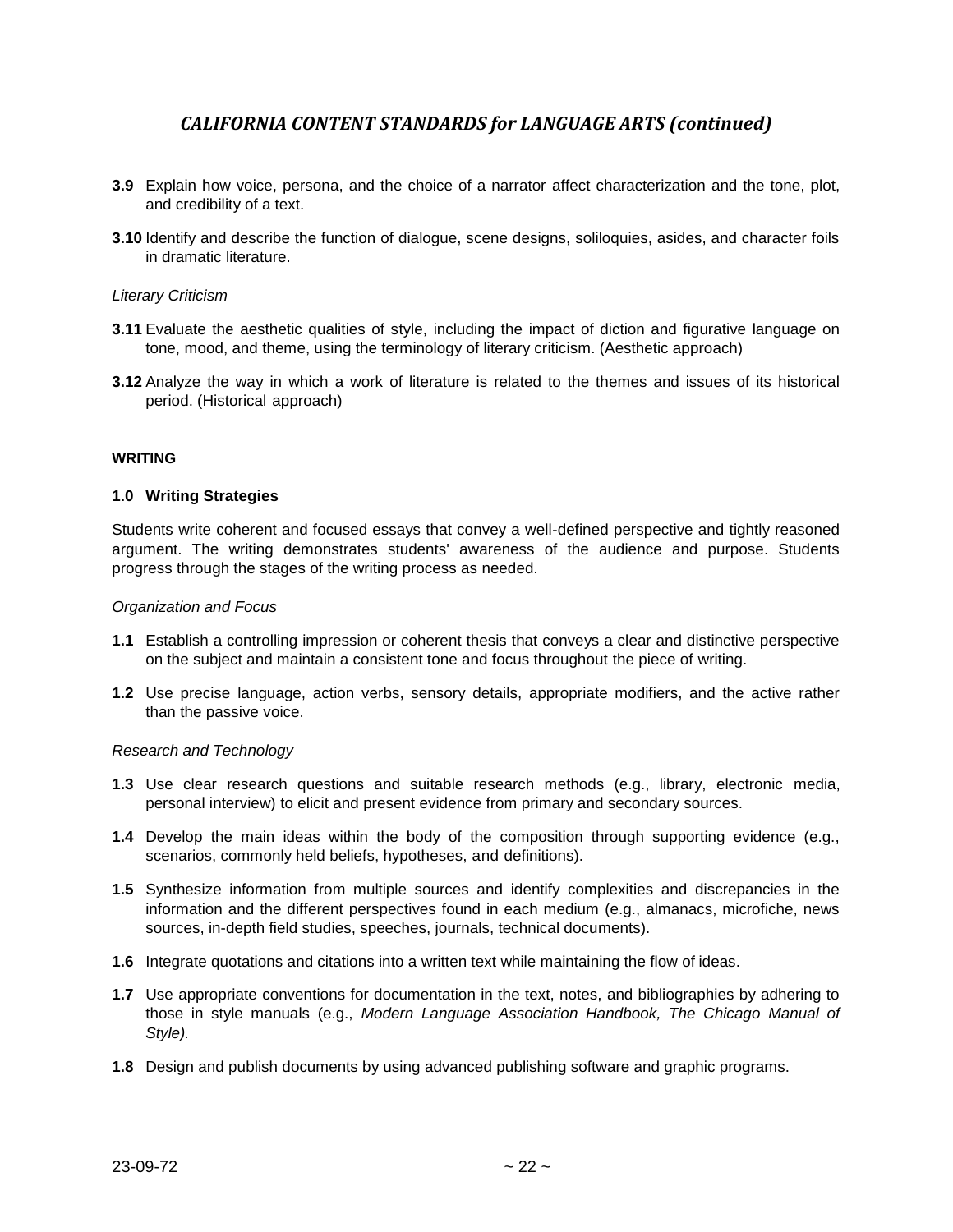#### *Evaluation and Revision*

**1.9** Revise writing to improve the logic and coherence of the organization and controlling perspective, the precision of word choice, and the tone by taking into consideration the audience, purpose, and formality of the context.

#### **2.0 Writing Applications (Genres and Their Characteristics)**

Students combine the rhetorical strategies of narration, exposition, persuasion, and description to produce texts of at least 1,500 words each. Student writing demonstrates a command of standard American English and the research, organizational, and drafting strategies outlined in Writing Standard 1.0.

Using the writing strategies of grades nine and ten outlined in Writing Standard 1.0, students:

**2.1** Write biographical or autobiographical narratives or short stories:

- a. Relate a sequence of events and communicate the significance of the events to the audience.
- b. Locate scenes and incidents in specific places.
- c. Describe with concrete sensory details the sights, sounds, and smells of a scene and the specific actions, movements, gestures, and feelings of the characters; use interior monologue to depict the characters' feelings.
- d. Pace the presentation of actions to accommodate changes in time and mood.
- e. Make effective use of descriptions of appearance, images, shifting perspectives, and sensory details.
- **2.2** Write responses to literature:
	- a. Demonstrate a comprehensive grasp of the significant ideas of literary works.
	- b. Support important ideas and viewpoints through accurate and detailed references to the text or to other works.
	- c. Demonstrate awareness of the author's use of stylistic devices and an appreciation of the effects created.
	- d. Identify and assess the impact of perceived ambiguities, nuances, and complexities within the text.
- **2.3** Write expository compositions, including analytical essays and research reports:
	- a. Marshal evidence in support of a thesis and related claims, including information on all relevant perspectives.
	- b. Convey information and ideas from primary and secondary sources accurately and coherently.
	- c. Make distinctions between the relative value and significance of specific data, facts, and ideas.
	- d. Include visual aids by employing appropriate technology to organize and record information on charts, maps, and graphs.
	- e. Anticipate and address readers' potential misunderstandings, biases, and expectations.
	- f. Use technical terms and notations accurately.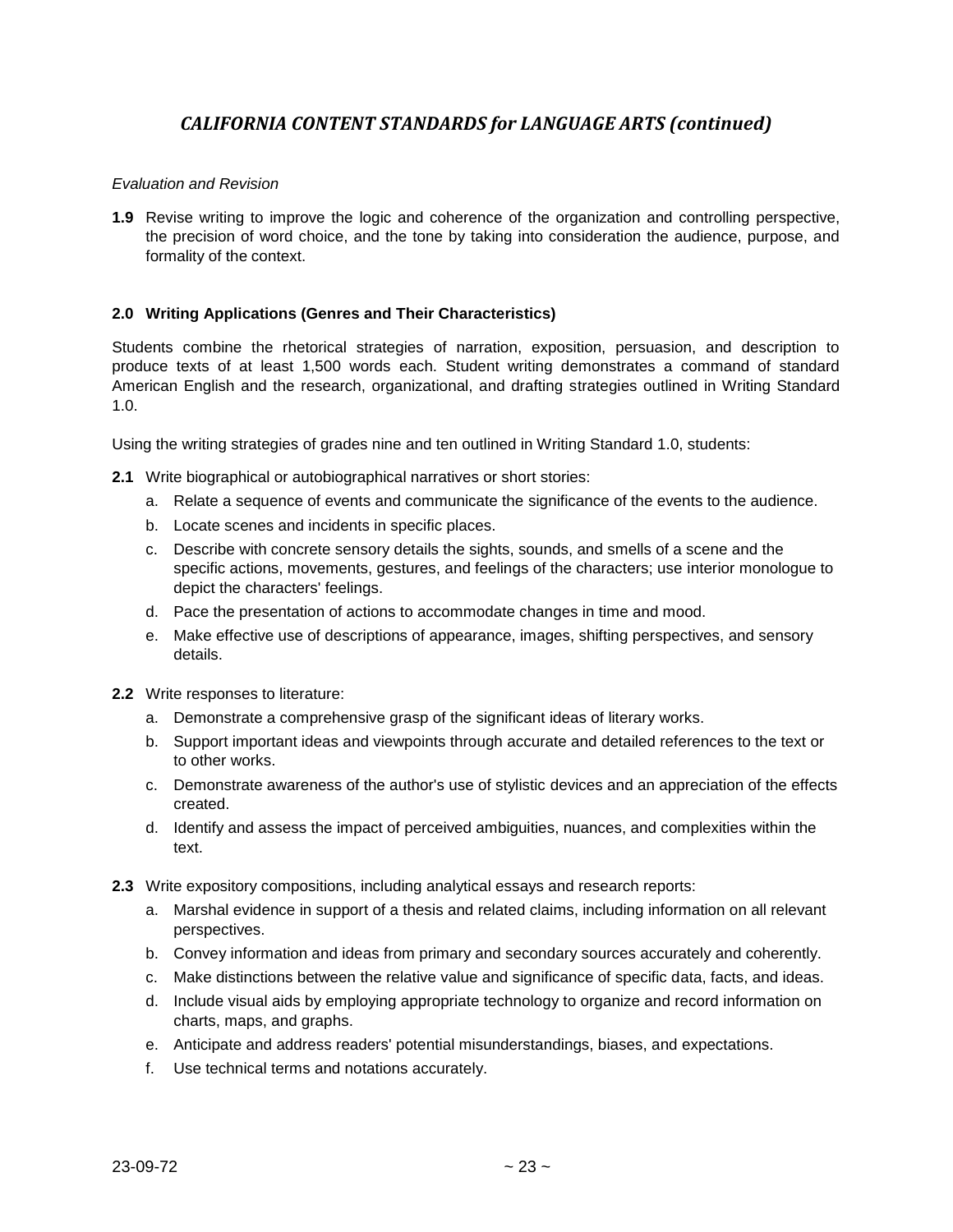- **2.4** Write persuasive compositions:
	- a. Structure ideas and arguments in a sustained and logical fashion.
	- b. Use specific rhetorical devices to support assertions (e.g., appeal to logic through reasoning; appeal to emotion or ethical belief; relate a personal anecdote, case study, or analogy).
	- c. Clarify and defend positions with precise and relevant evidence, including facts, expert opinions, quotations, and expressions of commonly accepted beliefs and logical reasoning.
	- d. Address readers' concerns, counterclaims, biases, and expectations.
- **2.5** Write business letters:
	- a. Provide clear and purposeful information and address the intended audience appropriately.
	- b. Use appropriate vocabulary, tone, and style to take into account the nature of the relationship with, and the knowledge and interests of, the recipients.
	- c. Highlight central ideas or images.
	- d. Follow a conventional style with page formats, fonts, and spacing that contribute to the documents' readability and impact.
- **2.6** Write technical documents (e.g., a manual on rules of behavior for conflict resolution, procedures for conducting a meeting, minutes of a meeting):
	- a. Report information and convey ideas logically and correctly.
	- b. Offer detailed and accurate specifications.
	- c. Include scenarios, definitions, and examples to aid comprehension (e.g., troubleshooting guide).
	- d. Anticipate readers' problems, mistakes, and misunderstandings.

#### **WRITTEN AND ORAL ENGLISH LANGUAGE CONVENTIONS**

The standards for written and oral English language conventions have been placed between those for writing and for listening and speaking because these conventions are essential to both sets of skills.

#### **1.0 Written and Oral English Language Conventions**

Students write and speak with a command of standard English conventions.

#### *Grammar and Mechanics of Writing*

- **1.1** Identify and correctly use clauses (e.g., main and subordinate), phrases (e.g., gerund, infinitive, and participial), and mechanics of punctuation (e.g., semicolons, colons, ellipses, hyphens).
- **1.2** Understand sentence construction (e.g., parallel structure, subordination, proper placement of modifiers) and proper English usage (e.g., consistency of verb tenses).
- **1.3** Demonstrate an understanding of proper English usage and control of grammar, paragraph and sentence structure, diction, and syntax.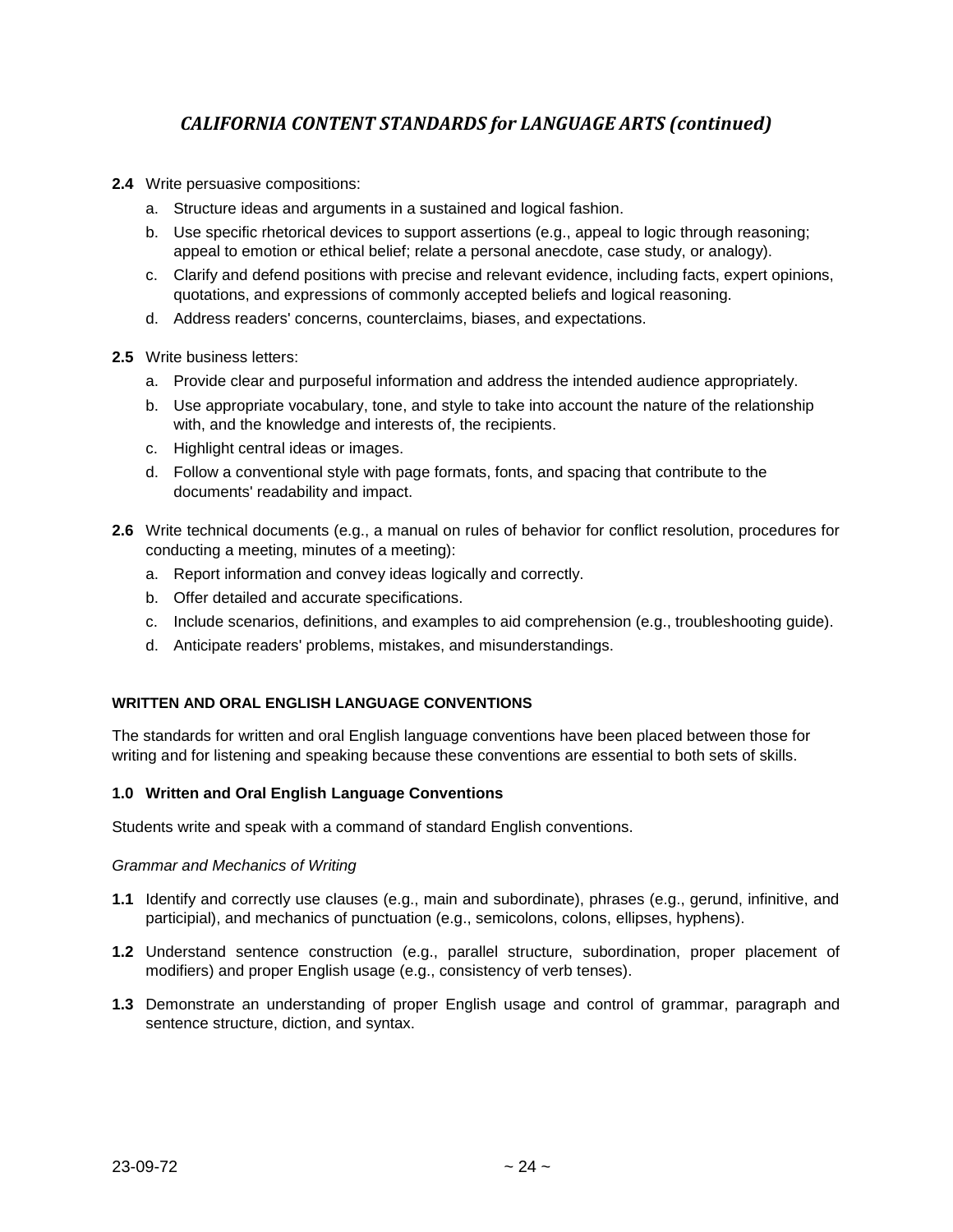#### *Manuscript Form*

- **1.4** Produce legible work that shows accurate spelling and correct use of the conventions of punctuation and capitalization.
- **1.5** Reflect appropriate manuscript requirements, including title page presentation, pagination, spacing and margins, and integration of source and support material (e.g., in- text citation, use of direct quotations, paraphrasing) with appropriate citations.

#### **LISTENING AND SPEAKING**

#### **1.0 Listening and Speaking Strategies**

Students formulate adroit judgments about oral communication. They deliver focused and coherent presentations of their own that convey clear and distinct perspectives and solid reasoning. They use gestures, tone, and vocabulary tailored to the audience and purpose.

#### *Comprehension*

- **1.1** Formulate judgments about the ideas under discussion and support those judgments with convincing evidence.
- **1.2** Compare and contrast the ways in which media genres (e.g., televised news, news magazines, documentaries, and online information) cover the same event.

#### *Organization and Delivery of Oral Communication*

- **1.3** Choose logical patterns of organization (e.g., chronological, topical, cause and effect) to inform and to persuade, by soliciting agreement or action, or to unite audiences behind a common belief or cause.
- **1.4** Choose appropriate techniques for developing the introduction and conclusion (e.g., by using literary quotations, anecdotes, references to authoritative sources).
- **1.5** Recognize and use elements of classical speech forms (e.g., introduction, first and second transitions, body, conclusion) in formulating rational arguments and applying the art of persuasion and debate.
- **1.6** Present and advance a clear thesis statement and choose appropriate types of proof (e.g., statistics, testimony, specific instances) that meet standard tests for evidence, including credibility, validity, and relevance.
- **1.7** Use props, visual aids, graphs, and electronic media to enhance the appeal and accuracy of presentations.
- **1.8** Produce concise notes for extemporaneous delivery.
- **1.9** Analyze the occasion and the interests of the audience and choose effective verbal and nonverbal techniques (e.g., voice, gestures, eye contact) for presentations.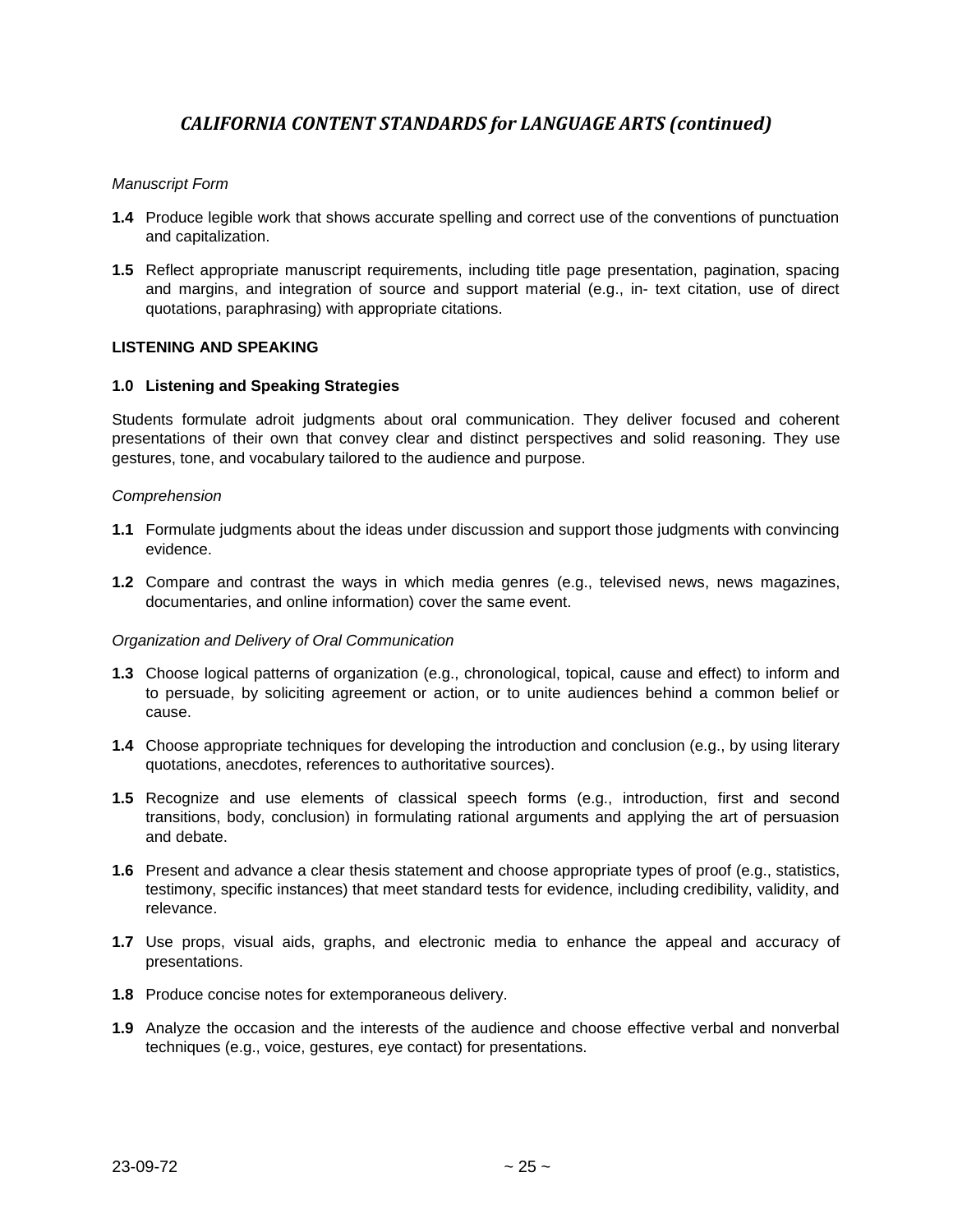#### *Analysis and Evaluation of Oral and Media Communications*

- **1.10** Analyze historically significant speeches (e.g., Abraham Lincoln's "Gettysburg Address," Martin Luther King, Jr.'s "I Have a Dream") to find the rhetorical devices and features that make them memorable.
- **1.11** Assess how language and delivery affect the mood and tone of the oral communication and make an impact on the audience.
- **1.12** Evaluate the clarity, quality, effectiveness, and general coherence of a speaker's important points, arguments, evidence, organization of ideas, delivery, diction, and syntax.
- **1.13** Analyze the types of arguments used by the speaker, including argument by causation, analogy, authority, emotion, and logic.
- **1.14** Identify the aesthetic effects of a media presentation and evaluate the techniques used to create them (e.g., compare Shakespeare's *Henry V* with Kenneth Branagh's 1990 film version).

#### **2.0 Speaking Applications (Genres and Their Characteristics)**

Students deliver polished formal and extemporaneous presentations that combine the traditional rhetorical strategies of narration, exposition, persuasion, and description. Student speaking demonstrates a command of standard American English and the organizational and delivery strategies outlined in Listening and Speaking Standard 1.0. Using the speaking strategies of grades nine and ten outlined in Listening and Speaking Standard 1.0, students:

- **2.1** Deliver narrative presentations:
	- a. Narrate a sequence of events and communicate their significance to the audience.
	- b. Locate scenes and incidents in specific places.
	- c. Describe with concrete sensory details the sights, sounds, and smells of a scene and the specific actions, movements, gestures, and feelings of characters.
	- d. Pace the presentation of actions to accommodate time or mood changes.
- **2.2** Deliver expository presentations:
	- a. Marshal evidence in support of a thesis and related claims, including information on all relevant perspectives.
	- b. Convey information and ideas from primary and secondary sources accurately and coherently.
	- c. Make distinctions between the relative value and significance of specific data, facts, and ideas.
	- d. Include visual aids by employing appropriate technology to organize and display information on charts, maps, and graphs.
	- e. Anticipate and address the listener's potential misunderstandings, biases, and expectations.
	- f. Use technical terms and notations accurately.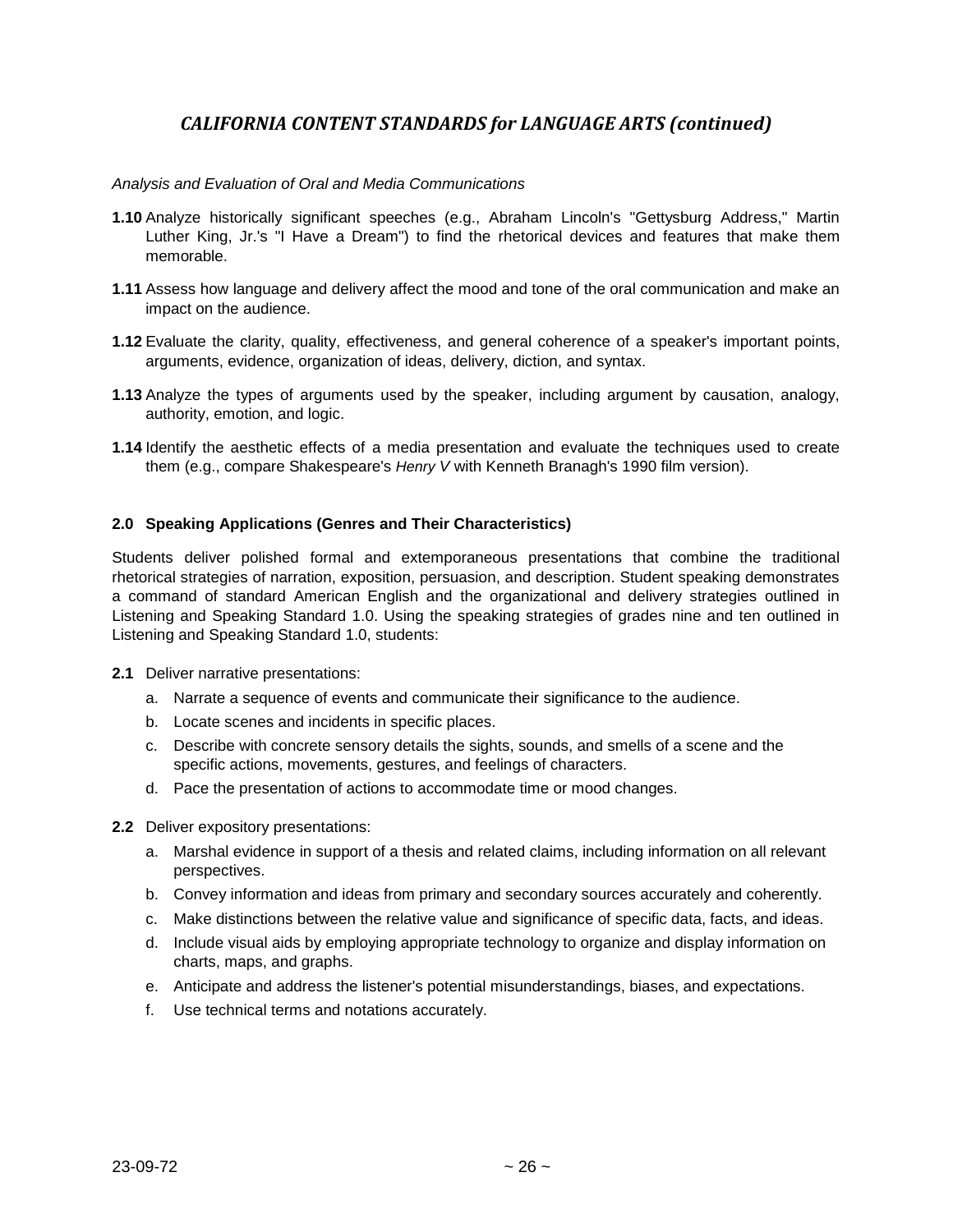- **2.3** Apply appropriate interviewing techniques:
	- a. Prepare and ask relevant questions.
	- b. Make notes of responses.
	- c. Use language that conveys maturity, sensitivity, and respect.
	- d. Respond correctly and effectively to questions.
	- e. Demonstrate knowledge of the subject or organization.
	- f. Compile and report responses.
	- g. Evaluate the effectiveness of the interview.
- **2.4** Deliver oral responses to literature:
	- a. Advance a judgment demonstrating a comprehensive grasp of the significant ideas of works or passages (i.e., make and support warranted assertions about the text).
	- b. Support important ideas and viewpoints through accurate and detailed references to the text or to other works.
	- c. Demonstrate awareness of the author's use of stylistic devices and an appreciation of the effects created.
	- d. Identify and assess the impact of perceived ambiguities, nuances, and complexities within the text.
- **2.5** Deliver persuasive arguments (including evaluation and analysis of problems and solutions and causes and effects):
	- a. Structure ideas and arguments in a coherent, logical fashion.
	- b. Use rhetorical devices to support assertions (e.g., by appeal to logic through reasoning; by appeal to emotion or ethical belief; by use of personal anecdote, case study, or analogy).
	- c. Clarify and defend positions with precise and relevant evidence, including facts, expert opinions, quotations, expressions of commonly accepted beliefs, and logical reasoning.
	- d. Anticipate and address the listener's concerns and counterarguments.
- **2.6** Deliver descriptive presentations:
	- a. Establish clearly the speaker's point of view on the subject of the presentation.
	- b. Establish clearly the speaker's relationship with that subject (e.g., dispassionate observation, personal involvement).
	- c. Use effective, factual descriptions of appearance, concrete images, shifting perspectives and vantage points, and sensory details.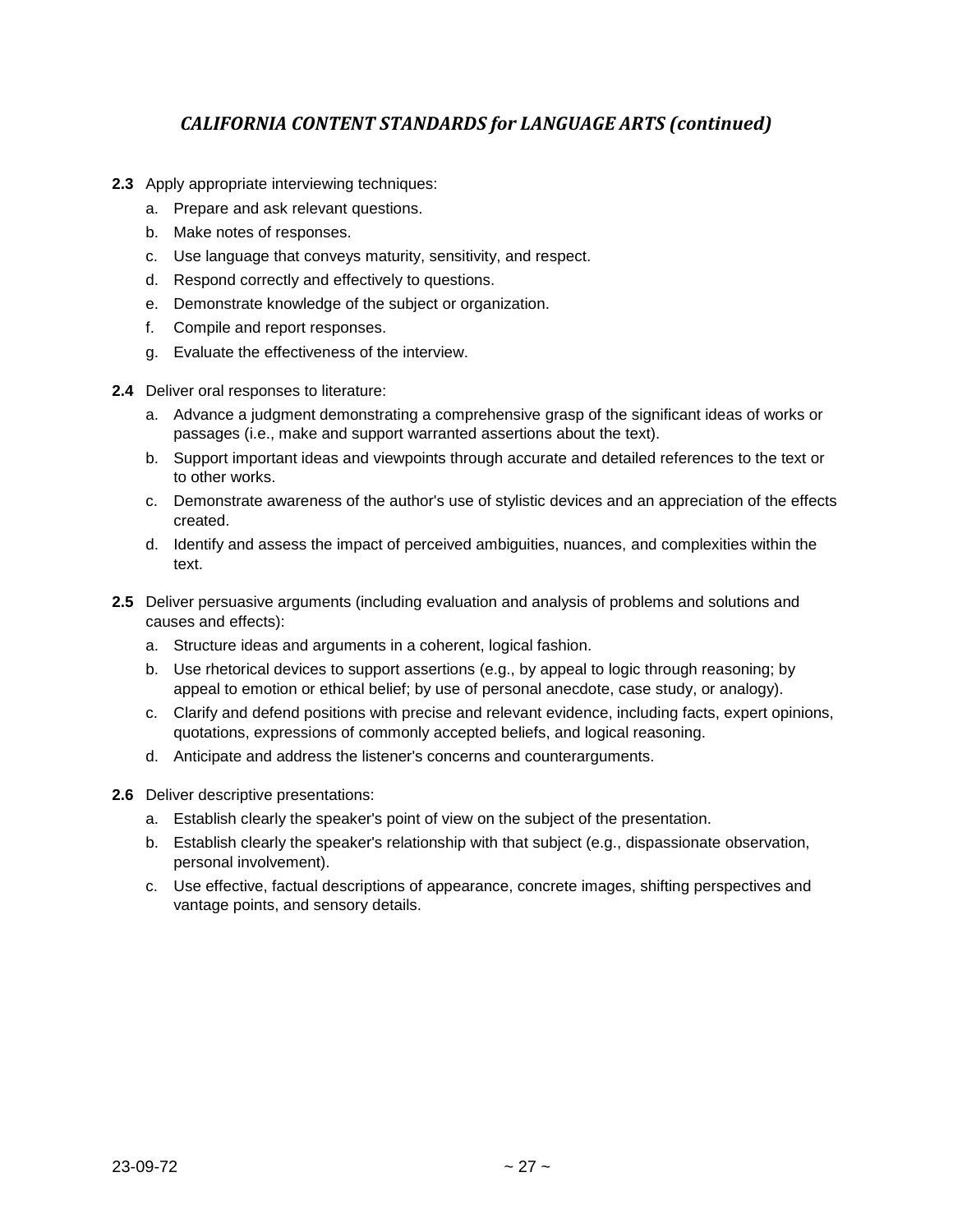# *CBE Competency-Based Education COMPETENCY-BASED COMPONENTS for the English 2 Course*

| <b>COMPETENCY AREAS</b><br><b>AND STATEMENTS</b>                                                                                                                                                                                                                                                                            | MINIMAL COMPETENCIES                                                                                                                                                                                                                                                                                                                                                                                                                                                                                                                                                                                                                                                                                                                                                                                                                                     |
|-----------------------------------------------------------------------------------------------------------------------------------------------------------------------------------------------------------------------------------------------------------------------------------------------------------------------------|----------------------------------------------------------------------------------------------------------------------------------------------------------------------------------------------------------------------------------------------------------------------------------------------------------------------------------------------------------------------------------------------------------------------------------------------------------------------------------------------------------------------------------------------------------------------------------------------------------------------------------------------------------------------------------------------------------------------------------------------------------------------------------------------------------------------------------------------------------|
| INTRODUCTION/PRE-TEST<br>А.<br>Understand how personal<br>skill development-including<br>positive attitude, honesty,<br>self-confidence, time<br>management, and other<br>positive traits-contribute to<br>academic success; take<br>reading and language<br>diagnostics to determine<br>areas of remediation.<br>(2 hours) | Demonstrate an understanding of classroom policies and<br>1.<br>procedures.<br>Discuss competency areas and minimal competencies for the<br>2.<br>course.<br>3.<br>Discuss assignment grading and scoring policy.<br>Discuss importance of the following personal skills in the<br>4.<br>classroom/lab environment:<br>a. positive attitude<br>b. self-confidence<br>c. honesty/perseverance<br>d. self-management/work-ethic<br>pride in product/work<br>e.<br>dependability<br>f.<br>Prioritize tasks and meet deadlines.<br>5.<br>Describe the importance of initiative and leadership.<br>6.<br>Take the Pre-HSE Language Arts, Reading Pre-Test.<br>7.<br>Identify and achieve competency in areas of remediation.<br>8.<br>Take the Pre-HSE Language Arts, Writing Pre-Test.<br>9.<br>10. Identify and achieve competency in areas of remediation. |
|                                                                                                                                                                                                                                                                                                                             |                                                                                                                                                                                                                                                                                                                                                                                                                                                                                                                                                                                                                                                                                                                                                                                                                                                          |
| B. WORD ANALYSIS (R 1.0)<br>Apply knowledge of word<br>origins and context clues to<br>determine the meaning of<br>new words and use those<br>words accurately.                                                                                                                                                             | Identify and discuss context clues in short stories. (1.2)<br>1.<br>Use context clues to determine the meaning of new words in<br>2.<br>works of short fiction, autobiographical essays, editorials,<br>and technical writing. (1.2)<br>Apply context clues to evaluate and select appropriate<br>3.<br>dictionary definitions for new words. (1.2)<br>Distinguish between the literal, figurative, and connotative<br>4.<br>meanings of words. (1.1)                                                                                                                                                                                                                                                                                                                                                                                                    |
| (2 hours)                                                                                                                                                                                                                                                                                                                   | Research the Greek, Latin, and Old English etymology of<br>5.<br>words. (1.3)                                                                                                                                                                                                                                                                                                                                                                                                                                                                                                                                                                                                                                                                                                                                                                            |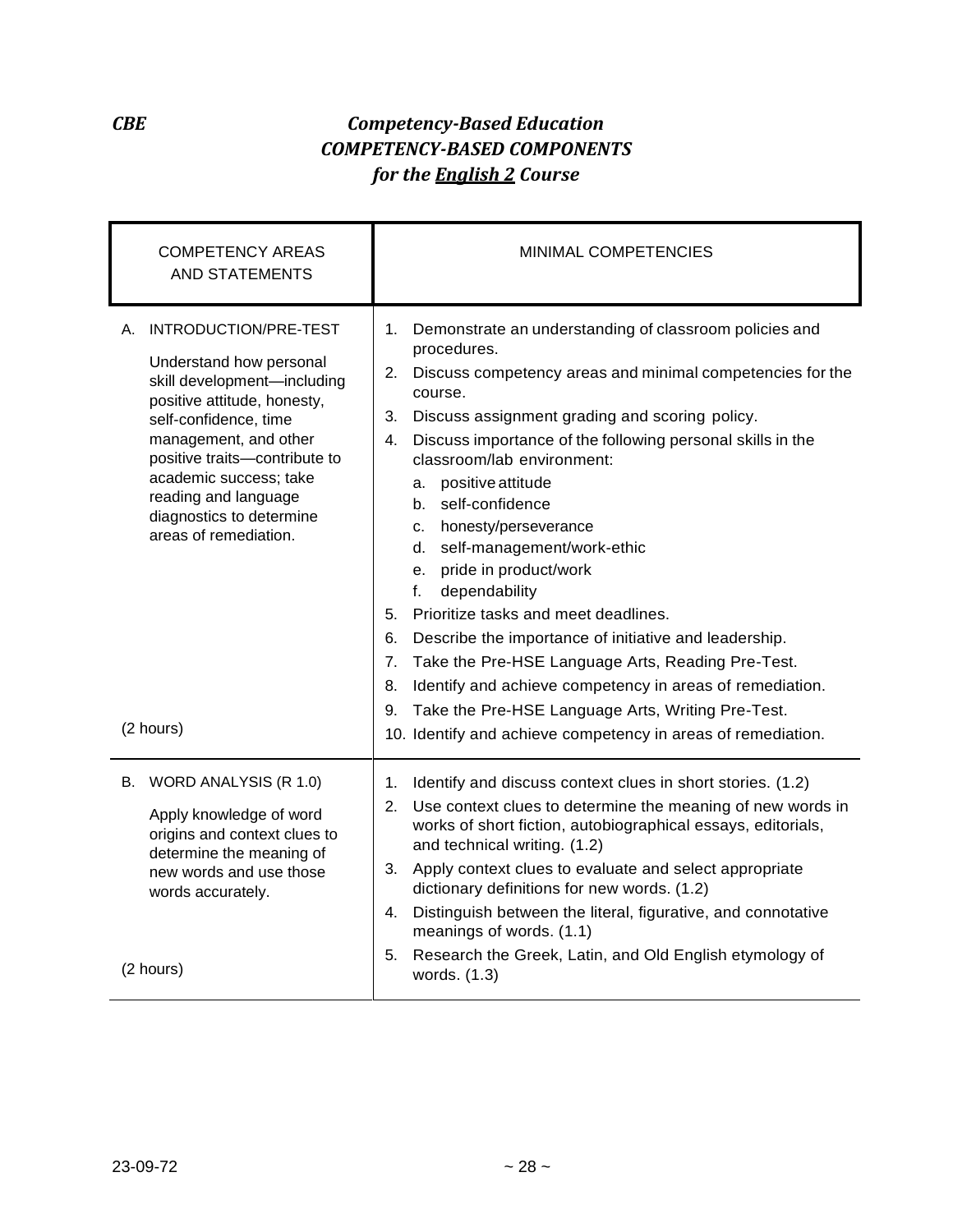| C. READING COMPREHENSION:<br>FOCUS ON INFORMATIONAL<br>MATERIALS (R 2.0)                        | Identify the purpose and intended audience of informational<br>1.<br>texts, including business communication, technical instructions,<br>and memoirs. (2.1)                                                                        |
|-------------------------------------------------------------------------------------------------|------------------------------------------------------------------------------------------------------------------------------------------------------------------------------------------------------------------------------------|
| Analyze the organizational<br>patterns, arguments, and<br>positions advanced in grade-          | Verify and clarify facts and distinguish between facts and<br>2.<br>opinions in autobiographical essays and business<br>communication. (2.8)                                                                                       |
| level-appropriate materials.                                                                    | Evaluate the credibility of business communication, technical<br>3.<br>instructions, and memoirs by assessing the quality of evidence<br>and by critiquing the relationship between generalizations and<br>evidence. (2.8)         |
|                                                                                                 | Analyze and discuss how the clarity of meaning of technical<br>4.<br>directions, memoirs, and editorials are affected by patterns of<br>organization, repetition of main ideas, and word choice. (2.7)                             |
|                                                                                                 | Extend ideas presented in business communication, technical<br>5.<br>instruction, and memoirs through original analysis, evaluation,<br>and elaboration. (2.5)                                                                     |
|                                                                                                 | Generate relevant research questions of individual interest<br>6.<br>about course readings. (2.3)                                                                                                                                  |
|                                                                                                 | Summarize, paraphrase, and compare the core ideas in<br>7.<br>different informational texts, including memoirs and business<br>communication. (2.4)                                                                                |
|                                                                                                 | Formulate warranted and reasonable assertions about the<br>8.<br>author's arguments in news articles, editorials/opinion pieces,<br>and essays by using elements of the texts to defend and clarify<br>interpretations. (2.5)      |
|                                                                                                 | Discuss the power, validity, and truthfulness of arguments set<br>9.<br>forth in news reportage, editorials, and essays. (2.7, 2.8)                                                                                                |
|                                                                                                 | 10. Identify and analyze the use of such rhetorical devices as<br>appeals to reason, expert opinion, and emotion in memoirs,                                                                                                       |
| (9 hours)                                                                                       | editorials, and essays. (2.8)                                                                                                                                                                                                      |
| D. LITERARY RESPONSE AND<br>ANALYSIS (R 3.0)                                                    | Identify and discuss character, plot, point of view, and climax in<br>1.<br>the short story and the novel. Discuss the expressed purposes                                                                                          |
| Read, analyze, and respond<br>to historically or culturally<br>significant works of literature. | and characteristics of the short story and novel forms. (3.1)<br>Compare and contrast the images of a key literary or historical<br>2.<br>figure portrayed in a memoir, the text of speech, and a taped<br>performance. (3.2, 3.5) |
|                                                                                                 | Recognize and interpret the meaning of figurative language in<br>3.<br>works of autobiographical fiction. (3.7)                                                                                                                    |
|                                                                                                 | Discuss the motivations and personality traits of characters by<br>4.<br>analyzing behavior and dialogue in the short story. (3.4)                                                                                                 |
|                                                                                                 | Formulate an opinion about the credibility of the speaker in a<br>5.<br>memoir and an essay and cite supporting textual evidence. (3.9)                                                                                            |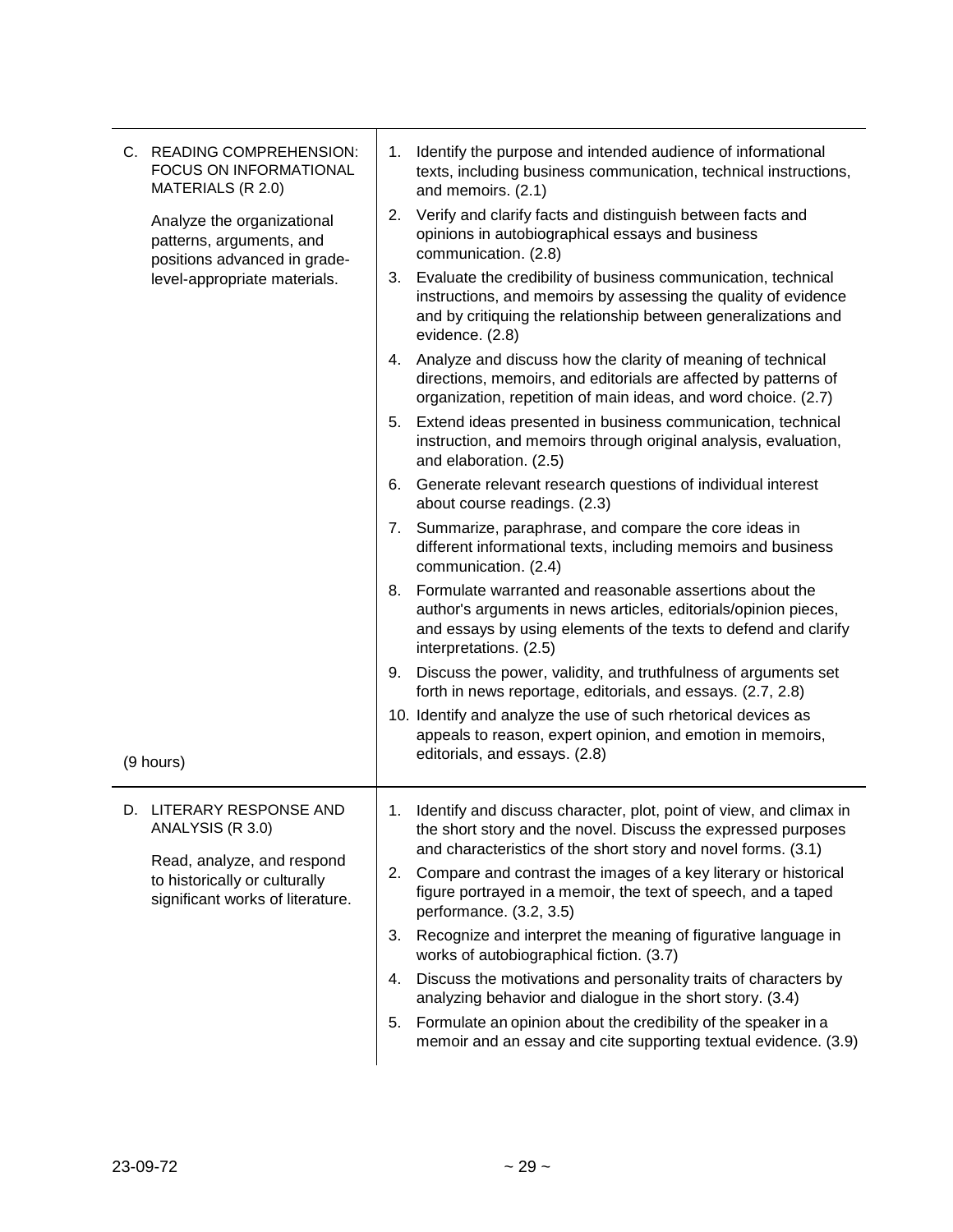| (6 hours)                                                                                            | Formulate an opinion about the credibility of the speaker in a<br>6.<br>memoir and an essay and cite supporting textual evidence. (3.9)<br>7. Analyze interactions between main and subordinate characters<br>in a short story and a drama, and explain the way these<br>interactions affect the plot. (3.3)<br>Discuss how a memoir may reflect an historical era. (3.12)<br>8.<br>Discuss and analyze how tone, mood, the author's style, and the<br>9.<br>"sound" of language shape the meaning of the work and evoke<br>the readers' emotions. (3.11)<br>10. Identify and discuss the function of dialogue in memoirs and<br>short stories. (3.10)<br>11. Analyze and trace the development of time and sequence,<br>including the use of foreshadowing and flashbacks in memoirs<br>and short fiction. (3.6) |
|------------------------------------------------------------------------------------------------------|-------------------------------------------------------------------------------------------------------------------------------------------------------------------------------------------------------------------------------------------------------------------------------------------------------------------------------------------------------------------------------------------------------------------------------------------------------------------------------------------------------------------------------------------------------------------------------------------------------------------------------------------------------------------------------------------------------------------------------------------------------------------------------------------------------------------|
| <b>WRITING STRATEGIES</b><br>Е.<br>(W 1.0)<br>Use the writing process to<br>produce clear, coherent, | Demonstrate awareness of audience, purpose, and the writing<br>1.<br>process. $(1.0)$<br>Use precise language, action verbs, details, and examples to<br>2.<br>produce vivid and effective compositions. (1.2)                                                                                                                                                                                                                                                                                                                                                                                                                                                                                                                                                                                                    |
| and focused compositions.                                                                            | Analyze, discuss, write, and revise effective topic sentences to<br>3.<br>promote a clear and consistent focus throughout a composition.<br>(1.1)                                                                                                                                                                                                                                                                                                                                                                                                                                                                                                                                                                                                                                                                 |
|                                                                                                      | 4. Analyze, discuss, write, and revise effective paragraphs for<br>clarity of perspective and consistency of tone. (1.1)                                                                                                                                                                                                                                                                                                                                                                                                                                                                                                                                                                                                                                                                                          |
|                                                                                                      | Develop the main ideas in paragraphs and essays through<br>5.<br>supporting evidence. (1.4)                                                                                                                                                                                                                                                                                                                                                                                                                                                                                                                                                                                                                                                                                                                       |
|                                                                                                      | Use a rubric to guide the planning, drafting, and revising of an<br>6.<br>essay, taking into consideration the audience, purpose, and<br>formality of the context. (1.9)                                                                                                                                                                                                                                                                                                                                                                                                                                                                                                                                                                                                                                          |
|                                                                                                      | Use webbing, clustering, brainstorming, and other prewriting<br>7.<br>techniques to generate a thesis or control statement and plan an<br>essay. (1.1)                                                                                                                                                                                                                                                                                                                                                                                                                                                                                                                                                                                                                                                            |
|                                                                                                      | Use a criteria checklist to self-evaluate and peer-evaluate writing<br>8.<br>to improve logic and coherence. (1.9)                                                                                                                                                                                                                                                                                                                                                                                                                                                                                                                                                                                                                                                                                                |
|                                                                                                      | Revise writing to improve clarity, coherence, word choice, as well<br>9.<br>as the sense of purpose and audience. (1.9)                                                                                                                                                                                                                                                                                                                                                                                                                                                                                                                                                                                                                                                                                           |
|                                                                                                      | 10. Evaluate and respond to the critiques, corrections, and<br>suggestions made to writing drafts by teachers and student<br>partners. (1.9)                                                                                                                                                                                                                                                                                                                                                                                                                                                                                                                                                                                                                                                                      |
|                                                                                                      | 11. Use transitions to create a logical flow of ideas. (1.1)                                                                                                                                                                                                                                                                                                                                                                                                                                                                                                                                                                                                                                                                                                                                                      |
|                                                                                                      | 12. Demonstrate the integration of quotations into a text. (1.6)                                                                                                                                                                                                                                                                                                                                                                                                                                                                                                                                                                                                                                                                                                                                                  |
|                                                                                                      | 13. Synthesize ideas and impressions from an author's written text<br>and a taped performance of the same work. (1.5)                                                                                                                                                                                                                                                                                                                                                                                                                                                                                                                                                                                                                                                                                             |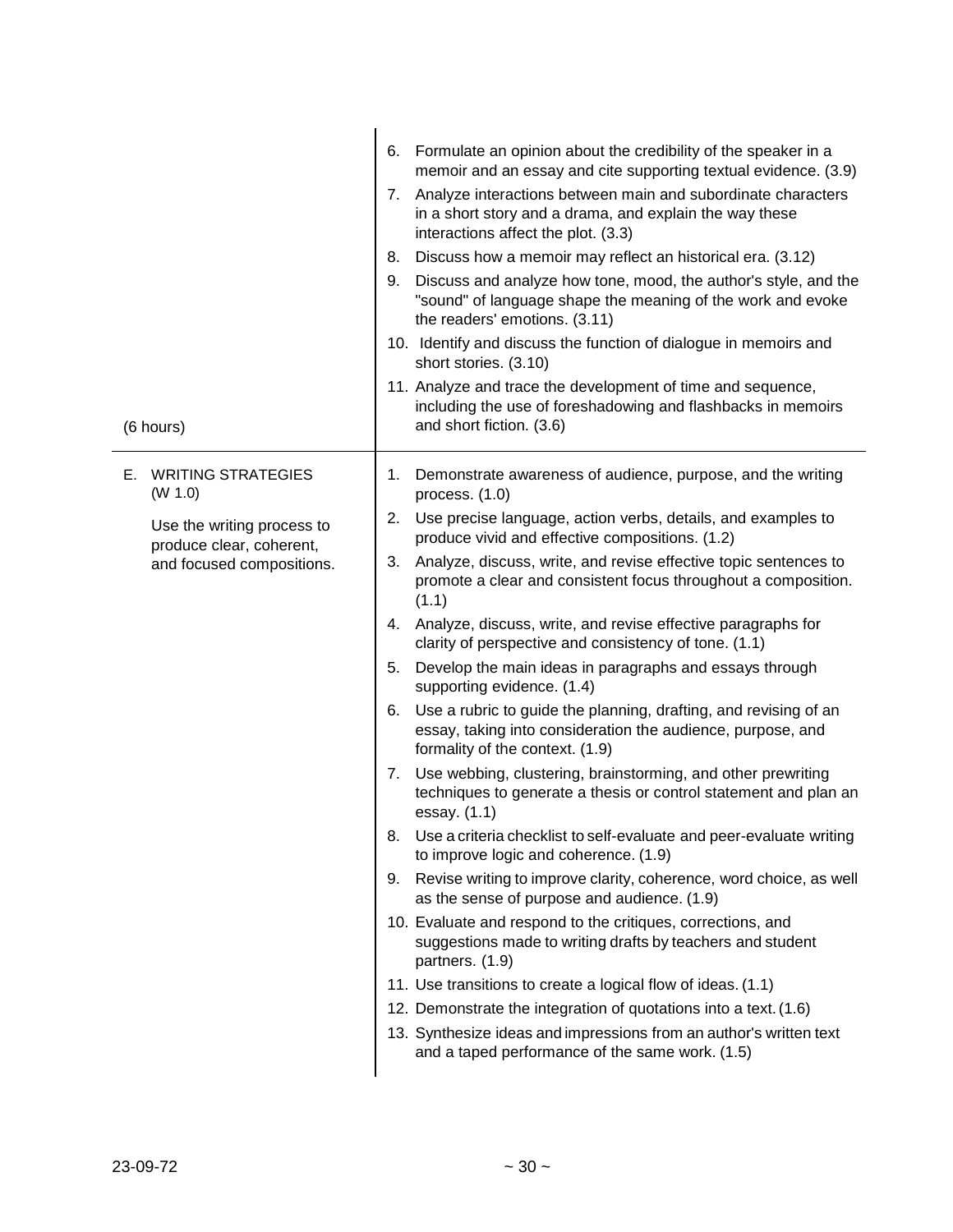| (6 hours)                                                                                                                                                   | 14. Formulate research questions and suggest suitable research<br>methods for the study of an author. (1.3)<br>15. Present and publish original and revised drafts of writing<br>according to appropriate form and format. (1.8)                                                                                                                                                                                                                                                                                                                                                                                                                                                                                            |
|-------------------------------------------------------------------------------------------------------------------------------------------------------------|-----------------------------------------------------------------------------------------------------------------------------------------------------------------------------------------------------------------------------------------------------------------------------------------------------------------------------------------------------------------------------------------------------------------------------------------------------------------------------------------------------------------------------------------------------------------------------------------------------------------------------------------------------------------------------------------------------------------------------|
| Е.<br><b>WRITTEN AND ORAL</b><br>LANGUAGE CONVENTIONS<br>(WOE 1.0)<br>Write and speak with a<br>command of standard<br>English conventions.<br>(3 hours)    | Identify and correctly use main and subordinate clauses. (1.1)<br>1.<br>Identify and correctly use the mechanics of punctuation. (1.1)<br>2.<br>Identify subjects and verbs in a variety of sentences and<br>3.<br>understand and use correct sentence structure. (1.2)<br>Demonstrate the correct use of subordination and the proper<br>4.<br>placement of modifiers. (1.2)<br>Demonstrate an understanding of proper English usage and<br>5.<br>control of grammar, diction, and syntax. (1.3)<br>Demonstrate an understanding of the structure of a paragraph.<br>6.<br>(1.3)<br>Produce legible work that shows accurate spelling and correct<br>7.<br>use of the conventions of punctuation and capitalization. (1.4) |
|                                                                                                                                                             | Present original and final drafts in proper manuscript form. (1.5)<br>8.                                                                                                                                                                                                                                                                                                                                                                                                                                                                                                                                                                                                                                                    |
| G. WRITING APPLICATIONS:<br><b>GENRES AND THEIR</b><br><b>CHARACTERISTICS (W 2.0)</b><br>Write biographical or<br>autobiographical narratives.<br>(4 hours) | Read and analyze a narrative composition. (2.1)<br>1.<br>Identify and discuss plot, conflict, and character development in<br>2.<br>a narrative composition. (2.1)<br>Write biographical or autobiographical narratives. (2.1)<br>3.<br>Narrate a clear and convincing sequence of events and<br>4.<br>communicate its significance to an audience. (2.1)<br>Use sensory details to vividly describe character and setting.<br>5.<br>(2.1)<br>Portray changes in time, mood, and perspective in the course of<br>6.<br>a narrative. (2.1)<br>Enhance narrative with effectively integrated dialogue and<br>7.<br>interior monologue. (2.1)                                                                                  |
| H. WRITING APPLICATIONS:<br><b>GENRES AND THEIR</b><br>CHARACTERISTICS (W 2.0)<br>Write responses to literature.                                            | Write, draft, and revise an organized, well-supported, 3-5<br>1.<br>paragraph essay in response to a short story, a novel, and a<br>drama. $(2.2)$<br>Articulate an understanding of characterization, conflict, and the<br>2.<br>significant ideas of a short story, a novel, and a drama. (2.2)<br>3.<br>Use prewriting techniques to state a thesis and plan the<br>introduction, body paragraphs, and conclusion of an essay<br>interpreting a short story. (2.2)                                                                                                                                                                                                                                                       |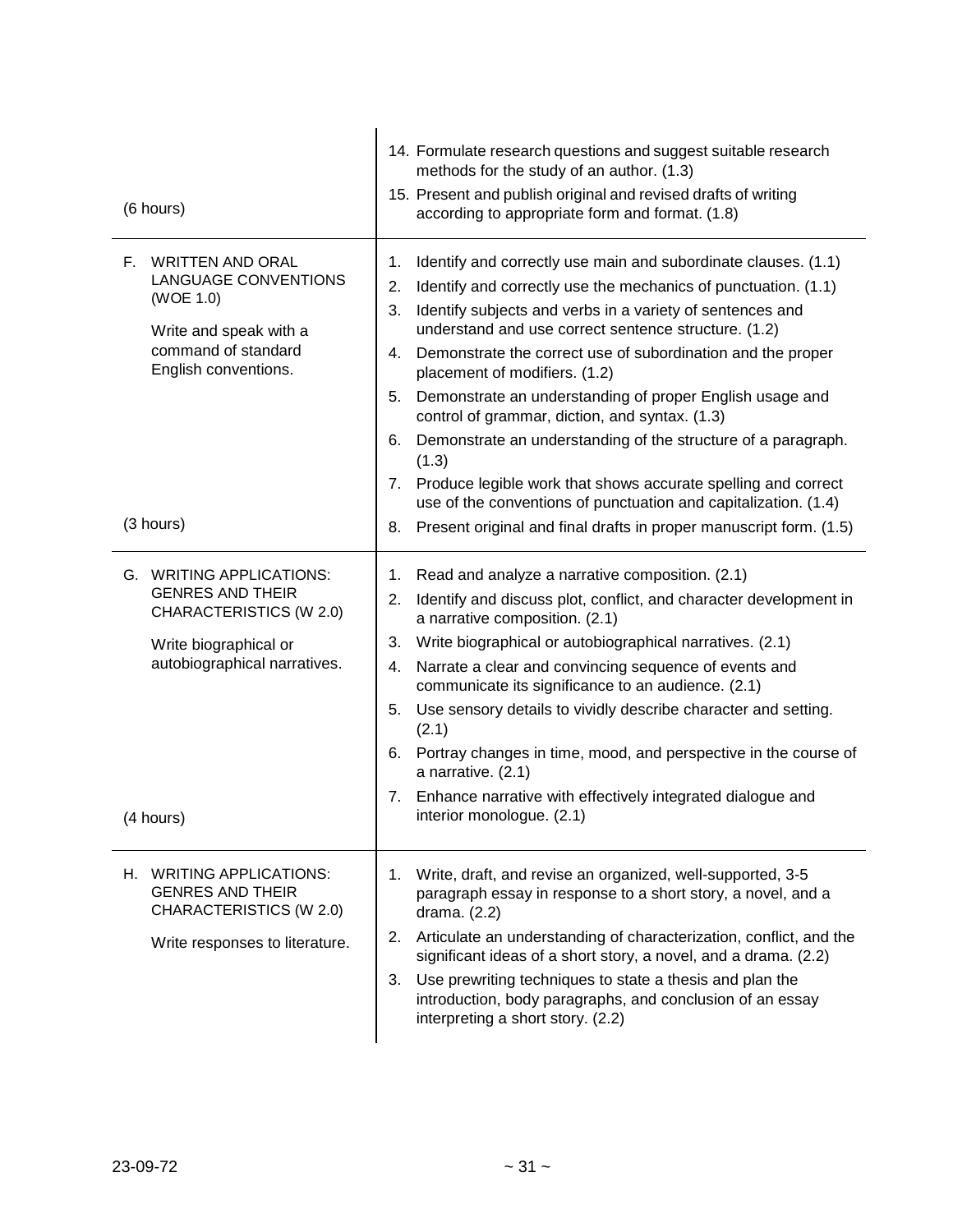| (4 hours)                                                                                                                                   | Support a thesis within the body of an interpretive essay with<br>4.<br>evidence from a short story, a novel, and a drama, and when<br>appropriate, from personal experience. (2.2)<br>Identify and analyze an author's use of imagery, ambiguity, and<br>5.<br>nuance. (2.2)                                                                                                                                                                                                                                                                                                                                                                                                                                                                                                                                                           |
|---------------------------------------------------------------------------------------------------------------------------------------------|-----------------------------------------------------------------------------------------------------------------------------------------------------------------------------------------------------------------------------------------------------------------------------------------------------------------------------------------------------------------------------------------------------------------------------------------------------------------------------------------------------------------------------------------------------------------------------------------------------------------------------------------------------------------------------------------------------------------------------------------------------------------------------------------------------------------------------------------|
| $\mathbf{L}$<br><b>WRITING APPLICATIONS:</b><br><b>GENRES AND THEIR</b><br>CHARACTERISTICS (W 2.0)<br>Write expository essays.<br>(4 hours) | Read and analyze an expository essay. (2.3)<br>1.<br>Identify and evaluate how the author defines the subject and the<br>2.<br>parts and uses a specific organizing structure to provide a<br>logical flow of information. (2.3)<br>Develop, draft, and revise a 3-5 paragraph essay. (2.3)<br>3.<br>Use prewriting techniques to formulate a thesis and outline the<br>4.<br>introduction, body paragraphs, and conclusion. (2.3)<br>Support a thesis with information from primary and secondary<br>5.<br>sources. $(2.3)$<br>Consider the audiences expectations and possible areas of<br>6.<br>confusion. (2.3)                                                                                                                                                                                                                     |
| <b>WRITING APPLICATIONS:</b><br>J.<br><b>GENRES AND THEIR</b><br>CHARACTERISTICS (W 2.0)<br>Write persuasive<br>compositions.               | Read and analyze a persuasive composition. (2.4)<br>1.<br>Identify and evaluate the author's position, supporting facts,<br>2.<br>statistics and reasons, and the anticipation of possible<br>objections. (2.4)<br>Drawing upon personal experience and primary and secondary<br>3.<br>sources, develop, draft, and revise a persuasive composition.<br>(2.4)<br>Apply prewriting techniques to formulate a controlling idea and<br>4.<br>plan the organization of the composition. (2.4)<br>Uphold a persuasive composition's controlling idea in a logical<br>5.<br>and sustained argument. (2.4)<br>Support a persuasive composition's controlling idea with a<br>6.<br>specific rhetorical strategy: appeal to logic; appeal to emotion;<br>appeal to faith or belief; make an analogy; relate and anecdote;<br>cite a study. (2.4) |
| (3 hours)<br>K. WRITING APPLICATIONS:<br><b>GENRES AND THEIR</b><br><b>CHARACTERISTICS (W 2.0)</b><br>Write business letters.<br>(3 hours)  | Address the intended audience with appropriate style, tone, and<br>1.<br>vocabulary. (2.5)<br>Emphasize key ideas, opinions, or requests. (2.5)<br>2.<br>3.<br>Observe conventions of format and organization to maximize<br>readability and impact. (2.5)                                                                                                                                                                                                                                                                                                                                                                                                                                                                                                                                                                              |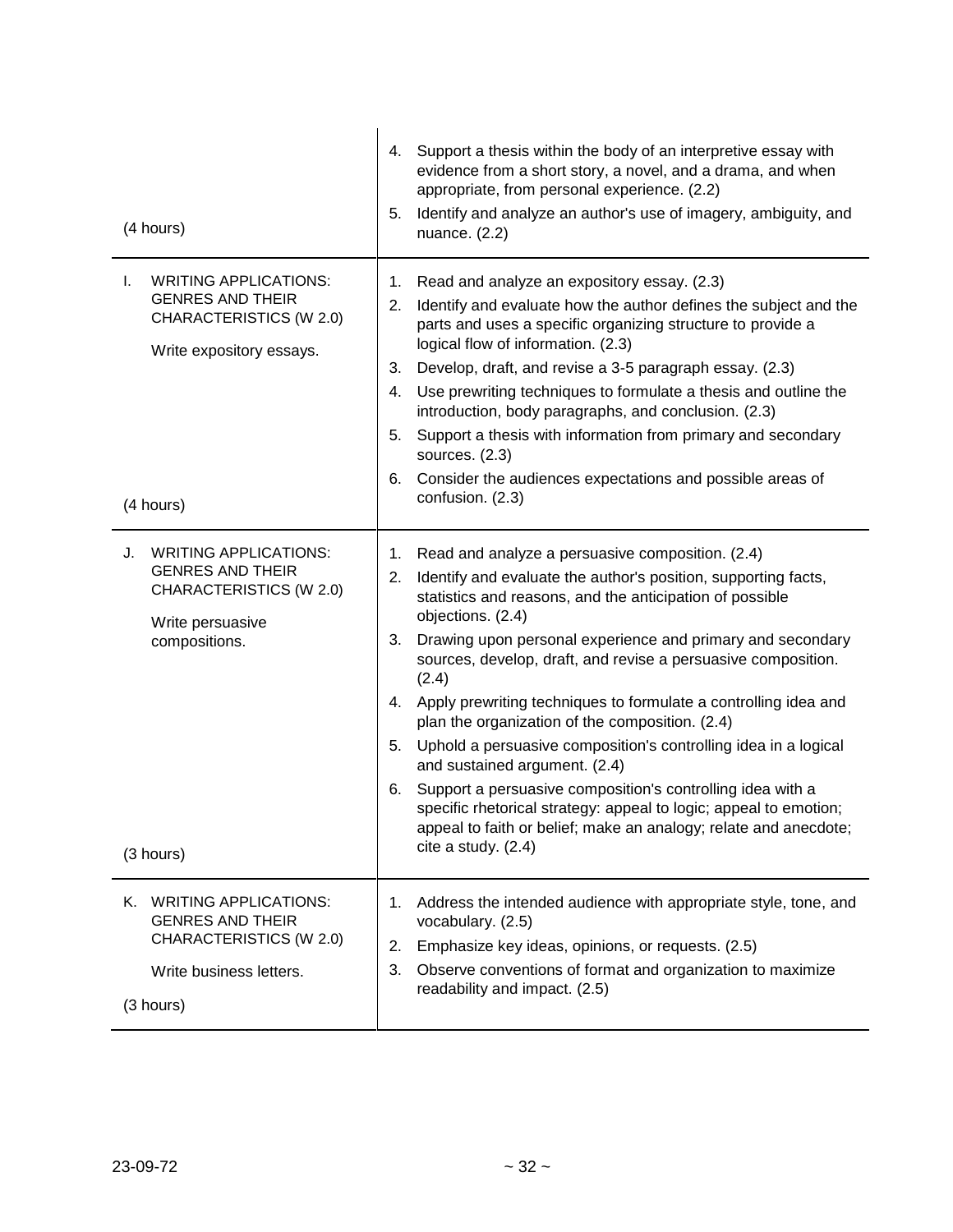| LISTENING AND SPEAKING<br>L.<br>STRATEGIES (LS 1.0)<br>Plan and deliver focused<br>presentations that convey<br>clear and distinct perspectives<br>and solid reasoning. | 1. Formulate judgments about characters in a short story, a novel,<br>and a drama. Formulate judgments about the conclusions of a<br>news article under discussion. Support those judgments with<br>convincing evidence. (1.1)<br>Compare and contrast the impact of a speech as a written text<br>2.<br>and as a performance by a speaker on videotape. (1.2)<br>Use a logical pattern of organization to inform and persuade an<br>3.<br>audience of key autobiographical influences. (1.3)<br>Develop an appealing and effective introduction, using<br>4.<br>appropriate techniques, including anecdotes and quotations.<br>(1.4)<br>Use an introduction, first and second transition, body, and<br>5.<br>conclusion to present a persuasive argument about a short story<br>character or about key autobiographical influences. (1.5)<br>Support a thesis about a desired personal or social change with<br>6.<br>details, examples, and anecdotes. (1.6)<br>Enhance a presentation with visual aids and electronic media.<br>7.<br>(1.7)<br>Prepare notes for extemporaneous speaking. (1.8)<br>8.<br>Use voice, gestures, and eye contact to enhance a presentation.<br>9.<br>(1.9)<br>10. Identify and analyze figurative language and rhetorical structure<br>in Martin Luther King's "I Have a Dream." (1.10)<br>11. Assess the impact of King's language and delivery in "I Have a<br>Dream." (1.11)<br>12. Evaluate the clarity and organization of ideas in King's "I Have a |
|-------------------------------------------------------------------------------------------------------------------------------------------------------------------------|-------------------------------------------------------------------------------------------------------------------------------------------------------------------------------------------------------------------------------------------------------------------------------------------------------------------------------------------------------------------------------------------------------------------------------------------------------------------------------------------------------------------------------------------------------------------------------------------------------------------------------------------------------------------------------------------------------------------------------------------------------------------------------------------------------------------------------------------------------------------------------------------------------------------------------------------------------------------------------------------------------------------------------------------------------------------------------------------------------------------------------------------------------------------------------------------------------------------------------------------------------------------------------------------------------------------------------------------------------------------------------------------------------------------------------------------------------------------------------------------|
| (5 hours)                                                                                                                                                               | Dream." (1.12)<br>13. Identify and analyze the types of arguments King uses in "I Have<br>a Dream." (1.13)                                                                                                                                                                                                                                                                                                                                                                                                                                                                                                                                                                                                                                                                                                                                                                                                                                                                                                                                                                                                                                                                                                                                                                                                                                                                                                                                                                                |
| M. SPEAKING APPLICATIONS:<br><b>GENRES AND THEIR</b><br>CHARACTERISTICS (LS 2.0)<br>Deliver polished formal<br>and extemporaneous<br>presentations.                     | Deliver a narrative presentation. (2.1)<br>1.<br>2. Present a sequence of biographical or autobiographical events<br>and convey their significance to the audience. (2.1)<br>Choose concrete details to create a vivid sense of setting and<br>3.<br>place. (2.1)<br>Describe specific actions, movements, and emotions to<br>4.<br>effectively portray a neighbor, friend, or family member. (2.1)<br>Accommodate changes of time and mood to the narrative flow.<br>5.<br>(2.1)<br>Deliver expository presentations. (2.2)<br>6.<br>Support a thesis about the validity of an editorial or opinion piece<br>7.<br>with facts, examples, and personal anecdotes.(2.2)                                                                                                                                                                                                                                                                                                                                                                                                                                                                                                                                                                                                                                                                                                                                                                                                                    |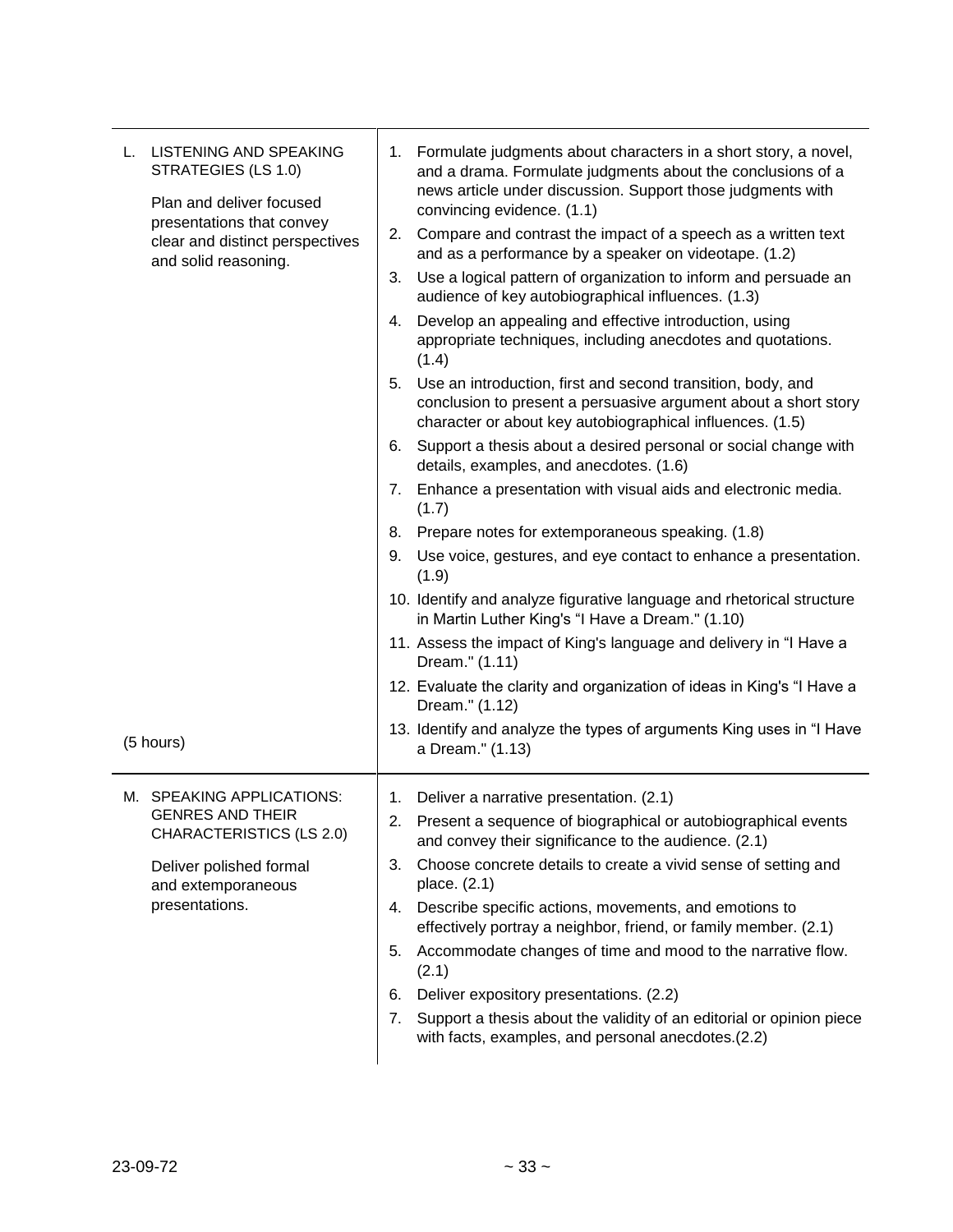|           | Evaluate and employ information from primary and secondary<br>8.<br>sources to support a thesis about a news article. (2.2)        |
|-----------|------------------------------------------------------------------------------------------------------------------------------------|
|           | Evaluate and articulate the relative value and significance of<br>9.<br>facts, anecdotal information, and experimental data. (2.2) |
|           | 10. Employ appropriate technology to organize and display visual<br>aids in support of an expository presentation. (2.2)           |
|           | 11. Assess the audience's expectations and potential areas of<br>confusion. (2.3)                                                  |
|           | 12. Deliver oral responses to literature. (2.3)                                                                                    |
|           | 13. Articulate and support a judgment about a short story or memoir.<br>(2.4).                                                     |
|           | 14. Support a point of view about a short story or memoir with<br>accurate references to the text. (2.4)                           |
|           | 15. Identify and discuss elements of an author's style. (2.4)                                                                      |
|           | 16. Interpret ambiguity and complexity in a memoir or short story.<br>(2.5)                                                        |
|           | 17. Deliver descriptive presentations. (2.6)                                                                                       |
|           | 18. Establish a clear point-of-view and organizing principle. (2.6)                                                                |
| (4 hours) | 19. Vividly evoke the subject through the use of sensory details.<br>(2.6)                                                         |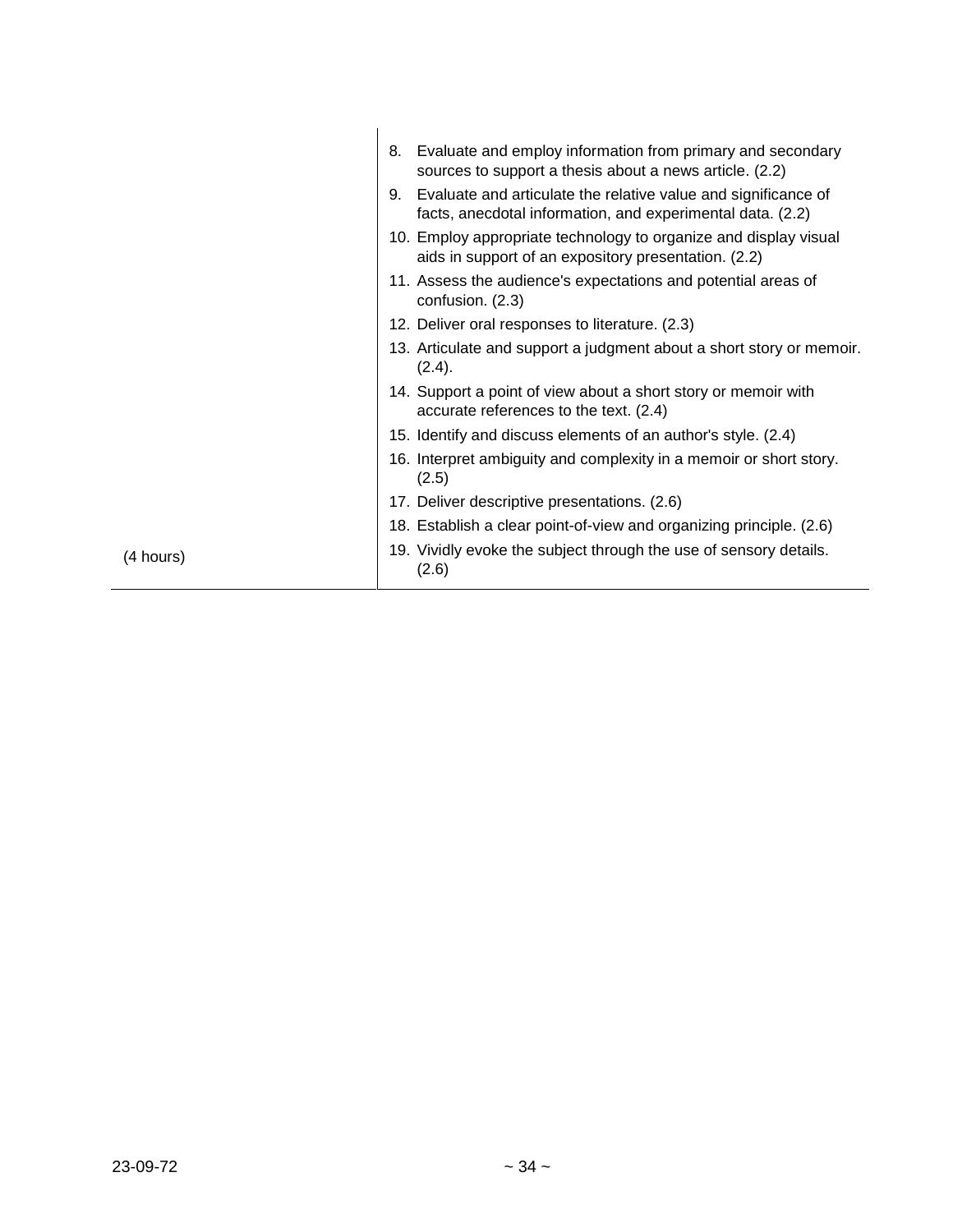## *DEFINITIONS of SCANS COMPETENCIES and FOUNDATION SKILLS*

#### **Definitions of Competencies**

**RESOURCES** Allocates Time: Selects goal related tasks; prioritizes tasks; schedules work to meet deadlines.

> Allocates Money: Uses or prepares budgets; forecasts costs; keeps records to track budget performance.

> Allocates Material and Facility Resources: Acquires, stores, and distributes materials, supplies, equipment, parts, or products.

> Allocates Human Resources: Assesses knowledge and skills and distributes work accordingly; evaluates performance; provides feedback.

**INFORMATION** Acquires and Evaluates Information: Identifies need for data, acquires data or creates data sources, and evaluates relevance of information.

> Organizes and Maintains Information: Organizes, processes, and maintains written or computerized records; sorts, classifies or reformats information.

> Interprets and Communicates Information: Selects and analyzes information communicates the results to others using oral, written, graphic, or multi-media.

> Uses Computers to Process Information: Uses computers to acquire, analyze, organize, and communicate information, including entering, modifying, storing, retrieving, and verifying data.

**INTERPERSONAL** Participates as a Member of a Team: Works cooperatively with others; contributes ideas, suggestions and effort; encourages team members; listens and responds to contributions of others; resolves differences for the benefit of the team; takes responsibility for achieving goals and for doing own share of the work.

> Teaches Others: Helps others learn by coaching or other means; conveys job information to others; provides constructive feedback.

> Serves Clients/Customers: Works and communicates with clients and customers to satisfy their expectations; listens actively to determine needs; communicates in a positive manner; obtains additional resources to satisfy client or customer needs.

> Exercises Leadership: Communicates to justify a position; encourages, persuades or motivates others; establishes credibility through competence and integrity; takes minority viewpoints into consideration.

> Negotiates to Arrive at a Decision: Works toward agreement; clarifies problems and resolves conflicts; proposes and examines options; sets realistic goals; resolves divergent interests.

> Works with Cultural Diversity: Works well with men and women and with a variety of ethnic and social groups; respects the rights of others; bases impressions on individual performance, not on stereotypes.

**SYSTEMS** Understands Systems: Knows how social, organizational, and technological systems work and operates effectively within them; knows who to ask for information and how to get resources.

> Monitors and Corrects Performance: Monitors how procedures are working; predicts trends; diagnoses problems; takes action to maintain system performance.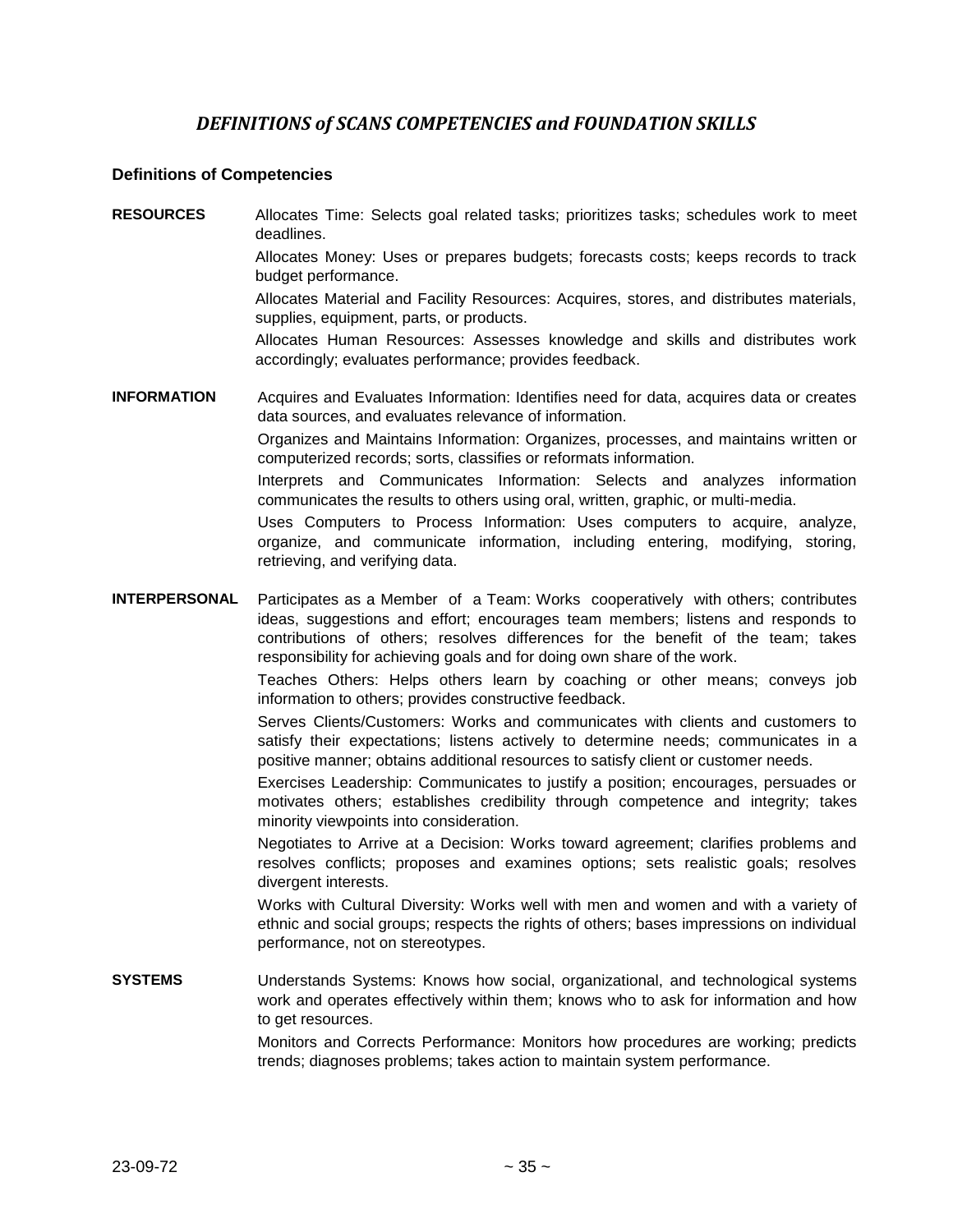## *DEFINITIONS of SCANS COMPETENCIES and FOUNDATION SKILLS (continued)*

**SYSTEMS (continued)** Improves and Designs Systems: Makes suggestions for improving products or services; recommends alternatives; responsibly challenges the status quo.

**TECHNOLOGY** Selects Technology: Chooses procedures, equipment, or computer programs to produce desired results. Applies Technology to Task: Understands purpose and procedures for setting up and operating machines, including computers and their programs. Maintains and Troubleshoots Technology: Prevents, identifies, or solves problems in machines, computers, and other technologies.

**BASIC SKILLS** Reading: Locates, understands, and interprets written information in prose and documents - including manuals, graphs, and schedules - to perform tasks. Writing: Communicates thoughts, ideas, information, and messages in writing; records information completely and accurately; checks, edits, and revises written material. Arithmetic: Performs computations; uses numerical concepts in practical situations; uses tables, graphs, and diagrams to obtain or convey numerical information. Mathematics: Approaches practical problems by choosing from a variety of mathematical techniques. Listening: Receives, attends to, interprets, and responds to verbal and non-verbal

messages.

Speaking: Organizes ideas and communicates oral messages appropriately in conversation, discussion, and group presentations; asks questions when needed.

**THINKING SKILLS** Creative Thinking: Uses imagination; combines ideas or information in new ways; reshapes goals in ways that that reveal new possibilities.

> Decision Making: Specifies goals and constraints, generates alternatives, considers risks, evaluates and chooses best alternative.

> Problem Solving: Recognizes that a problem exists, devises and implements a plan to resolve it, evaluates and monitors progress, and revises plan as needed.

> Seeing Things in the Mind's Eye: Organizes and processes symbols, pictures, graphs; visualizes outcomes from blueprints, diagrams, flow charts, recipes, etc.

> Knowing How to Learn: Can use learning techniques to apply and adapt new knowledge and skills in both familiar and changing situations.

> Reasoning: Uses underlying principles to solve problems; uses logic to draw conclusions.

**PERSONAL QUALITIES** Responsibility: Works hard to be excellent; sets high standards of attendance, punctuality, enthusiasm, and optimism in approaching tasks.

> Self-Esteem: Has a positive view of self; knows own skills and abilities; is aware of impact on others.

> Social: Demonstrates friendliness, adaptability, empathy and politeness; relates well to others; asserts self appropriately; takes an interest in others.

> Self-Management: Assesses own knowledge, skills, and abilities accurately; sets personal goals; responds to feedback unemotionally; is a "self-starter."

> Integrity/Honesty: Can be trusted; recognizes personal and societal values; chooses ethical courses of action.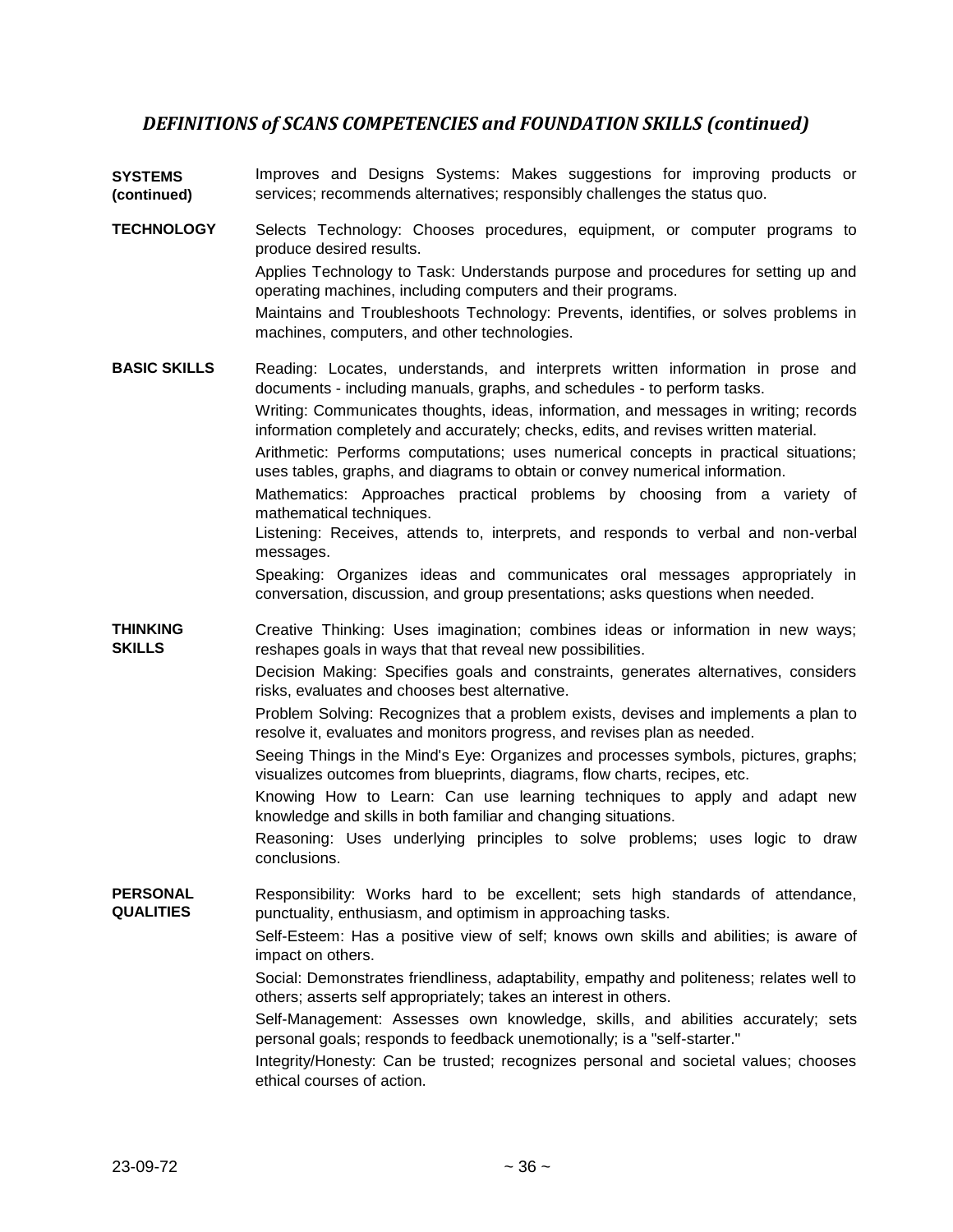# *CBE Competency-Based Education CAREER PREPARATION STANDARDS/SCANS SKILLS for the English 2 Course*

| <b>CAREER PREPARATION</b><br><b>STANDARDS</b>                                                                                                                                                                            | <b>EXPECTED STUDENT PROFICIENCIES</b>                                                                                                                                                                                                                                                                                                                                                                                                                                                                                                                                                                                                                                                        |
|--------------------------------------------------------------------------------------------------------------------------------------------------------------------------------------------------------------------------|----------------------------------------------------------------------------------------------------------------------------------------------------------------------------------------------------------------------------------------------------------------------------------------------------------------------------------------------------------------------------------------------------------------------------------------------------------------------------------------------------------------------------------------------------------------------------------------------------------------------------------------------------------------------------------------------|
| <b>PERSONAL SKILLS</b><br>$1_{-}$<br>Understand how personal<br>skill development-including<br>positive attitude, honesty,<br>self-confidence, time<br>management, and other<br>positive traits-affect<br>employability. | Demonstrate an understanding of classroom policies and<br>1.<br>procedures.<br>Discuss importance of the following personal skills in the<br>2.<br>classroom/lab environment:<br>a. positive attitude<br>b. self-confidence<br>c. honesty/perseverance<br>d. self-management/work-ethic<br>e. pride in product/work<br>dependability<br>f.<br>Establish goals for self-improvement and further<br>3.<br>education/training.<br>Prioritize tasks and meet deadlines.<br>4.<br>5.<br>Understand the importance of initiative and leadership.<br>Understand the importance of lifelong learning in a world of<br>6.<br>constantly changing technology.                                          |
| <b>INTERPERSONAL SKILLS</b><br>2.<br>Understanding principles of<br>effective interpersonal skills,<br>including group dynamics,<br>conflict resolution, and<br>negotiation.                                             | Identify and discuss behaviors of an effective team.<br>1.<br>2.<br>Explain the central importance of mutual respect in<br>interpersonal relationships.<br>Discuss and demonstrate strategies for conflict resolution<br>3.<br>and negotiation, and explain their importance within the<br>classroom and work environment.<br>4. Understand laws that apply to sexual harassment in the<br>workplace, and identify tactics for handling harassment<br>situations.<br>Work cooperatively, share responsibilities, accept<br>5.<br>supervision, and assume leadership roles.<br>Demonstrate cooperative working relationships and proper<br>6.<br>etiquette across gender and cultural groups. |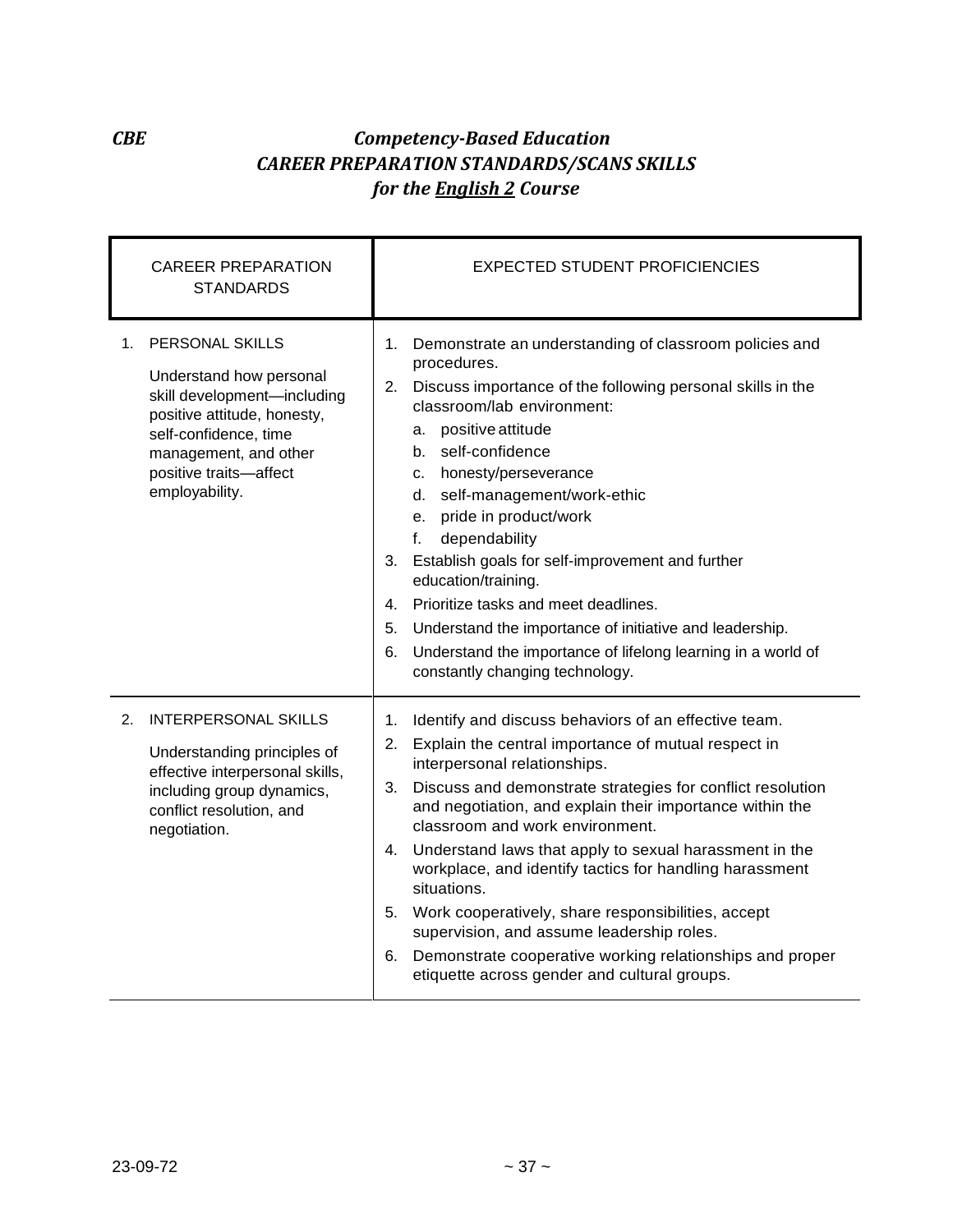| THINKING and PROBLEM-<br>3.<br><b>SOLVING</b><br>Understand the importance of<br>good academic skills, critical<br>thinking, and problem solving<br>skills in the workplace. | Recognize the importance of good academic skills in<br>1.<br>information technology and implement a plan for self-<br>improvement as needed.<br>Use mathematical concepts in application of skills, techniques,<br>2.<br>and operations<br>Read, write, and give directions.<br>3.<br>Demonstrate skills in technical reading and writing.<br>4.<br>Locate information from written and electronic sources, and<br>5.<br>identify strategies for evaluating their reliability.<br>Exhibit critical and creative thinking skills and logical reasoning<br>6.<br>skills, and employ these skills for problem solving.<br>Work as a team member in solving problems.<br>а.<br>Diagnose the problem, its urgency, and its causes.<br>b.<br>Identify alternatives and their consequences.<br>c.<br>Explore possible solutions.<br>d.<br>Compare/contrast the advantages and disadvantages of<br>е.<br>alternatives.<br>f.<br>Determine appropriate action(s).<br>Implement action(s).<br>g.<br>Evaluate results of action(s) taken.<br>h. |
|------------------------------------------------------------------------------------------------------------------------------------------------------------------------------|--------------------------------------------------------------------------------------------------------------------------------------------------------------------------------------------------------------------------------------------------------------------------------------------------------------------------------------------------------------------------------------------------------------------------------------------------------------------------------------------------------------------------------------------------------------------------------------------------------------------------------------------------------------------------------------------------------------------------------------------------------------------------------------------------------------------------------------------------------------------------------------------------------------------------------------------------------------------------------------------------------------------------------------|
| <b>COMMUNICATION SKILLS</b><br>4.<br>Understand principles of<br>effective communication.                                                                                    | Use communication concepts in application of skills, techniques,<br>1.<br>and operations.<br>Prepare written material.<br>а.<br>Analyze written material.<br>b.<br>Understand and implement written instructions, from technical<br>2.<br>manuals, written communications, and reference books.<br>Present a positive image through verbal and nonverbal<br>3.<br>communication, and understand the power of body language in<br>communication.<br>Demonstrate active listening through oral and written feedback.<br>4.<br>Give and receive feedback.<br>5.<br>Demonstrate assertive communications (both oral and written).<br>6.<br>Demonstrate writing/editing skills as follows:<br>7.<br>Write, proofread, and edit business correspondence.<br>а.<br>Use correct grammar, punctuation, capitalization,<br>b.<br>vocabulary, and spelling.<br>Select and use appropriate forms of technology for<br>8.<br>communication.                                                                                                       |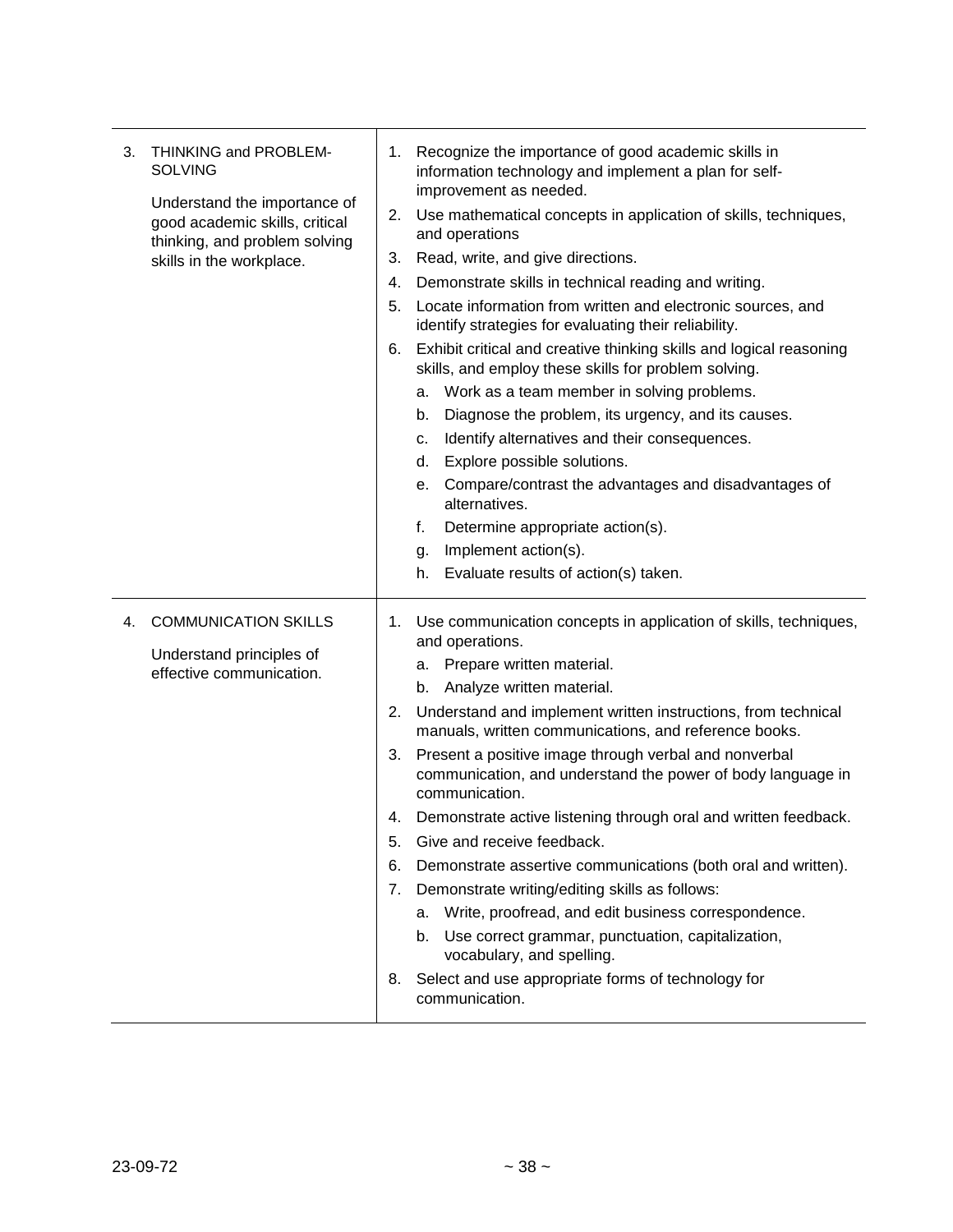| 5 | TECHNOLOGY LITERACY<br>Understand and adapt to<br>changing technology. | 2. | Understand and adapt to changing technology.<br>Demonstrate the ability to use personal computers for loading<br>and retrieving data, information gathering, measurements, and<br>writing. |
|---|------------------------------------------------------------------------|----|--------------------------------------------------------------------------------------------------------------------------------------------------------------------------------------------|
|   |                                                                        | 3. | Identify the characteristics and explain the importance of<br>adapting to changes, being flexible and evaluating goals when<br>working in the interpreting profession.                     |
|   |                                                                        | 4. | Understand the importance of lifelong learning in adapting to<br>changing technology.                                                                                                      |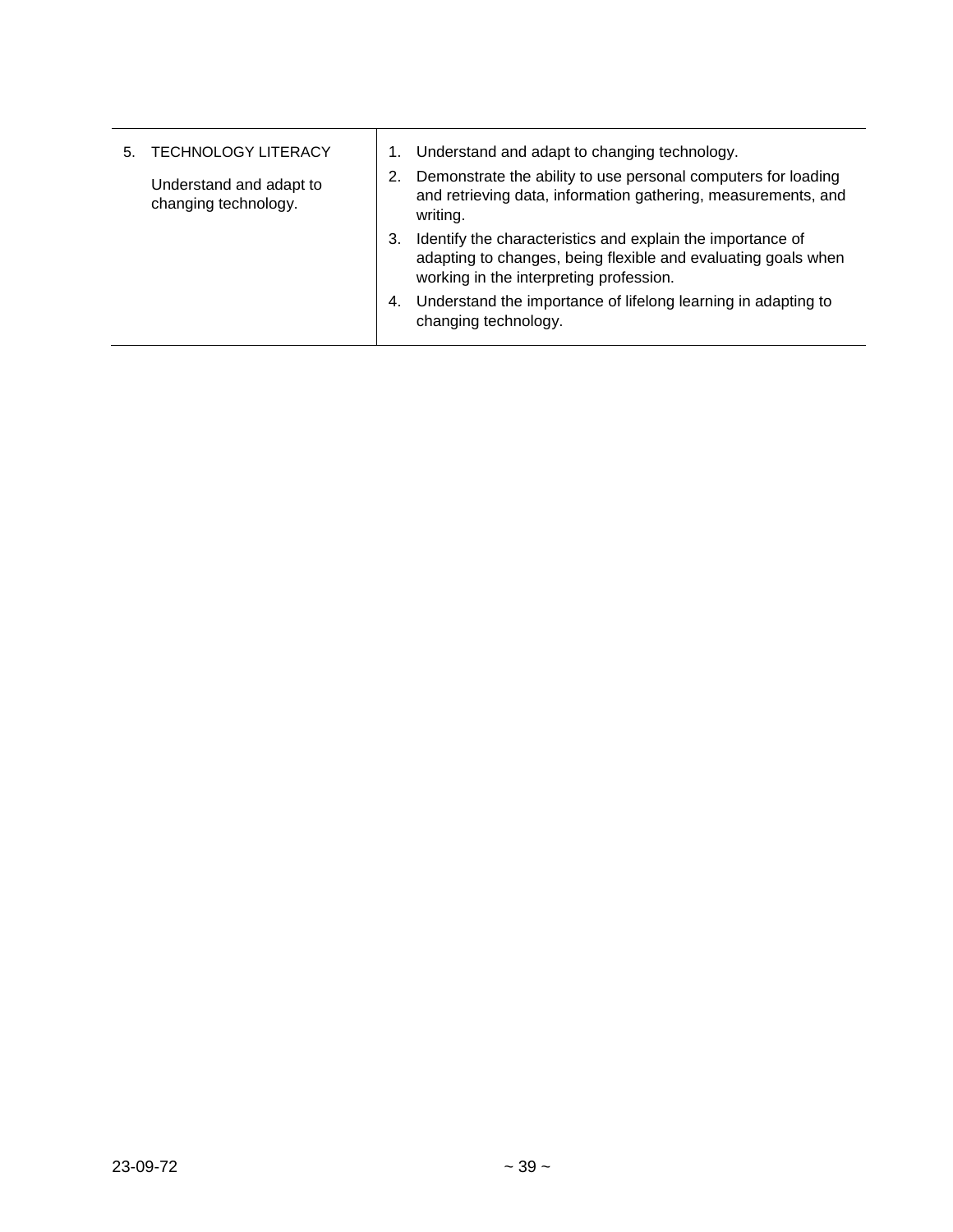## *SUGGESTED INSTRUCTIONAL MATERIALS and OTHER RESOURCES*

#### **TEXTBOOKS**

The Language of Literature – 9th Grade (Orange), Evanston, Illinois: McDougall Littell, 2002.

The Language of Literature - Grammar Transparencies and Copymasters, Evanston, Illinois: McDougall Littell, 2000.

Contemporary's Pre-GED: Language Arts, Reading, Chicago, Illinois: McGraw-Hill Contemporary, 2002.

Contemporary's Pre-GED: Language Arts, Writing, Chicago, Illinois: McGraw-Hill Contemporary, 2002.

Inside Writing - A Writer's Workbook with Readings, Form B, Fourth Edition, Boston, Massachusetts: Heinle & Heinle, Thompson Learning, 2001.

Steck-Vaughn GED: Language Arts, Writing. Austin, Texas: Steck-Vaughn, 2002.

The Princeton Review California High School Exit Exam, New York. New York: Random House, Inc., 2002.

#### **SUGGESTED READING LIST**

*The Old Man and the Sea* by Ernest Hemingway

*The Odyssey* by Homer, translated by Robert Fitzgerald

*West with the Night* by Beryl Markham

#### **MEDIA AND TECHNOLOGY**

I Have a Dream. 1986.

#### **SUPPLEMENTAL INSTRUCTIONAL MATERIALS**

Writers INC: A Student Handbook for Writing and Learning. Wilmington, Massachusetts: Great Source Education Group/Houghton Mifflin, 2001.

Writers INC Language Program, Grade 9. Wilmington, Massachusetts: Great Source Education Group/Houghton Mifflin, 2001.

MHC Interactive: Pre-GED. Chicago, Illinois: McGraw-Hill Contemporary, 2002.

#### **RESOURCE PERSONS**

Adult Secondary Education Supervisor

Adult Secondary Education Teacher Advisor